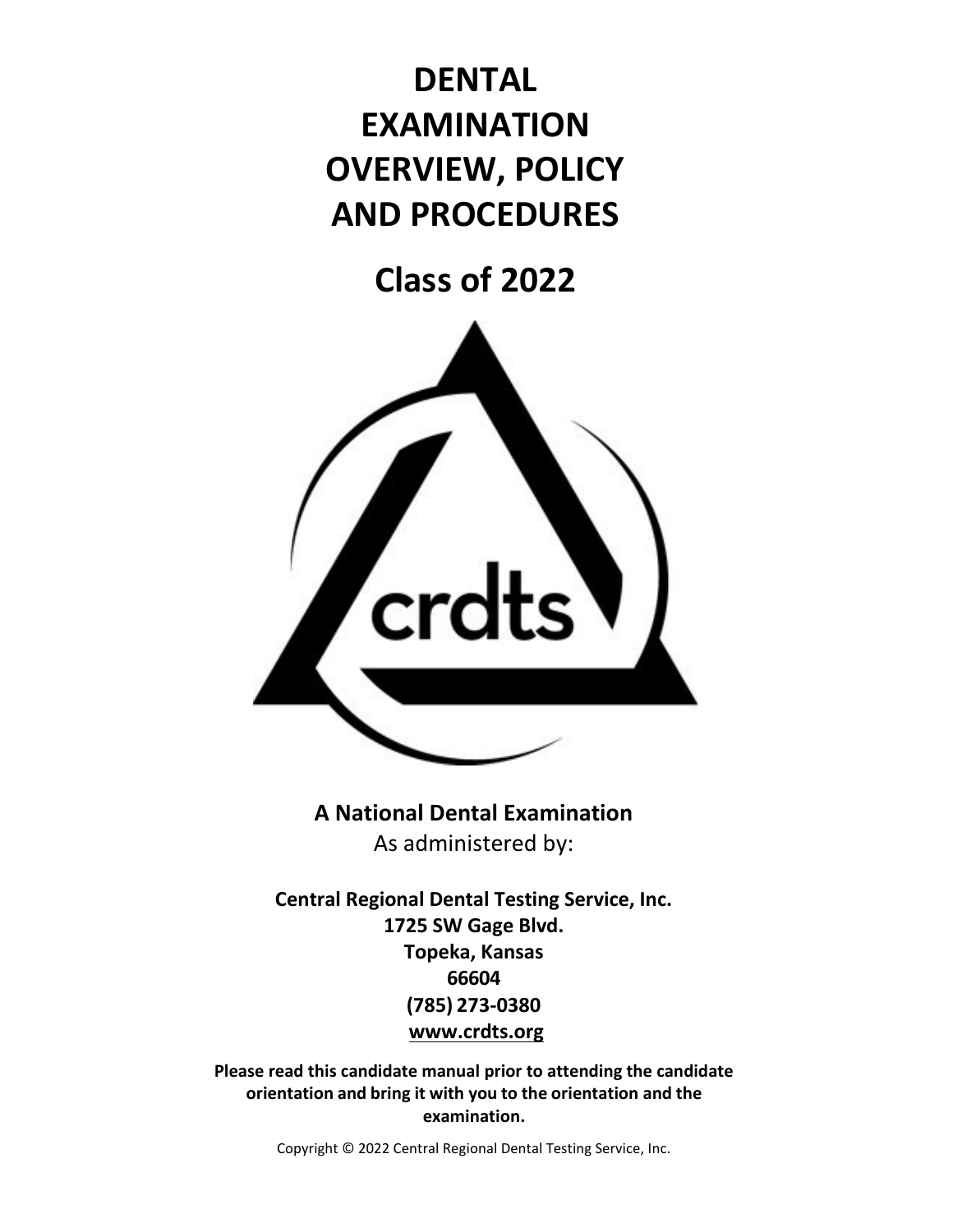# **Table of Contents**

### **INTRODUCTION and GENERAL INFORMATION**

| <b>SCHEDULE/DATES:</b>                                                              |  |
|-------------------------------------------------------------------------------------|--|
|                                                                                     |  |
| Parts II & III: Manikin-based Endodontic and Fixed Prosthodontic Examinations 13-14 |  |
|                                                                                     |  |
|                                                                                     |  |
|                                                                                     |  |
|                                                                                     |  |
|                                                                                     |  |
| APPLICATION/ADMINISTRATIVE POLICIES:                                                |  |
|                                                                                     |  |
|                                                                                     |  |
|                                                                                     |  |
|                                                                                     |  |
|                                                                                     |  |
|                                                                                     |  |
|                                                                                     |  |
|                                                                                     |  |
|                                                                                     |  |
|                                                                                     |  |
|                                                                                     |  |
|                                                                                     |  |
|                                                                                     |  |
|                                                                                     |  |
|                                                                                     |  |
|                                                                                     |  |
|                                                                                     |  |
|                                                                                     |  |
|                                                                                     |  |
|                                                                                     |  |
|                                                                                     |  |
|                                                                                     |  |
|                                                                                     |  |
|                                                                                     |  |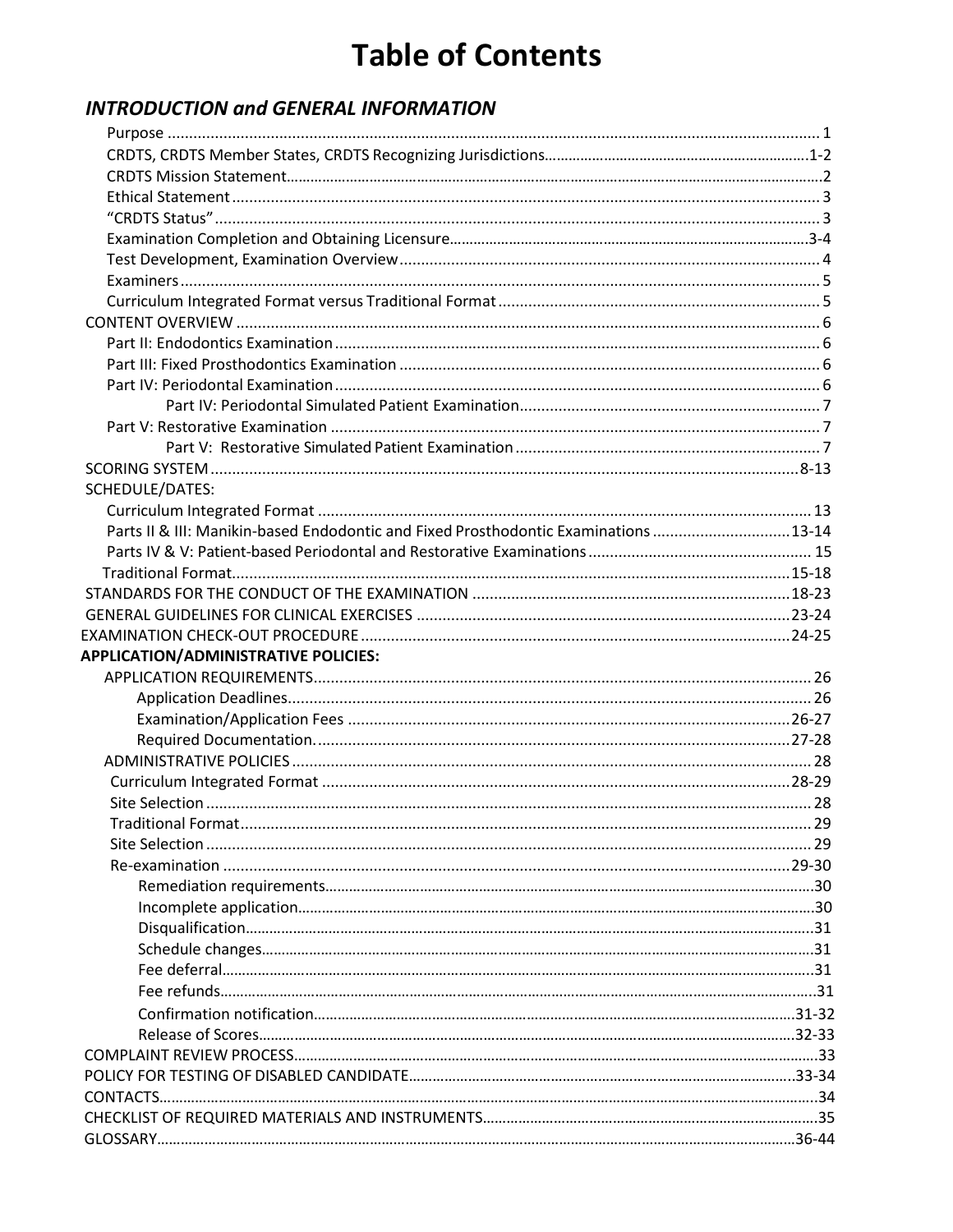## **Examination Overview**

\*Part I: I & II National Board Examination **Simulated Patient Examination** Part II: Endodontics Examination Part III: Prosthodontics Examination **Patient-Based or Simulated Patient Examination** Part IV: Periodontal Examination Part V: Restorative Examination \*CRDTS will not require additional documentation for these scores

Visit our website[: www.crdts.org](http://www.crdts.org/) for specific examination/deadline date(s) Complete applications and fees must be **received** on or before deadline dates in order to be processed.

## **FEES**

**Initial Examination Package Parts II – V: \$2,350**

**On-Site Retakes – Complimentary for first failure, if more than one module is failed (Endodontics, Prosthodontics, Periodontics, Restorative) it is \$250 per part after the complimentary retake module.**

**Off-Site Retakes – Each retake module will be \$587.50**

**There is no limit on how many times you may take the CRDTS exam. It is up to the candidate to contact their State Boards for current policies and regulations.**

## **RELEASE OF SCORE REPORTS**

**Patient and Simulated Patient Examinations:** Scores will be reported by 8 P.M. day of examination. Fees for retakes must be paid by 11 P.M. of the night preceding retake date. **Simulated patient exams evaluated off-site will be reported 1-2 days** *after* **grading.**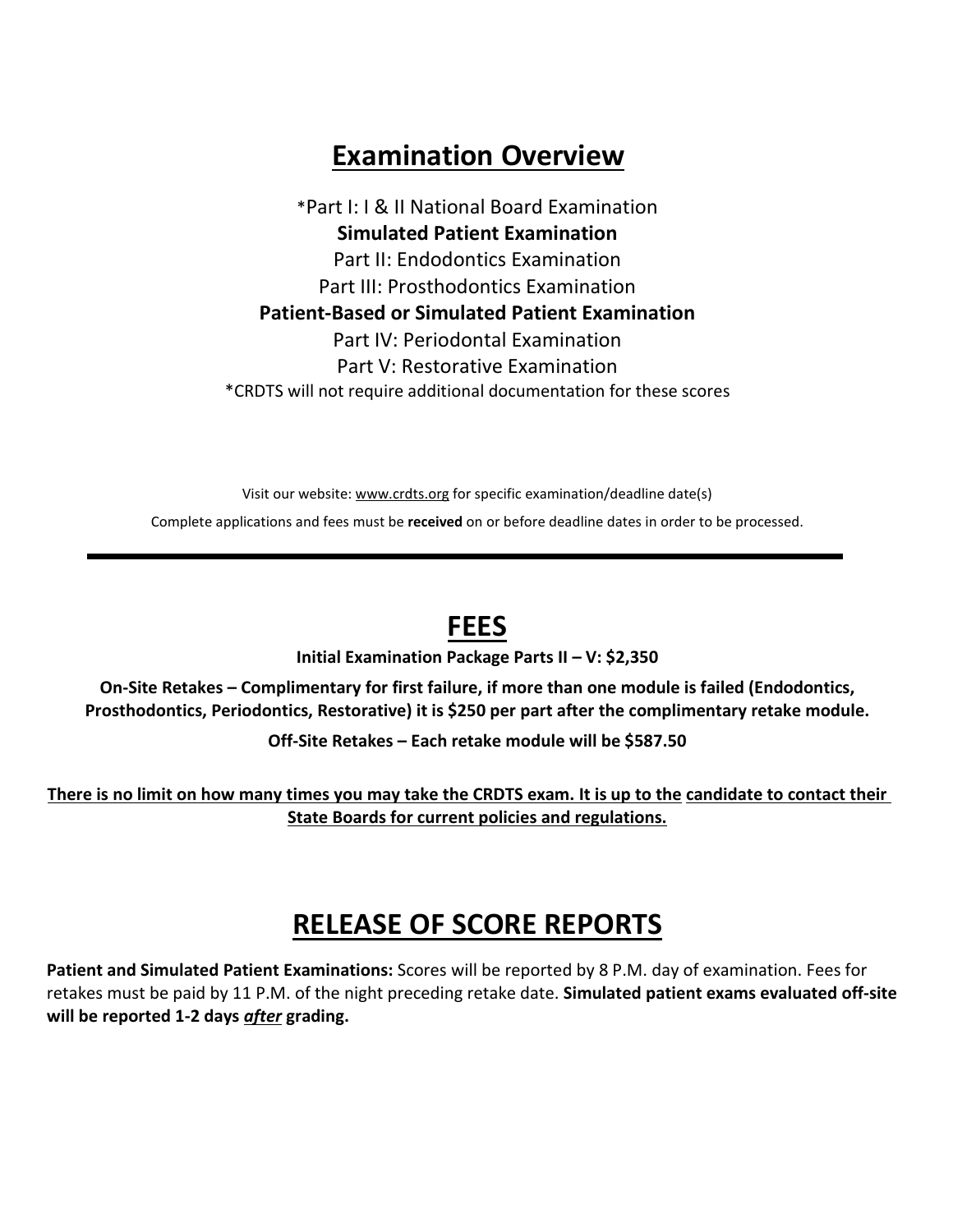# **CENTRAL REGIONAL DENTAL TESTING SERVICE**

## **DENTAL CANDIDATE'S MANUAL**

This manual has been designed to assist in your preparation to be a participant in a clinical examination. Outlined *below are general directives and information for the conduct of the examination.*

**Purpose:** The purpose of this examination is to assess the candidate's professional knowledge, skills, abilities and judgment (KSAJ's) as applied in clinical treatment procedures that are a representative sample ofthe servicesthat are provided in the practice of general dentistry, based on the criticality ofthe procedure to the patient's systemic and oral health and the frequency with which that service is provided in general practice.

**CRDTS:** The Central Regional Dental Testing Service, Inc. (hereinafter abbreviated as CRDTS) is an independent testing agency which administers clinical competency examinations in dentistry and dental hygiene on behalf of its member and participating states. Regional testing agencies contract with individual state boards of dentistry to administer the clinical examination required for licensure in those states. Regional testing agencies do not have the authority to license individuals or to implement policy that goes beyond the laws of its member states. Regional testing agencies should not be confused with state boards of dentistry.

**CRDTS Member States:** The States of Alabama, Arkansas, California\*, Georgia, Hawaii\*, Illinois, Iowa, Kansas, Minnesota, Missouri, Nebraska, New Mexico, North Dakota, Oklahoma, South Carolina, South Dakota, Texas, Washington, West Virginia, Wisconsin and Wyoming have joined in the formation of CRDTS as member states. \*Accepts CRDTS Hygiene Only

**Jurisdictional Authority**: State Boards of Dentistry are each established by state law as the regulatory agencies of the dental profession, accountable to the state legislature and charged with protection of the public. Although all state laws are somewhat different, there are commonalities in their responsibilities to regulate the profession through licensure requirements, to interpret and enforce the dental practice act, to discipline those licensees who practice unethically or illegally, and to assess the competence of applicants for licensure in their jurisdictions through theoretical and clinical examinations. In order to fulfill their mandate to evaluate competence, the CRDTS' member State Boards have joined together to develop and administer fair, valid and reliable clinical examinations in dentistry and dentalhygiene.

**CRDTS Recognizing States and Other Jurisdictions:** In addition to the member states listed above, several non-member states also recognize the results of the CRDTS examination. There are often restrictions, limitations or additional requirements so candidates are encouraged to contact the State Board where they wish to seek licensure in order to verify the correct licensure requirements at the time of their application, because licensing requirements and recognizing jurisdictions may have changed.

Results from the CRDTS examination are automatically distributed to the secretaries of all the member State Boards which are listed above, as well as those non-member states which recognize CRDTS' results and have requested routine receipt of examination results. As the testing agency responsible for administering the examination, CRDTS has provided to the Boards of the recognizing states information sufficient to establish that a score of 75 or more on each part of the examination may represent an acceptable demonstration of competence to practice dentistry. However, each State Board of Dentistry is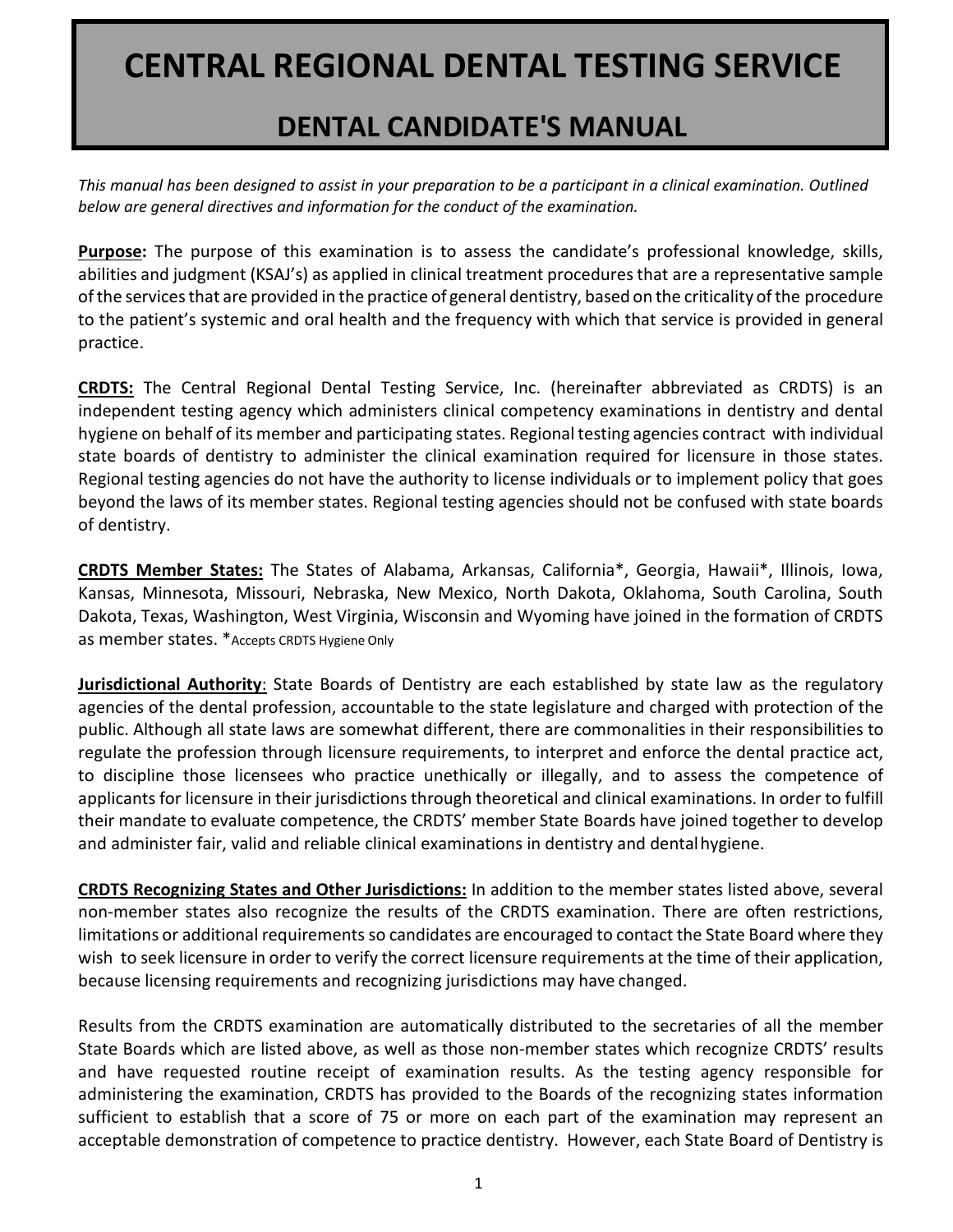responsible for determining whether a candidate has fulfilled its standards and requirements for licensure. The State Boards' determinations are controlled by state law; the requirements may not be uniform. Each licensing jurisdiction may use the examination results to the extent authorized by its statutes.

**Mission Statement:** To provide the dental examination community with test construction and administrative standardization for national uniform dental and dental hygiene clinical licensure examinations. The schedule of these examinations, when delivered in the Curriculum Integrated Format, allows for early identification of deficiencies or weaknesses within clinical skill sets and provides opportunities for remediation in an educational environment. These examinations will demonstrate integrity and fairness in order to assist State Boards with their mission to protect the health, safety and welfare of the public by assuring that only competent and qualified individuals are allowed to practice dentistry and dental hygiene.

**Ethical Responsibilities:** Licensure as a dental health professional, and the public trust, respect and status that accompanies it, is both a privilege and a responsibility. Implicit in a State Board's charge to protect the public is the responsibility to ensure that practitioners are not only competent, but also ethical. In addition to the American Dental Association's *Code of Ethics*, there are codes of professional conduct within state laws, and the requirements of many State Boards for periodic continuing education courses in ethics for maintenance and renewal of licenses.

During the examination process, there are policies, rules and standards of conduct that are part of the candidate's responsibility; the candidate is expected to read the entire Candidate's Manual and comply with all those rules and requirements.

The dental practitioner is entrusted with the oral health and welfare of a patient, and it is imperative that such trust be respected by candidates and that service to the patient's needs and well-being are always put first. In every step of the examination process, CRDTS has established policy and examination protocol to ensure that the welfare of patients is safeguarded.

- 1. CRDTS will provide a consent form that documents the treatment the patient will receive, the fact that the candidate is not a licensed dentist, and a statement that the services provided during the exam may not complete their treatment plan or totally fulfill their oral health needs. The consent form must be executed before the patient can be accepted.
- 2. CRDTS will provide a medical history form that screens for systemic conditions or medical considerations that might put the patient at risk during the examination or require premedication in order for them to participate. The medical history must be completely filled out andappropriate precautions taken before the patient can be accepted.
- 3. Once a preparation has been cut to "ideal" dimensions, any modifications that are necessary must be properly documented, and reviewed by an examiner before being carried out.
- 4. If a pulp exposure should occur, or treatment is suspended or terminated for any reason, CRDTS will complete a Follow-Up Form to document what additional treatment is necessary, who will provide it, and who will be financially responsible. The patient is provided a copy of this form; and the candidate must come to the exam with a "follow-up" plan about how the patient will be provided a continuum of care after the exam if such care should be needed.
- 5. In the event of a treatable pulp exposure when the candidate can place a pulp cap and continue the exam, the patient will be given a form that advises them of what has happened and what additional treatment may be required in the future.
- 6. When patients are checked-in, examiners will review the medical history, consent form and treatment selection to see if it is appropriate, meets the criteria and is justified radiographically and clinically. Throughout the examination, examiners will be monitoring patients to see that they suffer no unnecessary discomfort.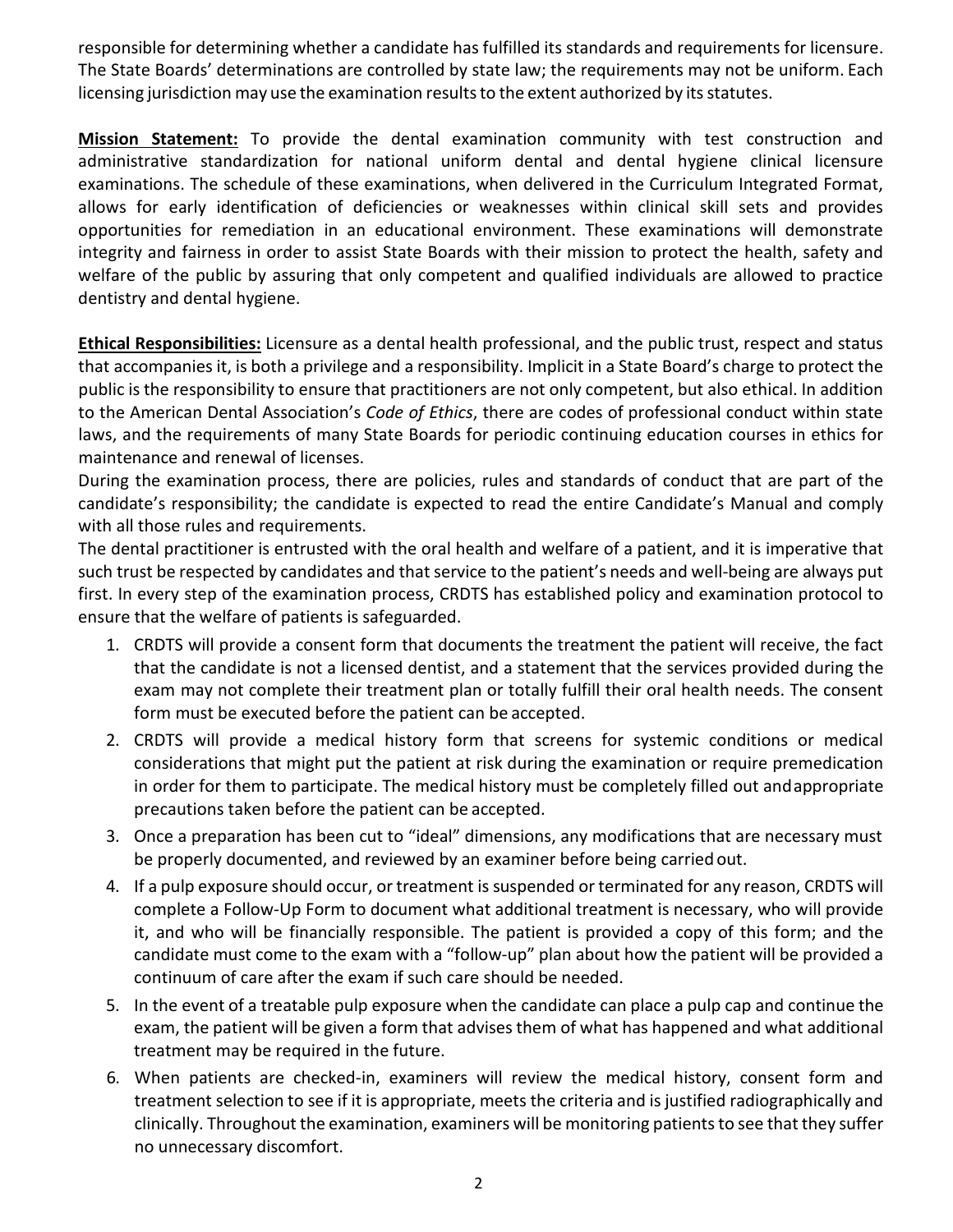The Curriculum Integrated Format (CIF) addresses many of the ethical concerns that have been raised in recent years about the use of patients in clinical examinations. CIF is designed to ensure that candidates have time and opportunity to recruit patients of record who are part of a continuum of care with an appropriately sequenced treatment plan. It is the responsibility of candidates to solicit patient participation in an ethical manner. The candidate should fully inform a prospective patient about the purpose, the process and the importance of a board examination, including the time involved, and the number of individuals who will be examining them. Copies of health histories and treatment consent forms should be downloaded from the internet at [www.crdts.org](http://www.crdts.org/) and used to screen a patient's health condition and plan an appropriate response to any medical issues that may impact the patient's well- being during and after the examination. The patient should be fully informed about their entire treatment plan, advised of alternative options or courses of treatment that might be advantageousto them, and how the procedure(s) to be completed during the examination are sequenced in a plan "with due consideration given to the needs, desires and values of the patient." The patients should also be advised of any benefits that may reasonably be expected as a result of participation. In the process of soliciting and screening patients, candidates should remain in compliance with the ethical considerations promulgated by the ADA Council on Ethics, Bylaws and Judicial Affairs and refrain from the following:

- 1. Reimbursements between candidates and patients in excess of that which would be considered reasonable for remuneration for travel, lodging, meals or loss of hourlywages.
- 2. Remuneration between licensure applicants or dental practitioners for acquiringpatients.
- 3. Utilizing patient brokering companies.
- 4. Delaying treatment beyond that which would be considered acceptable in a typical treatment plan (e.g. delaying treatment of a carious lesion for 24months).
- 5. Allowing themselves to be "extorted" by individuals who agree to participate in the examination and then refuse to come at the appointed time unless they are paid a fee.

Board examinations are conducted for the sole purpose of protecting the public by assessing the competence of those who seek to practice dentistry. It is hoped that the professional and ethical management of patients by both CRDTS and the candidates throughout the examination process will leave the volunteer patients in better oral health with an increased respect for the dental profession's diligence in maintaining high standards of competence.

**CRDTS Status:** "CRDTS Status" is achieved when a candidate has successfully completed all parts to this examination with a score of 75 or more. Candidates achieving "CRDTS Status" are considered eligible for licensure in any of the CRDTS recognizing jurisdictions listed in this manual.

**Examination Completion and Obtaining Licensure:** There are three agencies with which applicants are involved in the process of completing their CRDTS' examination and obtaining licensure.

- 1. Central Regional Dental Testing Service, Inc. (CRDTS) a testing service as described above; the results of a CRDTS examination can be submitted to any recognizing state when applying for licensure. COMPLETION OF THE CRDTS' EXAMINATION ALONE WILL NOT QUALIFY ANY CANDIDATE FOR LICENSURE. OTHER REQUIREMENTS WITHIN EACH OF THE STATES MUST BE MET.
- 2. Testing Site a school or independent site that makes its clinical or simulated laboratory facility available for a CRDTS examination. The site may have its own forms or specific procedures which may be required of the candidate in order to participate in an examination at that site. In addition, the candidate must have cash or check as required by the respective institution, payable to that testing site (not CRDTS) for materials and equipment used during the examination. Payment must be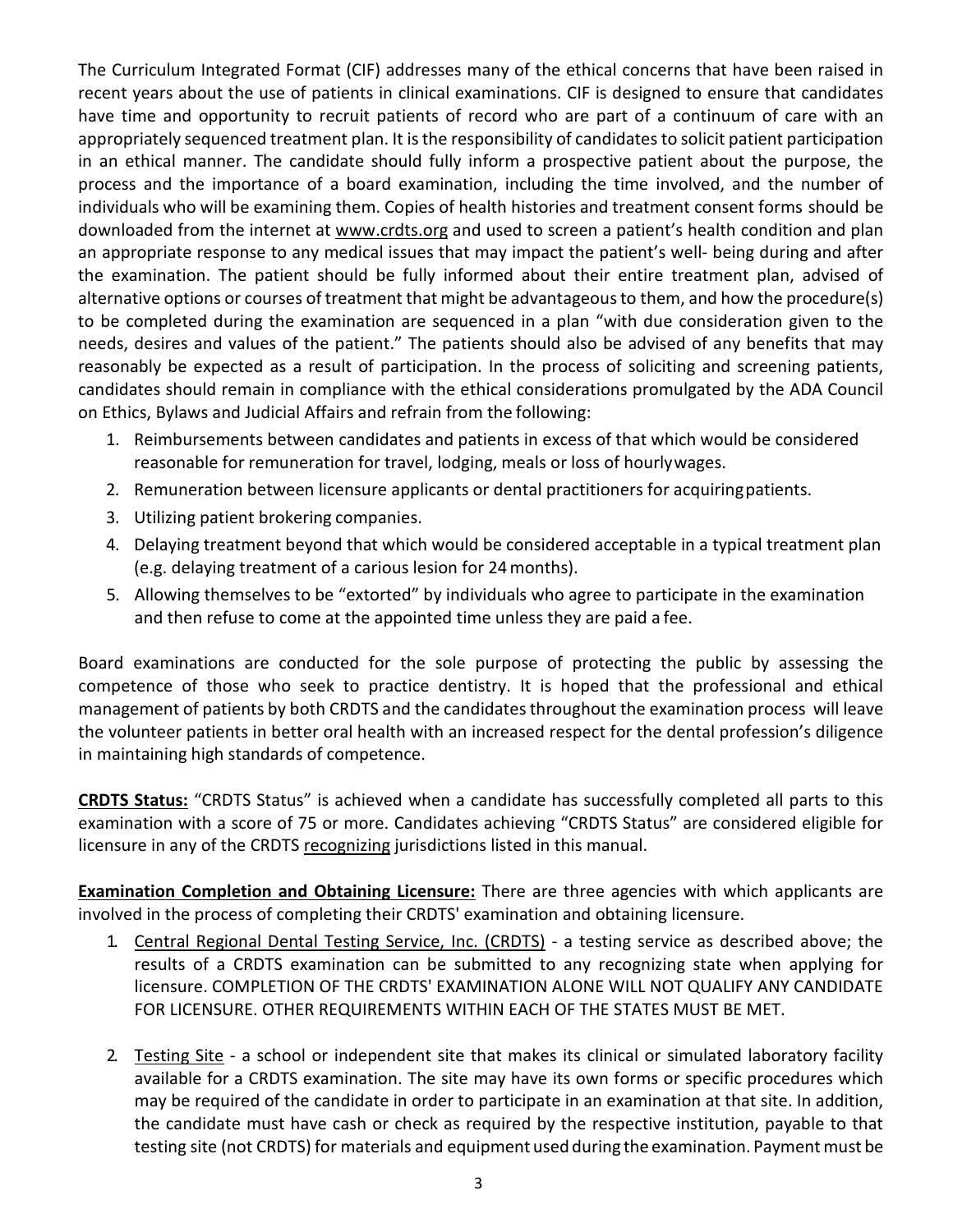made before the examination; and proof of payment must be provided at the conclusion of the exam. No scores will be released without satisfactory payment.

3. State Board of Dentistry - the agency to which a candidate must individually apply for licensure in a jurisdiction. Candidates must inform themselves of the requirements of the state(s) in which they wish to be licensed and complete an application with the individual jurisdiction(s).

#### **The candidate should address questions to the appropriate agency.**

The CRDTS Administrative Office in Topeka, KS will provide all information relevant to the examination requirements and procedures.

The testing site can respond to questions regarding facilities, equipment and testing site fees. (The testing site is not responsible for recruiting board patients or making their facilities available on any days other than examination dates.)

Questions regarding licensure or state requirements should be addressed to the appropriate State Board of Dentistry.

**Test Development:** In all aspects of test development, administrative protocol and evaluation methodologies, CRDTS strives to be aligned with and guided by:

- *Standards for Educational and Psychological Testing,* published jointly by the American Educational Research Association, the American Psychological Association and the National Council on Measurement in Education
- *AADB's Guidance for Clinical Licensure Examinations in Dentistry*
- Annual Statistical Analysis of each section of the exam along with summary statistics of candidate performance by school of graduation
- Statistical profiles for examiners'self-assessment
- Technical Reports by measurement specialists
- Periodic Occupational Analyses

In particular, the dental examination is developed and revised by the CRDTS Dental Examination Review Committee (ERC). The Dental ERC is comprised of representatives from each of CRDTS' Member States, as well as dental educators and special consultants. With both practitioners and educators involved, the Committee has considerable content expertise from which to draw. The Committee also relies on practice surveys, current curricula, and standards of competency to assure that the content and protocol of the examination is current and relevant to practice. Determining the examination content is also guided by such considerations as patient availability, logistical constraints and the potential to ensure that a skill can be evaluated reliably.

#### **Examination Overview: The examination consists of individual,skill-specific parts. Each examination part is listed below:**

\*Part I: I & II National Board Dental **Examination Simulated Patient Examination** Part II: Endodontics Part III: Prosthodontics **Patient-Based or Simulated Patient Examination** Part IV: Periodontics Part V: Restorative

\*CRDTS will not require additional documentation for these scores.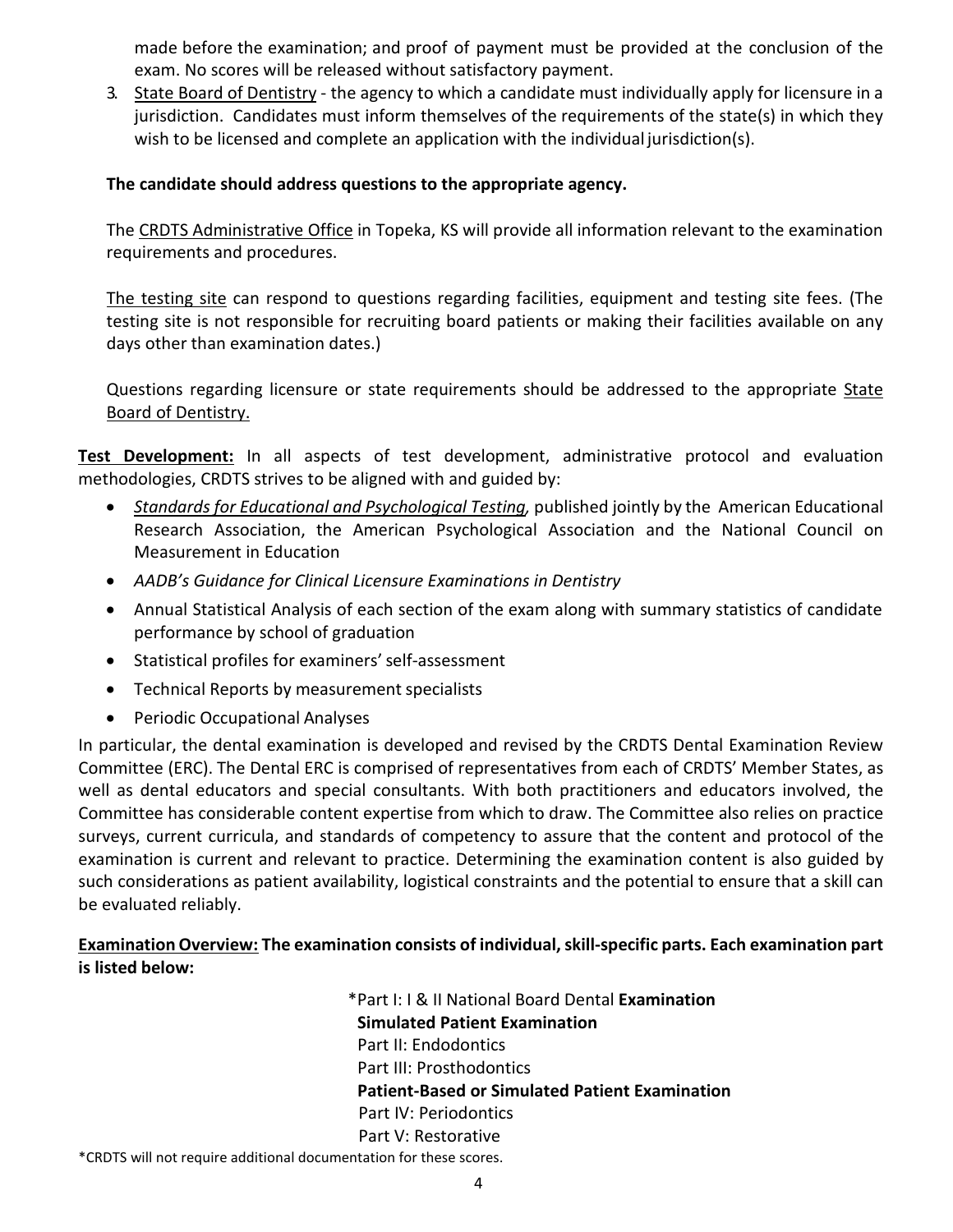**Examiners:** Candidates will be evaluated by examiners from the jurisdictions which comprise CRDTS. These examiners may be members of their State Board of Dentistry or may have been selected by their Board to serve as examiners. There may also be examiners from other states. In addition, there are frequently observers at CRDTS' exams who may be faculty members from other schools, new CRDTS' examiners or examiners from other states. Such observers are authorized to participate in calibration and monitor all portions of the examination and may evaluate patients from time to time; however, they do not assign grades or participate in the grading process.

**Curriculum Integrated Format (CIF):** This format is the pre-graduation licensure examination offered to third and fourth year dental students and graduate students of record. The Curriculum Integrated Format affords candidates the opportunity to successfully demonstrate critical clinical competence in basic clinical procedures required by CRDTS' recognizing jurisdictions for licensure. The progressive sequencing of this format provides the opportunity, when necessary, for students to have easy access to remediation within the dental school curriculum as well as for timely issuance of licenses upon graduation.

**Curriculum Integrated Format versus Traditional Format:** Both of these examination formats are identical in content, criteria and scoring. The major difference between the two formats is in the time- sequencing of how the examination is administered. The Traditional Format examination is administered in its entirety over the course of three days to all eligible candidates near the end of the academic year. The Curriculum Integrated Format examination is administered in segments over the course of several months to eligible dental students and during graduate programs in dental school. If you are a dental student of record and have verified that your dental school is participating in the Curriculum Integrated Format, then you are considered an Integrated Candidate. Dental students of record from other schools or from schools choosing not to participate in the Curriculum Integrated Format as well as practitioners seeking licensure are considered Traditional Candidates. There are separate application policies and deadlines for each format so please review those portions carefully to be sure you've received the correct information and documents.

**Examination Dates:** Specific examination and deadline dates for participating dental schools can be found on the CRDTS website [\(www.crdts.org\)](http://www.crdts.org/) and are also available through the Site Coordinator at each school.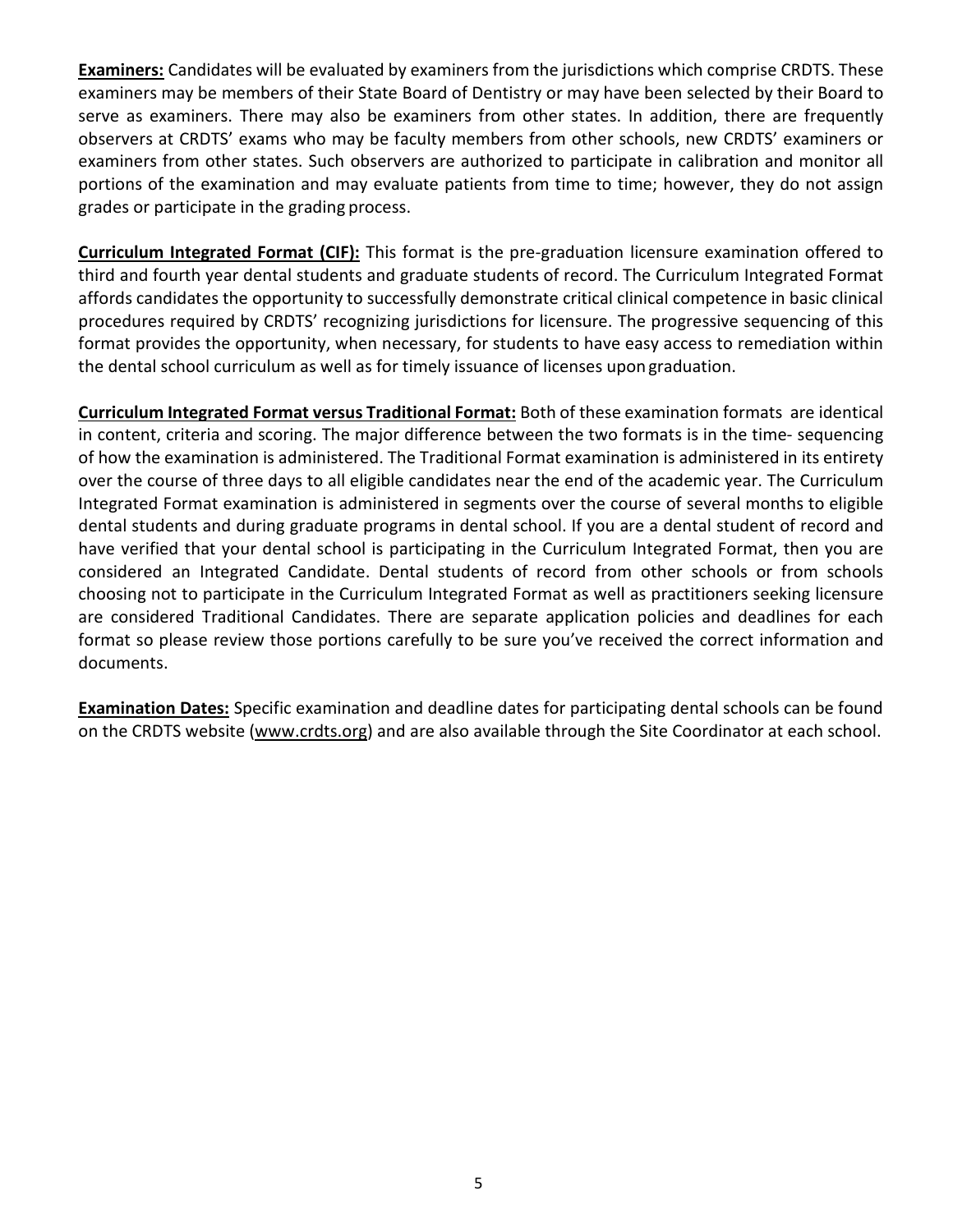## **CONTENT, CRITERIA & SCORING SYSTEM - OVERVIEW**

### **CONTENT: PARTS I, II, III, IV & V**

#### **Part 1: NATIONAL BOARD DENTAL EXAMINATION – PARTS I & II / INBDE**

**\***CRDTS does not require any additional documentation for Part I

#### **PART II: ENDODONTICS EXAMINATION – 100 POINTS**

| <b>CONTENT</b>                                                                                                                                                                                     | <b>FORMAT</b>                                                     |
|----------------------------------------------------------------------------------------------------------------------------------------------------------------------------------------------------|-------------------------------------------------------------------|
| 1. Endodontic access opening only on tooth #14, a multi-rooted<br>artificial tooth.<br>2. Endodontic access, canal instrumentation and obturation on<br>tooth #8, a single-canal artificial tooth. | - Performed on a<br><b>Simulated Patient</b><br>- Time: 3.0 hours |

#### **PART III: FIXED PROSTHODONTICS EXAMINATION – 100 POINTS**

| <b>CONTENT</b>                                                                                                                                                                                                                                                                                                                                                                                                                                                                                                                                         | <b>FORMAT</b>                                                     |
|--------------------------------------------------------------------------------------------------------------------------------------------------------------------------------------------------------------------------------------------------------------------------------------------------------------------------------------------------------------------------------------------------------------------------------------------------------------------------------------------------------------------------------------------------------|-------------------------------------------------------------------|
| 1. Preparation of tooth #5, a single-layered artificial tooth,<br>for a porcelain fused to zirconia crown as one<br>abutment for a 3-unit bridge. (The bridge is not<br>fabricated for this examination.)<br>2. Preparation of tooth #3, a single-layered artificial tooth,<br>for a Monolithic Zirconia Ceramic Crown as the other<br>abutment for the same 3-unit bridge. Both<br>preparations must be parallel to each other.<br>3. Preparation of tooth #9, a single-layered artificial tooth<br>for an Anterior Lithium Disilicate Ceramic Crown. | - Performed on a<br><b>Simulated Patient</b><br>- Time: 4.0 hours |

#### **PART IV: PERIODONTAL PATIENT BASED EXAMINATION - 100 POINTS**

| <b>CONTENT</b>                                   | <b>FORMAT</b>            |
|--------------------------------------------------|--------------------------|
| 1. Treatment Selection - Patient selection       | - Performed on a Patient |
| 2. Oral Assessment                               |                          |
| 3. Probing Depth Measurements/Gingival Recession |                          |
| 4. Calculus Detection                            |                          |
| 5. Subgingival Calculus Removal                  |                          |
| 6. Supragingival Deposit Removal                 |                          |
| 7. Tissue and Treatment Management               |                          |
|                                                  |                          |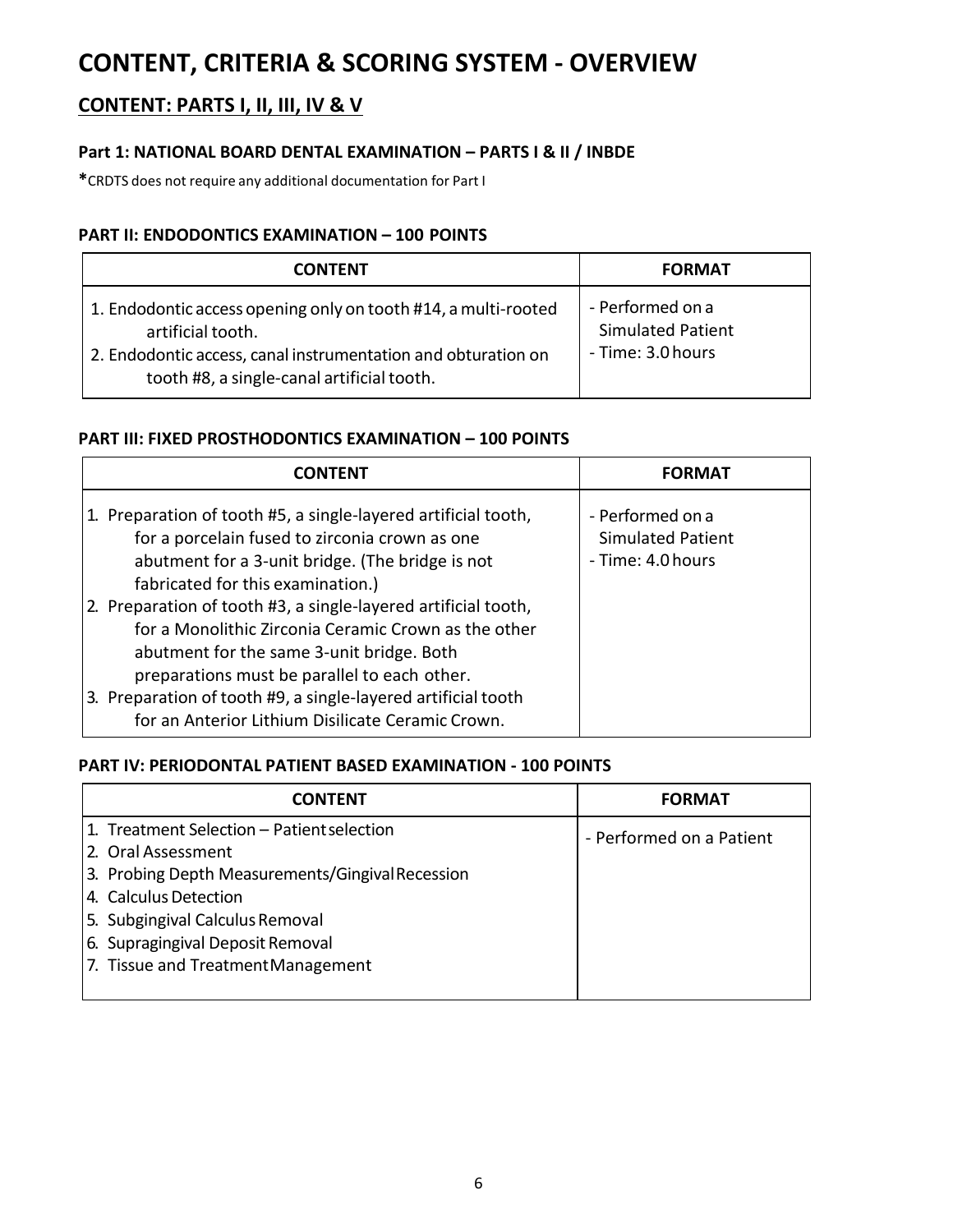#### **PART IV: PERIODONTAL SIMULATED PATIENT EXAMINATION - 100 POINTS**

| <b>CONTENT</b>                                                                                                                                                         | <b>FORMAT</b>                                                  |
|------------------------------------------------------------------------------------------------------------------------------------------------------------------------|----------------------------------------------------------------|
| 1. Extra/Intra Oral Assessment OSCE<br>2. Calculus detection<br>3. Probing Depth Measurements<br>4. Subgingival Calculus Removal<br>5. Tissue and Treatment Management | - Written Exam<br>- Performed on a<br><b>Simulated Patient</b> |

#### **PART V: RESTORATIVE PATIENT-BASED EXAMINATION - 100 POINTS**

| <b>CONTENT</b>                        | <b>FORMAT</b>            |
|---------------------------------------|--------------------------|
| Class II Amalgam - Preparation        | - Performed on a Patient |
| Class II Amalgam - Restoration        |                          |
| OR                                    |                          |
| Class II Composite - Preparation      |                          |
| Class II Composite - Restoration      |                          |
| OR                                    |                          |
| Class II Slot Composite-Preparation   |                          |
| Class II Slot Composite - Restoration |                          |
| AND                                   |                          |
| Class III Composite - Preparation     |                          |
| Class III Composite - Restoration     |                          |

#### **PART V: RESTORATIVE SIMULATED PATIENT EXAMINATION - 100 POINTS**

| <b>CONTENT</b>                                                                                                                                                                                                                                                                                                                                                                                                                                                                                                                    | <b>FORMAT</b>                         |
|-----------------------------------------------------------------------------------------------------------------------------------------------------------------------------------------------------------------------------------------------------------------------------------------------------------------------------------------------------------------------------------------------------------------------------------------------------------------------------------------------------------------------------------|---------------------------------------|
| Restorative Clinical Examination consists of four<br>The l<br>procedures: Place restorations in 2 pre-prepped teeth on 29 DO<br>or 18MO, 23DL and prepare 2 teeth with simulated decay on<br>9DL, 14MO or 4DO. For the posterior procedures, candidates<br>may choose to prepare/place a Class II Amalgam, or a Class II<br>Composite:<br>One Class II Composite or Amalgam Preparation<br>One Class II Composite or Amalgam Restoration<br>AND<br>One Class III Composite - Preparation<br>One Class III Composite - Restoration | - Performed on a Simulated<br>Patient |
|                                                                                                                                                                                                                                                                                                                                                                                                                                                                                                                                   |                                       |

**\*Information from this point forward will be included for Parts II – V only.**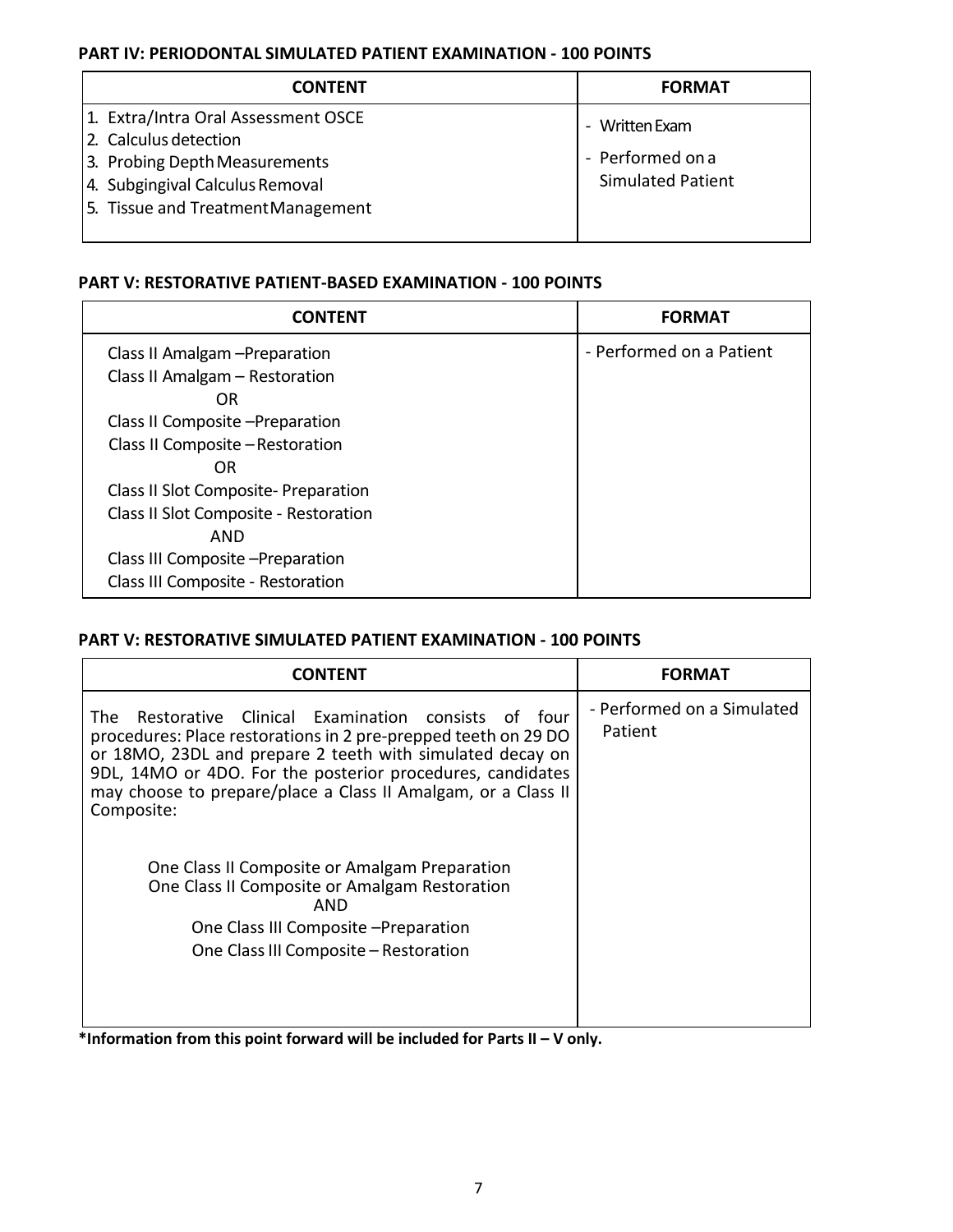### **SCORING SYSTEM**

The examination scoring system was developed in consultation with three different measurement specialists; the scoring system is criterion-based and was developed using an analytical model. The examination is conjunctive in that its content is divided into separate Parts containing related skill sets and competence must be demonstrated in each one of the Parts. A compensatory scoring system is used within each Part to compute the final score for each Part, as explained below.

Only State Boards of Dentistry are legally authorized to determine standards of competence for licensure in their respective jurisdictions. However, in developing the examination, CRDTS has recommended a score of 75 to be a demonstration of sufficient competence; and participating State Boards of Dentistry have agreed to accept that standard. In order to achieve "CRDTS status" and be eligible for licensure in a participating state, candidates must achieve a score of 75 or more in each Part of theexamination.

Each examination score is based on 100 points. **If all sections of an examination are not taken, a score of "0" will be recorded for that specific examination.**

#### **PARTS II – V: SCORING SYSTEM FOR PATIENT-BASED AND SIMULATED PATIENT PROCEDURES**

CRDTS and other testing agencies have worked together on a national level to draft and refine the performance criteria for each procedure in this examination. For the majority of those criteria, gradations of competence are described across a 4-level rating scale. Those criteria appear in this manual and are the basis of the scoring system. Those four rating levels may be generally described as follows:

#### **SATISFACTORY**

The treatment is of good to excellent quality, demonstrating competence in clinical judgment, knowledge and skill. The treatment adheres to accepted mechanical and physiological principles permitting the restoration of the tooth to normal health, form and function.

#### **MINIMALLY ACCEPTABLE**

The treatment is of acceptable quality, demonstrating competence in clinical judgment, knowledge and skill to be acceptable; however, slight deviations from the mechanical and physiological principles of the satisfactory level exist which do not damage the patient nor significantly shorten the expected life of the restoration.

#### **MARGINALLY SUBSTANDARD**

The treatment is of poor quality, demonstrating a significant degree of incompetence in clinical judgment, knowledge or skill of the mechanical and physiological principles of restorative dentistry, which if left unmodified, will cause damage to the patient or substantially shorten the life of the restoration.

#### **CRITICALLY DEFICIENT**

The treatment is of unacceptable quality, demonstrating critical areas of incompetence in clinical judgment, knowledge or skill of the mechanical and physiological principles of restorative dentistry. The treatment plan must be altered and additional care provided, possibly temporization in order to sustain the function of the tooth and the patient's oral health and well-being.

In Parts II, III and V, a rating is assigned for each criterion in every procedure by three different examiners evaluating independently. Based on the level at which a criterion is rated by at least two of the three examiners, points may be awarded to the candidate. In any instance that none of the three examiners' ratings are in agreement, the median score is assigned. However, if any criterion is assigned a rating of *critically deficient* by two or more of the examiners*, no points are awarded for that procedure or for the Examination Part*, even though other criteria within that procedure may have been rated as satisfactory. A description of Parts II, III and V and the number of criteria that are evaluated for the procedures in each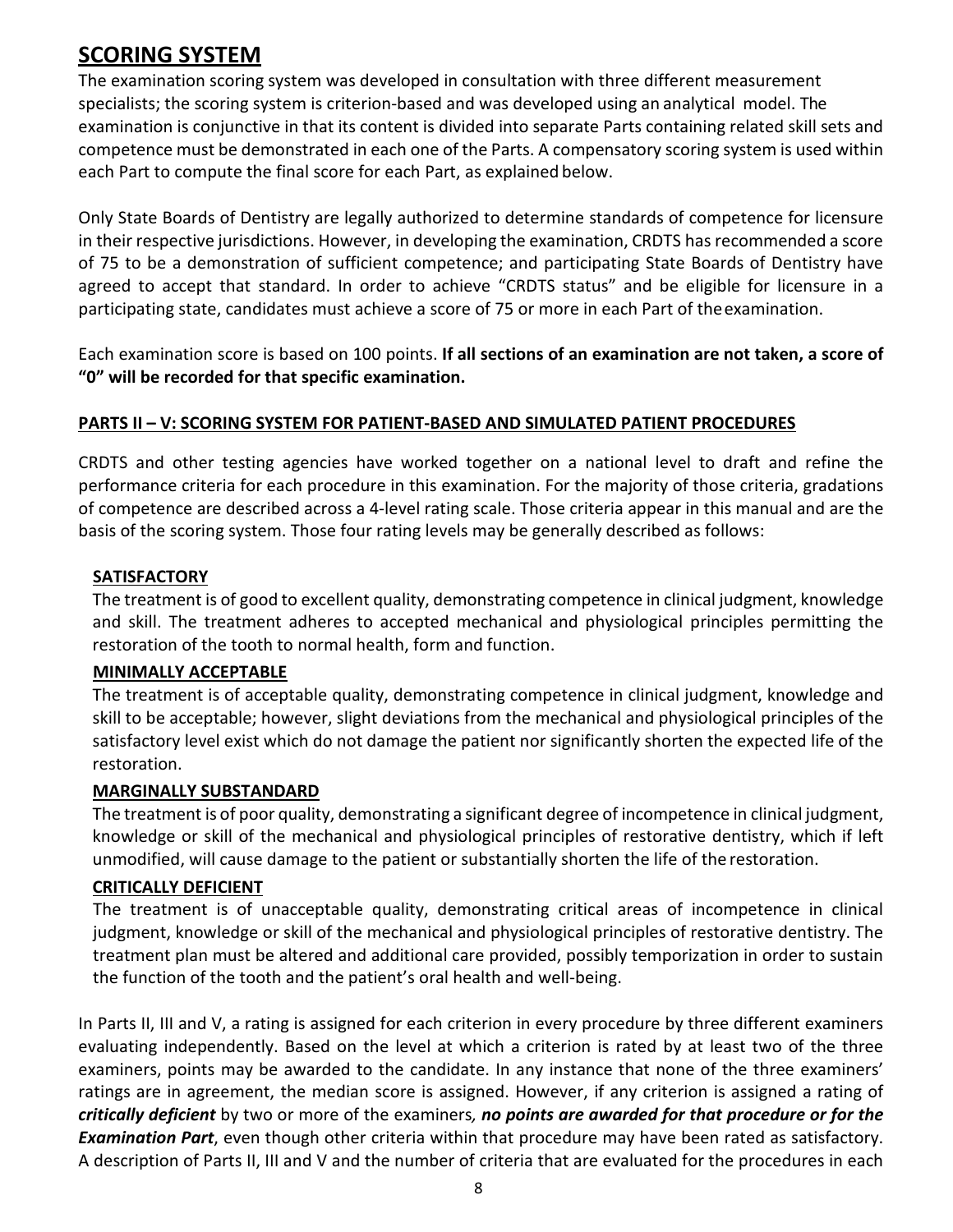of those Parts appears below:

#### **Part II: ENDODONTICS EXAMINATION – 100 Points**

The Endodontics Examination is a simulated patient examination which consists of two procedures: an access opening on an artificial posterior tooth and an access opening, canal instrumentation and obturation on an artificial anterior tooth. The criteria for these procedures are combined and scored in total: Anterior Endodontics/Posterior Access Opening 17 Criteria

#### **Part III: FIXED PROSTHODONTICS – 100 Points**

The Prosthodontics Examination is a simulated patient examination which consists of three procedures completed on artificial teeth: a Monolithic Zirconia Ceramic Crown Preparation as a terminal abutment for a 3-unit bridge, a porcelain-fused-to-zirconia crown preparation as an abutment for a bridge, plus an evaluation of the line of draw for the bridge abutment preparations, and an all Anterior Lithium Disilicate Ceramic Crown Preparation on an anterior central incisor.

| Monolithic Zirconia Ceramic         | 10 Criteria |
|-------------------------------------|-------------|
| Porcelain-Fused-to-Zirconia         | 10 Criteria |
| Anterior Lithium Disilicate Ceramic | 11 Criteria |

#### **PART IV: PERIODONTAL PATIENT BASED EXAMINATION – 100 Points**

- 1. Intra/Extra Oral Assessment 2 Points
	- 2 points awarded for correct indication of any notable items
- 2. Calculus Detection-8 Points
	- 4 items
	- 2.0 points awarded for each surface of correctly identified calculus
- 3. Periodontal Measurements/Gingival Recession– 12 Points
	- 12 probing depths evaluated on two teeth
	- 0.75 points for each correctly measured probingdepth
	- 4 gingival recession measurements taken on facial and lingual aspects of twoteeth
	- 0.75 points for each correctly measured area of gingival recession
- 4. Scaling/Subgingival Calculus Removal 66 Points
	- 12 subgingival surfaces
	- 5.5 points awarded for each of the 12 required surfaces that are acceptably debrided of subgingival calculus
- 5. Supragingival Deposit Removal 12 Points
	- Evaluation of all teeth chosen for evaluation; max of 6 errors
	- 2 points awarded for each of the teeth that are free of all supragingivalaccretions

#### **PART IV: PERIODONTAL SIMULATED PATIENT EXAMINATION – 100 Points**

- 1. Extra-Intra Oral Assessment Written OSCE exam 16 points
	- Presented to candidates via a CRDTS computer tablet
	- Candidates will have 15 minutes to answer 16 questions appropriately
- 2. Calculus Detection-12 points
	- 12 items
	- 1 point awarded for each surface of correctly identified calculus
- 3. Periodontal Measurements– 12 points
	- 12 probing depths evaluated on two teeth
	- 1.0 points for each correctly measured probing depth
- 4. Scaling/Subgingival Calculus Removal 60 points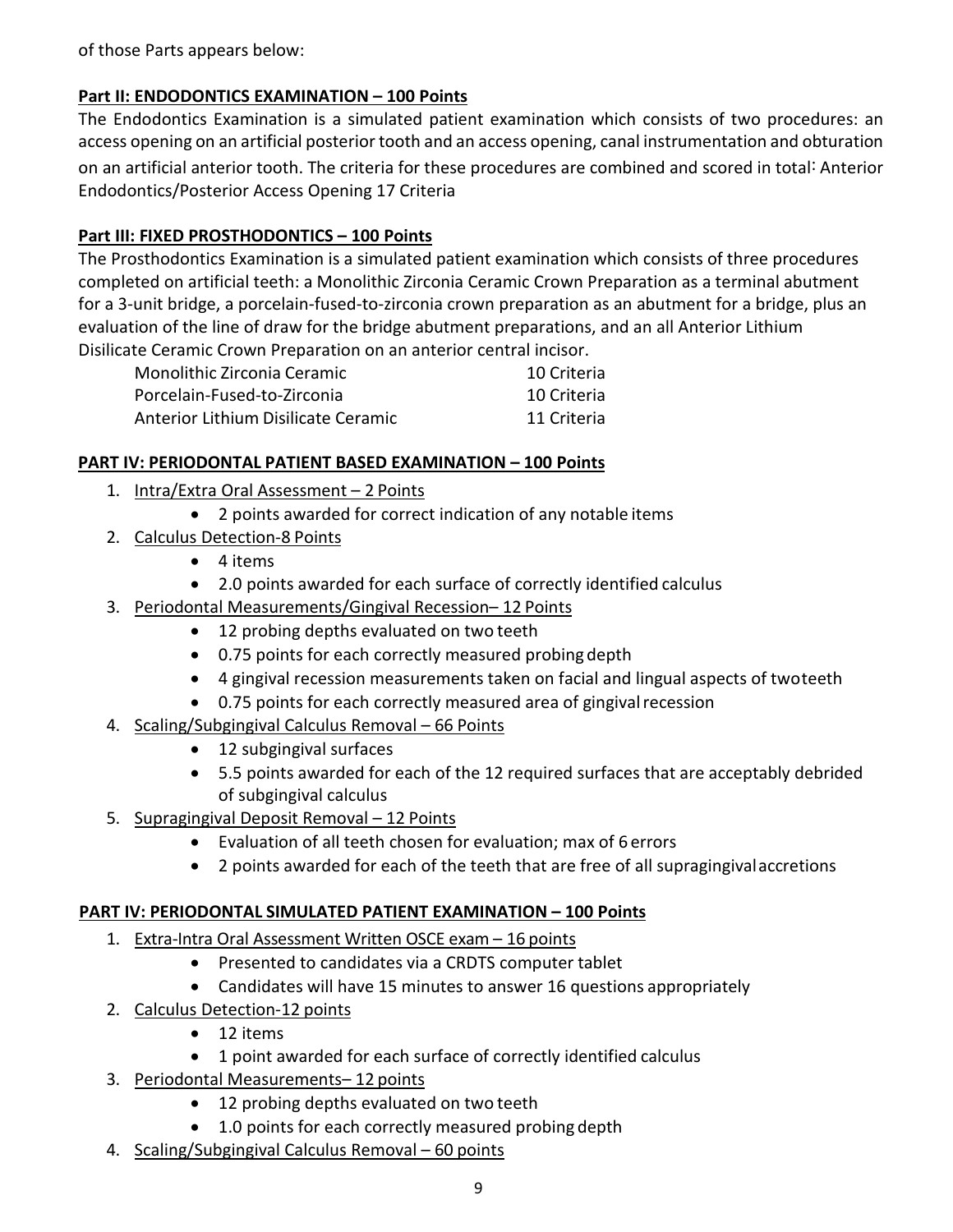- 12 subgingival surfaces
- 5 points awarded for each of the 12 required surfaces that are acceptably debrided of subgingival calculus

#### **Part V: RESTORATIVE PATIENT-BASED EXAMINATION– 100 Points**

The patient-based Restorative Clinical Examination consists of four procedures as specified below; for the posterior procedure, candidates may choose to place a Class II Amalgam or a Class II Composite:

| 12 Criteria |
|-------------|
| 8 Criteria* |
|             |
| 11 Criteria |
| 8 Criteria* |
|             |
| 9 Criteria  |
| 8 Criteria* |
|             |
| 7 Criteria  |
| 9 Criteria* |
|             |

\* 1 category split into 2 for clarity; scored as 1 criteria

#### **Part V: RESTORATIVE SIMULATED PATIENT EXAMINATION – 100 Points**

The Restorative Simulated Patient Clinical Examination consists of four procedures as specified below; for the posterior procedures, the candidate may choose to prepare/place a Class II Amalgam or a Class II Composite:

| One Class II Composite or Amalgam Preparation  | 11/12 Criteria |
|------------------------------------------------|----------------|
| One Class II Composite* or Amalgam Restoration | 8/8 Criteria   |
| AND                                            |                |
| One Class III Composite Preparation            | 7 Criteria     |
| One Class III Composite Finished Restoration   | 9 Criteria*    |

To compute the score for each individual procedure, the number of points the candidate has earned for each criterion is totaled, divided by the maximum number of possible points for that procedure and the results are multiplied by 100. This computation converts scores for each procedure to a basis of 100 points. Any penalties that may have been assessed during the treatment process are deducted after the total score for the Examination Part has been converted to a basis of 100 points.

If no critical deficiency has been confirmed by the examiners, the total score for each of Parts II, III and V is computed by adding the number of points that the candidate has earned across all procedures in that Part, and that sum is divided by the number of possible points for all procedures in that Part. If a critica*l* deficiency has been confirmed by the examiners, an automatic failure is recorded for both the procedure and the Examination Part. An example for computing scores that include no critical deficiency is shown below for Part III:

| <b>PROCEDURE</b>                    | # CRITERIA  | <b>POINTS</b> | <b>POINTS</b>   | <b>COMPUTED</b> |
|-------------------------------------|-------------|---------------|-----------------|-----------------|
|                                     |             | <b>EARNED</b> | <b>POSSIBLE</b> | <b>SCORE</b>    |
| Monolithic Zirconia Ceramic         | 10 Criteria | 30            | 40              | 75.00           |
| Porcelain-Fused-to-Zirconia         | 10 Criteria | 34            | 40              | 85.00           |
| Anterior Lithium Disilicate Ceramic | 11 Criteria | 38            | 44              | 86.36           |
| <b>TOTALS for PART III</b>          | 31 Criteria | 102           | 124             | 82.25           |

Although there are three Parts that are scored separately for restorative clinical skills, within each Part a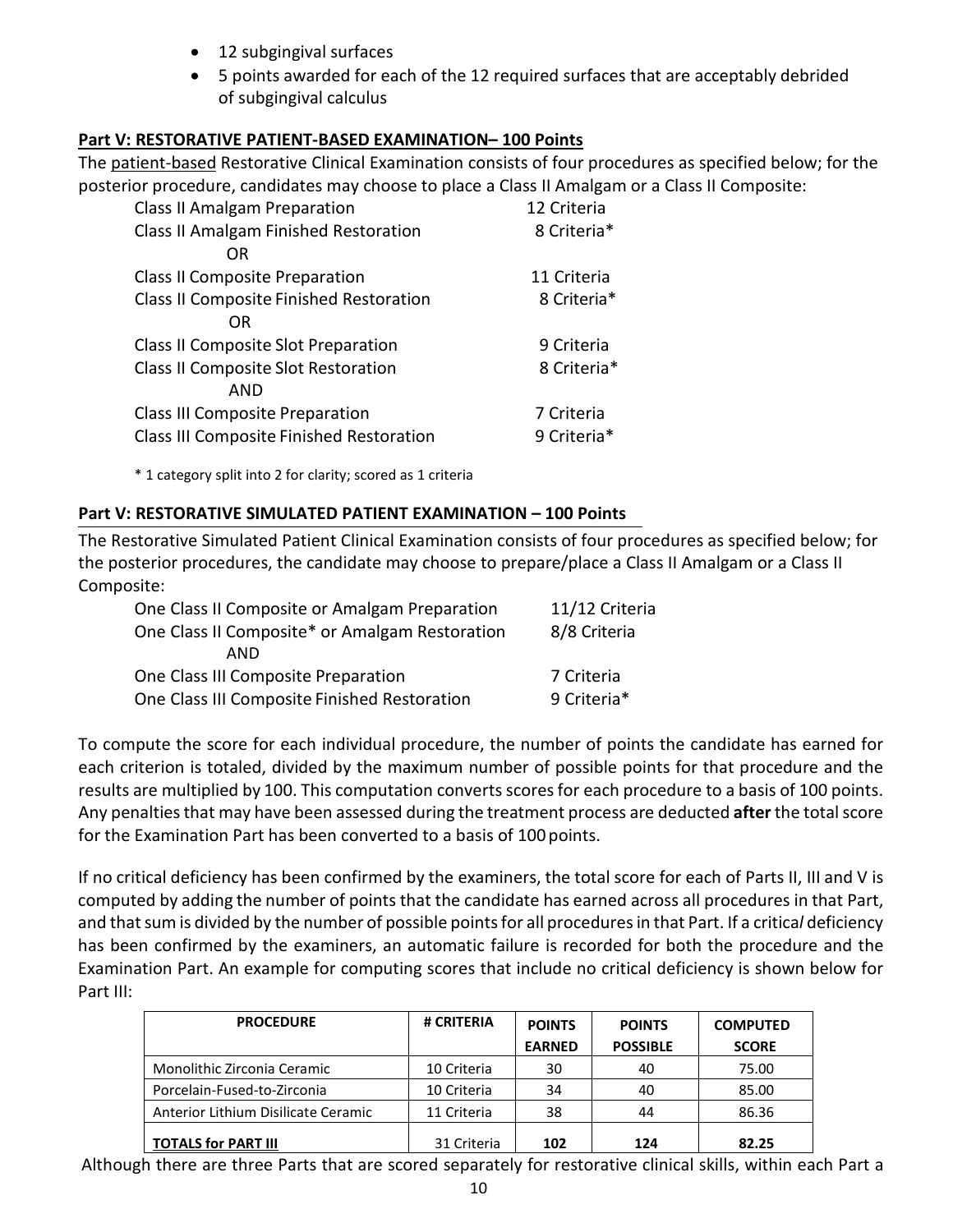compensatory system is used to compute the final score for that Part, as long as there is no critical deficiency*.* For Parts III and V, the computed score for each procedure is *not averaged,* but instead is numerically weighted by the ratio of its number of scorable criteria to the total number of scorable criteria in the Part. For example, the Monolithic Zirconia Ceramic Crown Preparation has a total of 10 scorable criteria which represents 40 possible points out of the total of 124 possible points for Part III. As shown in the example above, the candidate earned 102 out of 124 possible pointsfor the three procedures in Part III for a final score of 82.25 points. If any penalties were assessed, the points would be deducted as percentage points from the final score for Part III.

#### **PENALTY DEDUCTIONS**

Throughout the examination, not only clinical performance will be evaluated, but also the candidate's professional demeanor will be evaluated by Clinic Floor Examiners. A number of considerations will weigh in determining the candidate's final grades and penalties may be assessed for violation of examination standards, as defined within this manual, or for certain procedural errors as described below:

Any of the following may result in a deduction of points from the score of the entire examination Part or dismissal from the exam in any of the clinical procedures:

- 1. Violation of universal precautions or infection control; gross asepsis; operating area is grossly unclean, unsanitary or offensive in appearance; failure to dispose of potentially infectious material and clean the operatory after individual examinations
- 2. Poor Professional Demeanor unkept, unclean, or unprofessional appearance; inconsiderate or uncooperative with other candidates, examiners or testing sitepersonnel
- 3. Poor Patient Management--disregard for patient welfare or comfort; inadequate anesthesia\*
- 4. Improper management of significant history or pathosis\*
- 5. Inappropriate request for extension or modification\*
- 6. Unsatisfactory completion of required modifications\*
- 7. Improper Operator/Patient/Manikin position
- 8. Improper record keeping
- 9. Improper treatment selection\*

#### **Periodontal Treatment Selection PenaltyPoints\***

- a. Penalty points are assessed for Treatment Selections that do not meet the described criteria
- b. 7 penalty points for 1st rejection
- c. 7 penalty points for 2nd rejection
- d. No additional penalty points deducted for subsequent rejections but an acceptable Treatment Selection must be submitted within the allotted time limits

#### **Restorative Treatment Selection Penalty Points\***

- a. Penalty points are assessed for Treatment Selections that do not meet the described criteria
- b. 5 penalty points for 1st rejection on either procedure
- c. No additional penalty points deducted for subsequent rejections but an acceptable Treatment Selection must be submitted within the allotted time limits
- 10.Improper liner placement\*
- 11. Inadequate isolation\* -The isolation dam is inappropriately applied, torn and/or leaking, resulting in debris, saliva and/or hemorrhagic leakage in the preparation, rendering the preparation unsuitable for evaluation or the subsequent manipulation of the restorative material.
- 12. Administration of anesthesia before approval of Medical History by Clinic Floorexaminers\*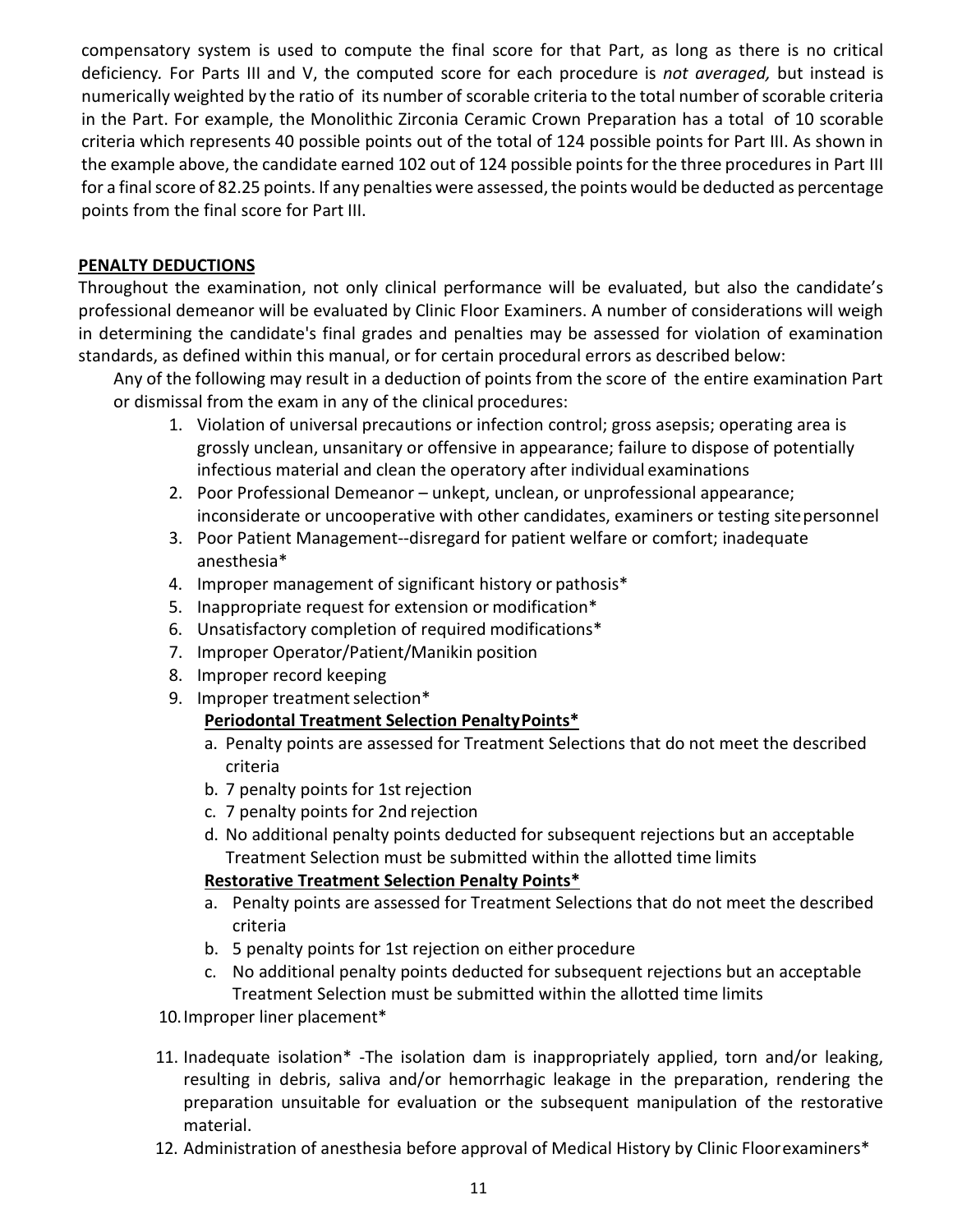- 13. Corroborated errors for Tissue Management on all Periodontal procedures Penalty points are assessed for any unwarranted areas of tissue trauma caused by the candidate to extra/intra oral tissues resulting in injury to the patient which are inconsistent with the procedures performed.
	- a. 5 points for each area
	- b. Critical Error: A tissue trauma critical error, resulting in failure of the examination, will be assessed if any of the following exist:
		- i. Damage to 3 or more areas of gingival tissue, lips or oral mucosa located anywhere within or near the Treatment Selection
		- ii. An amputated papillae
		- iii. An exposure of the alveolar process
		- iv. A laceration or damage that requires suturing or perio packing
		- v. An unreported broken instrument tip found in thesulcus
		- vi. One or more ultrasonic burns requiring follow-uptreatment
- 14. Corroborated errors for Treatment Management criteria on all Restorativeprocedures

The following infractions will result in a loss of *all* points for the entire examination Part:

- 1. Temporization or failure to complete any preparation or finalrestoration\*
- 2. Violation of Examination Standards, Rules or Guidelines
- 3. Treatment of teeth or surfaces other than those approved or assigned byexaminers
- 4. Gross damage to an adjacent tooth
- 5. Failure to recognize an exposure
- 6. Unavoidable mechanical exposure which is poorly managed orirreparable
- 7. Unjustified or irreparable mechanical exposure
- 8. Critical Lack of Diagnostic/Clinical Judgment Skills This penalty would be applied when the prognosis of the treatment and/or the patient's well-being is seriously jeopardized. Examples include but are not limited to:
	- a. Inability to differentiate between caries and a pulpal exposure
	- b. Inability to carry out instructions for modifications that any competent practitioner should be able to complete
	- c. Failure to recognize the need for a critical alteration of the preparation beyond the assigned surfaces, such as a fracture or defect that must be eliminated by the extension of the preparation

The penalties or deficiencies listed above do not imply limitations, since obviously some procedures will be classified as unsatisfactory for other reasons, or for a combination of several deficiencies. Corroborated errors for the treatment management criteria for each Restorative procedure – Simulated Patient and Patient-based will be deducted as penalty points from the part total. If any restorative procedure is unacceptable for completion during the patient-based examination, any preparations must be temporized, the patient must be adequately informed of any deficiencies, and a "Follow-up Form" must be completed.

#### **\* - Patient-based penalties only**

**Professional Conduct** – All substantiated evidence of falsification or intentional misrepresentation of application requirements, collusion, dishonesty, or use of unwarranted assistance during the course of the examination shall automatically result in failure of the entire examination by any candidate.

In addition, there will be no refund of examination fees and that candidate cannot apply for re- examination for one full year from the time of the infraction. Any of the following will result in failure of the entire examination: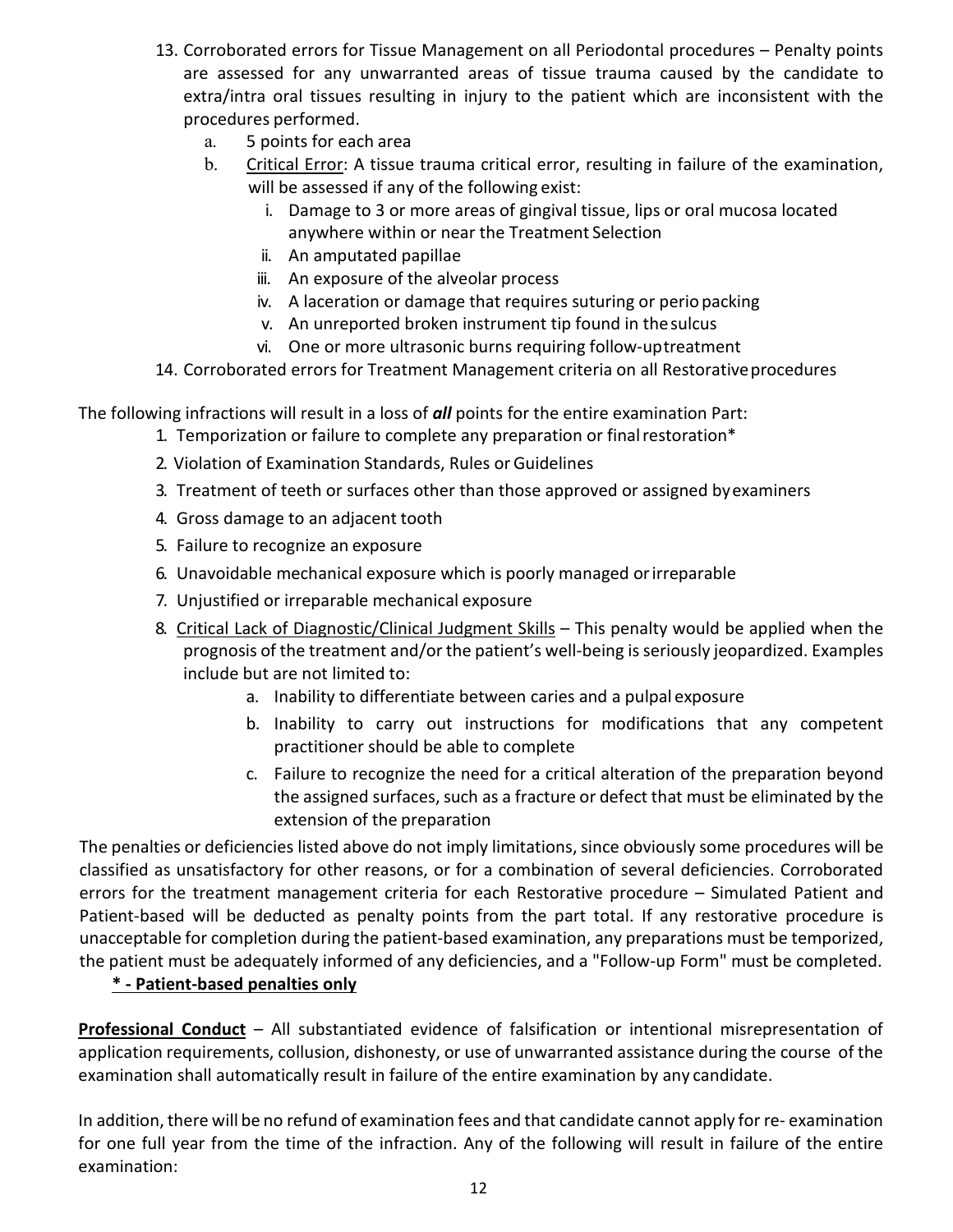- a. Falsification or intentional misrepresentation of application requirements
- b. Cheating (Candidate will be dismissed immediately)
- c. Any candidate demonstrating complete disregard for the oral structures, welfare of the patient and/or complete lack of skill and dexterity to perform the required clinical procedures
- d. Misappropriation of equipment (theft)
- e. Receiving unwarranted assistance
- f. Alteration of examination records and/or radiographs

## **SCHEDULE & DATES —CURRICULUM INTEGRATED FORMAT EXAM**

### **Parts II & III: Simulated Patient Endodontics & Fixed Prosthodontics Exams – 1 Day Initial**

**Offering: September/November**: (Initial offering of the Endodontics and Fixed Prosthodontics Examinations are at the candidate's school of attendance on a specified date(s) agreed to by CRDTS and the Dean of the testing dental school)

#### **1st Retest Date: On Site**

**(See complete examination/deadline dates at** *[www.crdts.org\)](http://www.crdts.org/)* Candidates will be informed as to the date on which they are to complete the Endodontics Examination and the Fixed Prosthodontics Examination. In the event that these examinations are administered on a number of different days at a specific examination site, candidates may be assigned to groups to indicate which day they are to perform these examinations. Should this be the case, candidates will be informed of their group assignment in advance of the examination date. The examination schedule follows:

#### **Extra/Intra Oral Assessment OSCE (if taking the Periodontal Simulated Patient Examination)**

The written Extra/Intra Oral Assessment Objective Structured Clinical Examination (OSCE) is a 16-question written test performed on a tablet. This exam will be given after the Candidate Q and A period. The OSCE is a (15) minute timed exam. You will receive a confirmation stating when the Q and A / OSCE session will be scheduled.

#### **Candidate Question & AnswerSession**

[Candidates are expected to review the appropriate Candidate Orientation online at www.crdts.org.](http://www.crdts.org/)  [There will be a question-and-answer session the day before the examination begins. Please r](http://www.crdts.org/)eview your confirmation materials for the schedule. Candidates must bring a government-issued photo ID. Check-in will begin 15 minutes prior to thesession.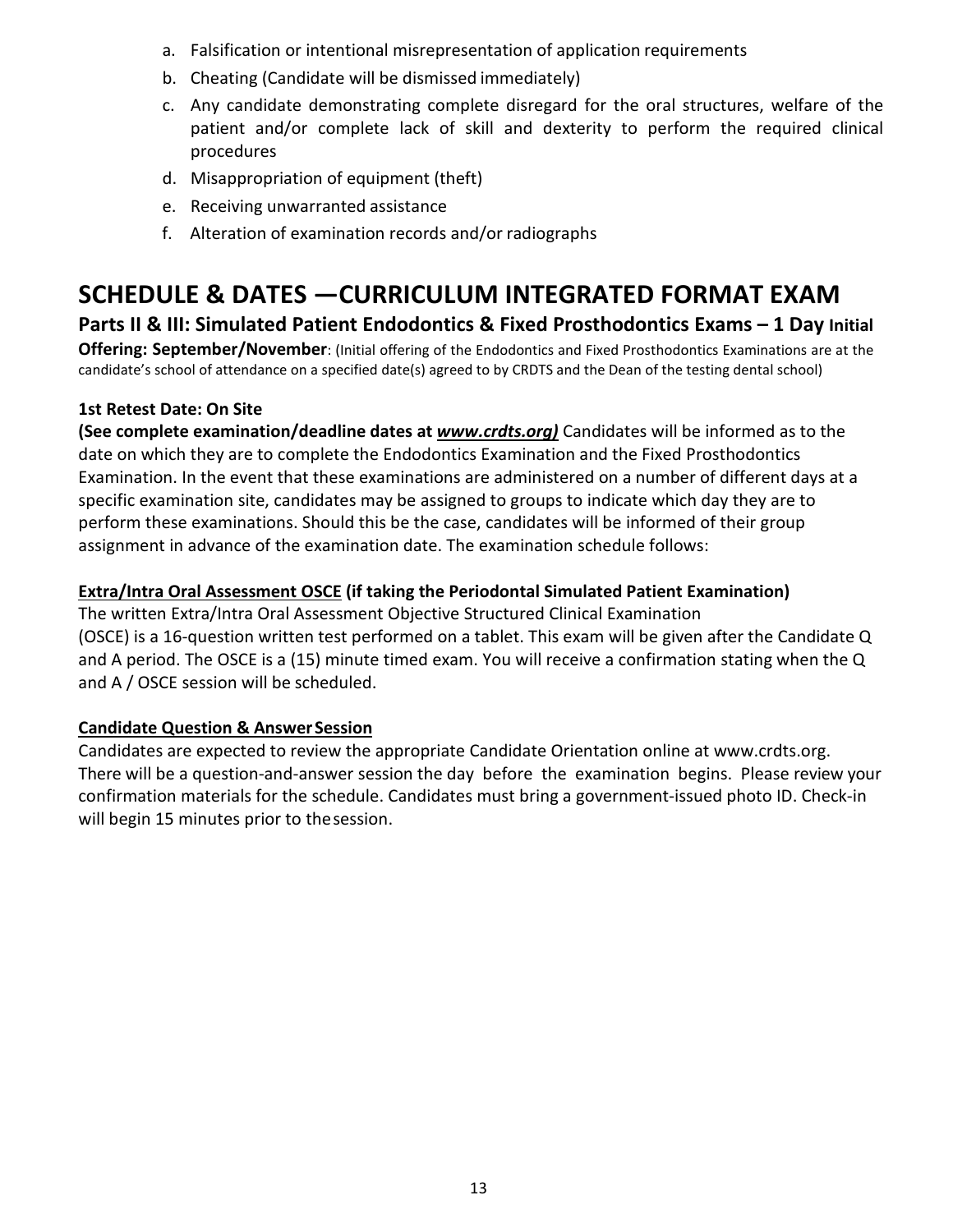## **Parts II - V: Curriculum Integrated Format Schedule**

| <b>FIRST PHASE</b><br><b>PARTS II &amp; III</b> |                                  | <b>SECOND PHASE</b><br><b>PARTS IV &amp; V</b> |                    |              |
|-------------------------------------------------|----------------------------------|------------------------------------------------|--------------------|--------------|
| TIME                                            | <b>SIM PATIENT</b>               | <b>TIME</b>                                    | <b>RESTORATIVE</b> | <b>PERIO</b> |
| 8:00                                            | Group A (B)<br>Setup             | 8:00                                           | Group<br>в         | Group<br>А   |
| 8:30                                            | $8:30 - 12:30$<br>Prosthodontics |                                                |                    |              |
| 1:00                                            | $1:00 - 4:00$<br>Endodontics     |                                                |                    |              |
| 4:00                                            | <b>EXAM STOPS</b>                | <b>5:00 EXAM COMPLETED</b>                     |                    |              |

#### **FIRST PHASE**

| <b>CANDIDATES</b> | <b>TIME</b>                                                                   | <b>ASSIGNMENT</b>                                                                                                                                                                 |
|-------------------|-------------------------------------------------------------------------------|-----------------------------------------------------------------------------------------------------------------------------------------------------------------------------------|
| Group A           | 8:00 A.M. to 8:30 A.M.<br>8:30 A.M. to 12:30 P.M.<br>12:30 P.M. to 12:45 P.M. | <b>Part III: Fixed Prosthodontic Examination</b><br>Set-Up and Starting Checks<br>Fixed Prosthodontic Procedures (4.0 hours)<br>Dismantle and turn in fixed prosthodontic modules |
|                   | 1:00 P.M. to $4:00$ P.M.<br>4:00 P.M. to 4:15P.M.                             | <b>Part II: Endodontic Examination</b><br>Endodontic Examination Procedures (3.0 hours)<br>Dismantle and turn in endodontic modules                                               |

#### **SECOND DAY (if necessary)**

To accommodate additional candidates, it may be necessary to add a second day to the schedule. Candidates assigned to this day will be assigned to Group B and will follow the same time schedule as Group A listed above. Candidates are informed of their group assignment in advance of the examination date.

**FLEX-TIME SCHEDULE:** Time blocks have been designated for each portion of the simulated patient procedures. Every candidate is allowed a maximum of 4 hours for the Prosthodontic Exam and 3 hours for the Endodontic Exam. Should candidates complete their prosthodontic procedures early, prior to 12:30 pm, they can take a short break and then begin their endodontic procedures by checking in with the Clinic Floor Examiner who will assign a three-hour start and finish time. This Flex-time schedule will only be available prior to 12:30 pm. Beginning endodontic procedures early does NOT increase the maximum time allowed as indicated above.

When utilizing the Flex-Time Schedule, candidates will adhere to the required procedures as outlined in this manual regarding completion of the Part III - Prosthodontic Exam and initiating Part II – Endodontic Exam.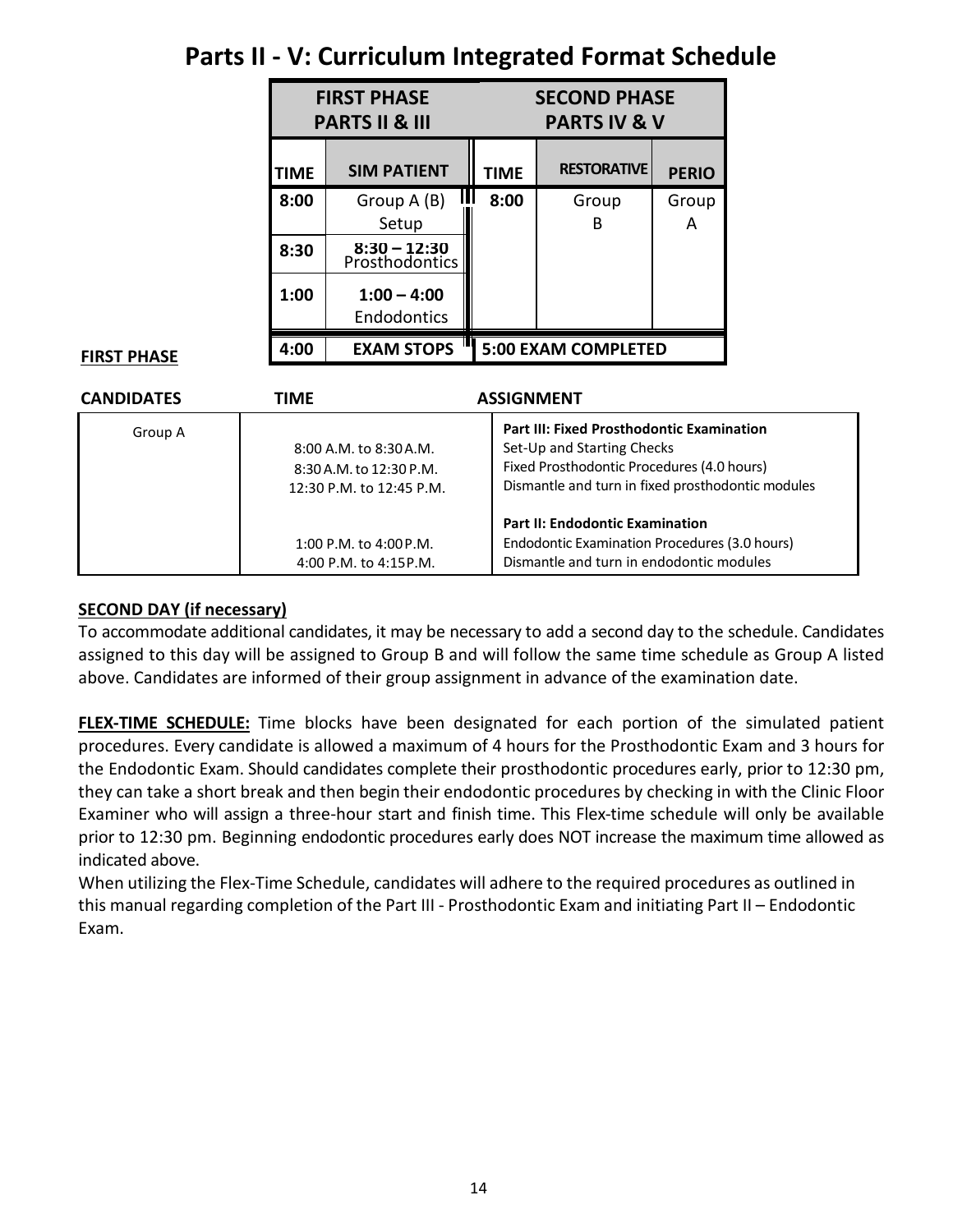### **Parts IV & V: Patient-based/Simulated Patient Periodontal & Restorative Exams – 1 Day**

**InitialOffering: February – EarlyApril** (Initial offering ofthe Periodontal and Restorative Examinations at the candidate's school of attendance on a specified date(s) agreed to by CRDTS and the Dean of the testing dental school.) **Retest Dates: On Site or May/June** (at designated schools only)

#### **Periodontal Extra/Intra Oral Assessment OSCE (only if taking Simulated Patient Periodontal Examination)**

Will be given on a CRDTS computerized tablet after the Candidate Question & Answer Session. Candidates will have 15 minutes to complete this written exam.

#### **FIRST DAY**

Candidates will have from 8-5 P.M. to complete the Periodontal and Restorative Treatment procedures. Group A will begin their Periodontal procedures at 8:00 AM and Group B will begin their Restorative procedures at 8:00 AM as outlined below:

| <b>CANDIDATE</b> | <b>TIME</b> | <b>ASSIGNMENT</b>                                               |
|------------------|-------------|-----------------------------------------------------------------|
| Group A          | 8:00 A.M.   | Begin Periodontal Examination<br><b>Restorative Examination</b> |
| Group B          | 8:00 A.M.   | Begin Restorative Examination<br><b>Periodontal Examination</b> |

#### **SECOND DAY (if necessary)**

To accommodate additional candidates, it may be necessary to add a second day to the schedule. Candidates assigned to this day will be assigned to Groups C & D and will follow the same time schedule as listed above for Groups A & B listed above. Candidates are informed of their group assignment in advance of the examination date.

#### **Patient-based Deadlines**:

- 1. All Periodontal and Restorative treatment selections must be submitted no later than 3:30 PM
- 2. Periodontal treatment selection resubmissions must be presented by 4:00 PM
- 3. All patients must be in line to be signed in for final evaluation of restorative preparations by 4:00 PM on the same day they were started
- 4. All patientswith finished restorations or periodontal procedures must be in line to be signed in for evaluation by 5:00 PM on the same day they were started

## **SCHEDULE & DATES —TRADITIONAL FORMAT EXAM**

### **Parts II - V: Traditional Format**

**Date(s): From Application Confirmation as scheduled by candidate**

### **Parts II - V: Traditional Format Schedule**

#### **Periodontal Extra/Intra Oral Assessment OSCE (if taking simulated patient only exam)**

Will be given on a CRDTS computerized tablet after the Candidate Question & Answer Session. Candidates will have 15 minutes to complete this written exam.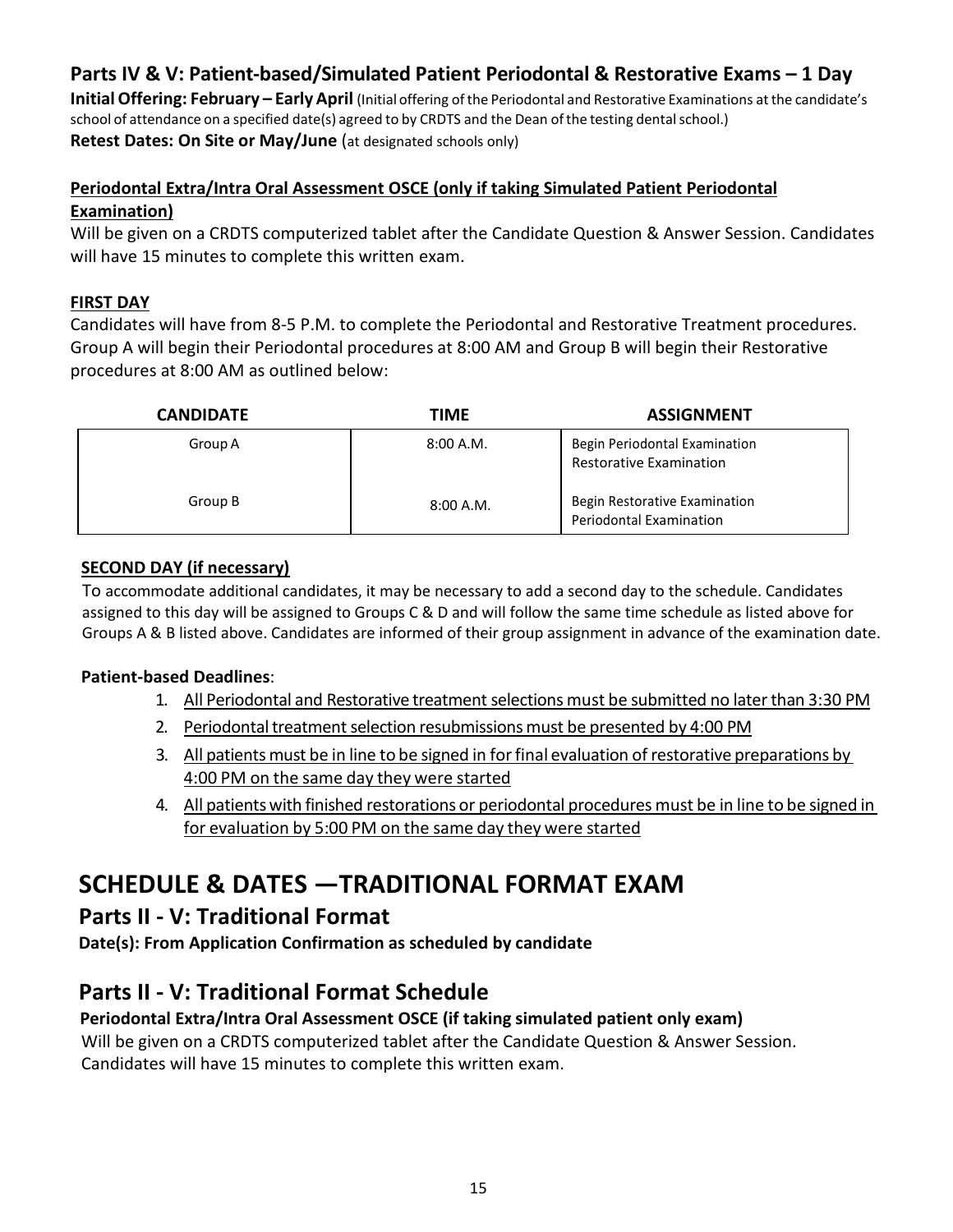#### **Candidate Question & Answer Session**

Candidates are expected to review the appropriate Candidate Orientation online at [www.crdts.org. T](http://www.crdts.org/)here will be a question-and-answer session the day before the examination begins. Please review your confirmation materials for the schedule. Candidates must bring a government-issued photo ID. Check-in will begin 15 minutes prior to the Q and A session. If taking the Periodontal Simulated Patient Exam, there will be a 15 minute timed Extra/ Intra Oral Assessment OSCE written exam given immediately following the Q and A session.

Candidates will be informed of their group assignment in advance of the examination date. The examination schedule follows:

| <b>FIRST DAY</b>                |                         |              | <b>SECOND DAY</b>                |                            |                    |              |                                  |
|---------------------------------|-------------------------|--------------|----------------------------------|----------------------------|--------------------|--------------|----------------------------------|
| <b>TIME</b>                     | <b>RESTORATIVE</b>      | <b>PERIO</b> | <b>SIM PATIENT</b>               | <b>TIME</b>                | <b>RESTORATIVE</b> | <b>PERIO</b> | <b>SIM PATIENT</b>               |
| 8:00                            | Group<br>D              | Group        | Groups A, B<br>Setup             | 8:00                       | Group<br>B         | Group<br>A   | Groups C, D<br>Setup             |
|                                 |                         |              | $8:30 - 12:30$<br>Prosthodontics |                            |                    |              | $8:30 - 12:30$<br>Prosthodontics |
|                                 |                         |              | $1:00 - 4:00$<br>Endodontics     |                            |                    |              | $1:00 - 4:00$<br>Endodontics     |
| 4:00<br>Groups A, B- EXAM STOPS |                         | 4:00         | Groups C, D-EXAM COMPLETED       |                            |                    |              |                                  |
| 5:00                            | Groups C, D- EXAM STOPS |              | 5:00                             | Groups A, B-EXAM COMPLETED |                    |              |                                  |

#### **Parts II & III: Endodontics & Fixed Prosthodontics Simulated Patient Exams**

| <b>CANDIDATES</b>                          | TIMF                                                                          | <b>ASSIGNMENT</b>                                                                                                                                                       |
|--------------------------------------------|-------------------------------------------------------------------------------|-------------------------------------------------------------------------------------------------------------------------------------------------------------------------|
|                                            |                                                                               | <b>Part III: Fixed Prosthodontic Examination</b>                                                                                                                        |
| Day 1: Groups A & B<br>Day 2: Groups C & D | 8:00 A.M. to 8:30 A.M.<br>8:30 A.M. to 12:30 P.M.<br>12:30 P.M. to 12:45 P.M. | Set-Up and Starting Checks<br>Fixed Prosthodontic Procedures (4.0 hours)<br>Dismantle and turn in fixed prosthodontic modules<br><b>Part II: Endodontic Examination</b> |
|                                            | 1:00 P.M. to $4:00$ P.M.<br>4:00 P.M. to $4:15P.M.$                           | Endodontic Examination Procedures (3.0 hours)<br>Dismantle and turn in endodontic modules                                                                               |

**FLEX-TIME SCHEDULE:** Time blocks have been designated for each portion of the simulated patient procedures. Every candidate is allowed a maximum of 4 hours for the Prosthodontic Exam and 3 hours for the Endodontic Exam. Should candidates complete their prosthodontic procedures early, prior to 12:30 pm, they can take a short break and then begin their endodontic procedures by checking in with the Clinic Floor Examiner who will assign a three-hour start and finish time. This Flex-time schedule will only be available prior to 12:30 pm. Beginning endodontic procedures early does NOT increase the maximum time allowed as indicated above.

When utilizing the Flex-Time Schedule, candidates will adhere to the required procedures as outlined in this manual regarding completion of the Part III – Prosthodontic Exam and initiating Part II – Endodontic Exam.

#### **Parts IV & V: Periodontal & Restorative Patient-based/Simulated Patient Exams**

Candidates will have from 8AM - 5 P.M. to complete all Restorative and Periodontal treatment procedures.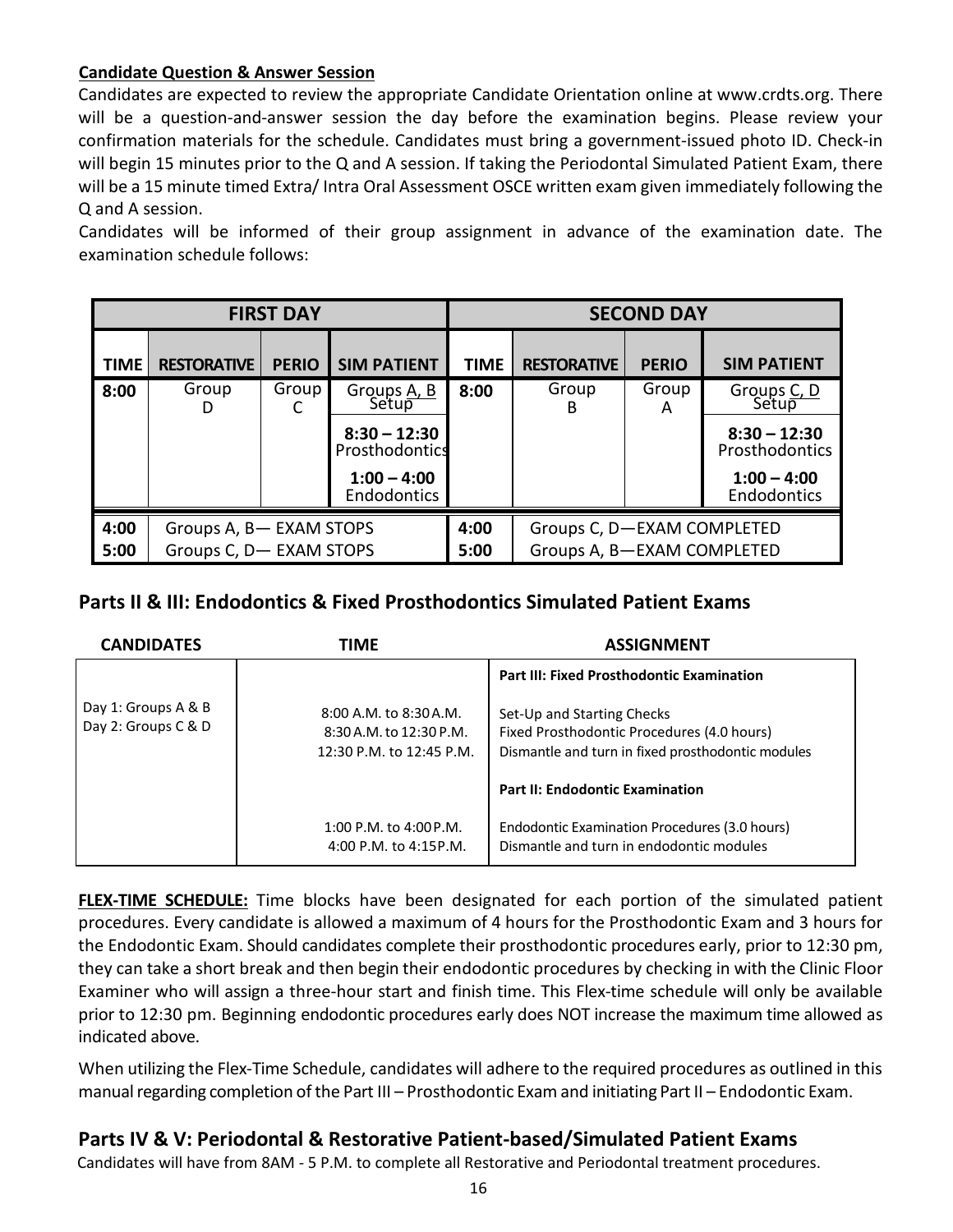Designated groups will begin their Periodontal and Restorative procedures as outlined below.

| <b>CANDIDATES</b> |                | TIME      | <b>ASSIGNMENT</b>                                               |
|-------------------|----------------|-----------|-----------------------------------------------------------------|
| Day 1: Group C    | Day 2: Group A | 8:00 A.M. | Begin Periodontal Examination<br><b>Restorative Examination</b> |
| Day 1: Group D    | Day 2: Group B | 8:00A.M   | Begin Restorative Examination<br><b>Periodontal Examination</b> |

#### **Patient-based Deadlines**:

- 1. All Periodontal and Restorative treatment selections must be submitted no later than 3:30 PM
- 2. Periodontal treatment selection resubmissions must be presented by 4:00 PM
- 3. All patients must be in line to be signed in for final evaluation of restorative preparations by 4:00 PM on the same day they were started
- 4. All patients with finished restorations or periodontal procedures must be in line to be signed in for evaluation by 5:00 PM on the same day they were started

#### **Daily Time Schedule**

Each candidate must adhere to the published time schedule.

1. **Q & A and Admission. All candidates will check in for Admission and a Q & A session the day before or the morning of the examination for specific instruction and distribution of examination materials** by the Chief Examiner.

In order to receive an examination packet and be admitted to the orientation, the candidate **must** present a government-issued **photo ID** (ex: driver's license or student ID). Candidates who are retaking one or more examination(s) on one specific day must attend the session or check-in with a CFE on the day of the exam and adhere to the appropriate time schedules outlined later in this manual. Candidates who do not have the required identification will **not**  be admitted to the examination.

- 2. **The Fixed Prosthodontics Examination** begins at 8:00 A.M. on the assigned day. Between 8:00 to 8:30 A.M. the Clinic Floor Examiner (CFE) must verify that the manikin head is properly assembled, and any defective equipment or materials identified and corrected or replaced. At 8:30 A.M. treatment begins for all candidates. There is no extension of time due to starting treatment after 8:30 A.M. Candidates will have until 12:30 P.M. (4.0 hours) to complete the required prosthodontic procedures, at which time they must dismantle and turn in their prosthodontic modules and examination forms.
- 3. **The Endodontics Examination** begins at 1:00 PM on the assigned day. There is no extension of time due to starting treatment after 1:00 P.M. The Clinic Floor Examiner must verify that the tooth for the endodontic fill has been measured and the CFE has secured in the typodont, the manikin head is properly assembled. Candidates will have until 4:00 P.M. (3.0 hours) to complete the required endodontic procedures, at which time they must dismantle and turn in their endodontic modules and examination forms.
- 4. **The Periodontal and Restorative Examinations:** Candidates will have from 8AM 5 P.M. to complete the Restorative and Periodontal Treatment procedures. For Candidates taking only one set of Restorative procedures or one exam part, the following time allotments apply: Periodontal procedures (patient or simulated patient) - 3 hours; One Restorative set of procedures (patient or simulated patient) -3 hours; All Restorative procedures (patient or simulated patient**)** - 6 hours.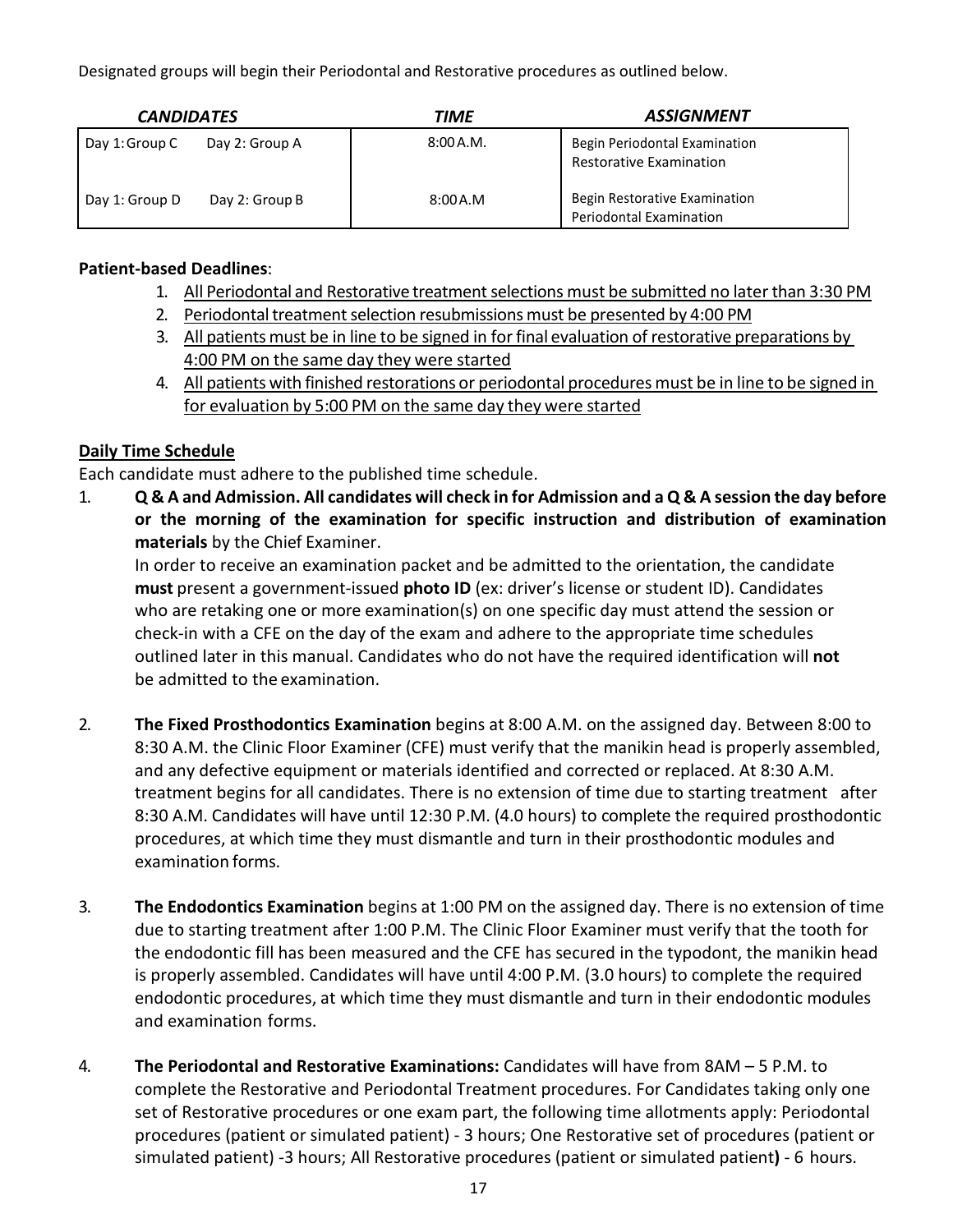#### **Time Management for patient-based examinations**

In scheduling patients and planning the utilization of time, the candidate should consider the fact that the time allowed for the entire examination **includes the time during which the patient(s) will be at the evaluation station for grading.**

For patient-based procedures, if multiple patients are used:

- **Restorative Procedures:** the operatory may **not** be prepped for a new patient until the procedures for the previous patient have been completed, evaluated, the patient has been dismissed from the examiner station and instructions from examiners, if any, have been completed and checked by a CFE.
- **Periodontal Procedures:** the operatory may be prepped for a new patient for a restorative procedure as soon as the periodontal patient has been sent to the examiner station for the final evaluation.

Candidates will not be allowed to begin their *second* preparation if the lesion has not been accepted *30 minutes* prior to the preparation submission deadlines outlined above.

In order to minimize wait times in the evaluation station, candidates in Groups B and D may begin and complete their Periodontal procedures after their first Restorative restoration is complete. This will reduce wait times in the evaluation station and prevent a backlog for evaluation at the end of the day. The minimum time patients will be in the evaluation station is 30 minutes per procedure—possibly longer, depending on the time of day. Times may vary according to the procedure being evaluated, the testing site and the number of candidates.

For patient-based sections, each restorative procedure requires a separate evaluation in the Evaluation Station and deadlines are published in this manual at which the patient **must be in line at the Exam desk**  for the variousfinal evaluation procedures. If patients with restorative preparations are not in line for final evaluation by the required time, the prepared teeth will need to be temporized. If patients with finished restorations are not in line by the required deadline, the restorations will not be graded. The restoration will either be requested to be removed and the tooth preparation temporized by the candidate as directed by the Chief Examiner or be allowed to remain as a temporary restoration. The Chief Examiner will advise the candidate as to the decision and will also inform the patient. A follow-up form must becompleted.

## <span id="page-20-0"></span>**STANDARDS FOR THE CONDUCT OF THE EXAMINATION**

As a participant in an examination to assess professional competency, each candidate is expected to maintain professional standards. The candidate's conduct and treatment standards will be observed during the examination and failure to maintain appropriate conduct and/orstandards may result in point penalties and/or dismissal from the exam.

Each candidate will be expected to conduct himself/herself in an ethical, professional manner and maintain a professional appearance at all times. Candidates are prohibited from using any study or reference materials during the examination. Any substantiated evidence of dishonesty; such as collusion, use of unauthorized assistance or intentional misrepresentation during application, pre-examination or during the course of the examinations shall automatically result in dismissal from and failure of the entire examination and forfeiture of all examination fees for the current examination.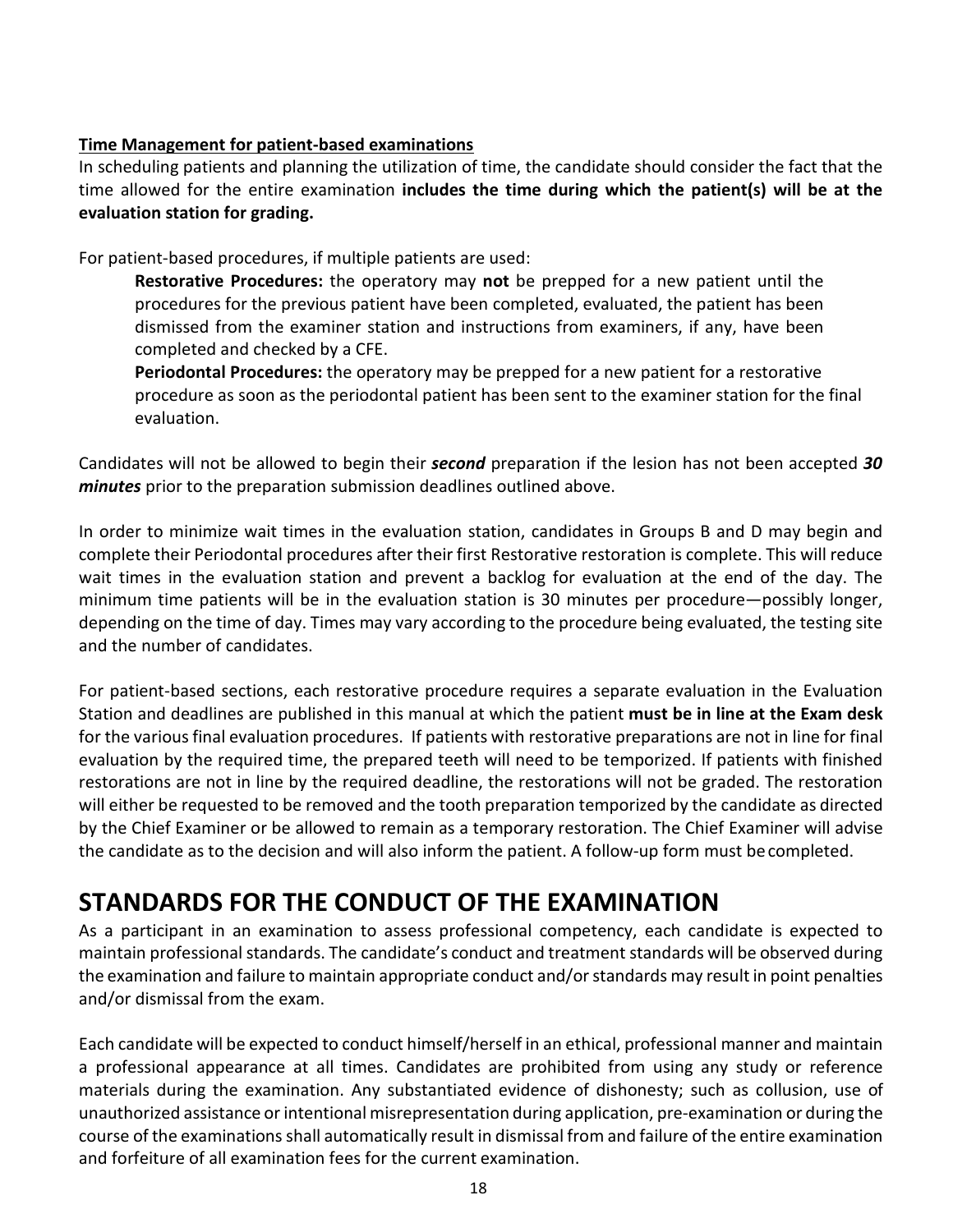**DISHONESTY CLAUSE:** Candidates failed for dishonesty shall be denied re-examination for one full year from the time of the infraction. Additionally, all State Boards will be notified of the situation. In some states, candidates failed for dishonesty may be permanently ineligible for licensure. Therefore, candidates should address these matters with the state(s) where they desire licensure prior to retaking theexamination.

The standards itemized below apply to all relevant portions of the examination. Failure to adhere to these standards will result in failure of the procedure in progress and/or the entire examination.

## **Standards for Parts II – V: Patient and Simulated Patient Examinations**

- 1. **Anonymity.** The anonymous testing procedures for the examination shall exclude the possibility that any person who is involved with the grading of the examination may know, learn of, or establish the identity of a candidate, or relate or connect the patient or work-product graded or to be graded to a particular candidate. The candidate's name and school information should not appear on any examination forms, materials, or instruments. Grading examiners will be physically isolated from the candidates in a separate area of the clinic and the movement of patients from the clinical area to the grading area shall be controlled by the use of testing agency messengers/assistants. All examination forms and materials are identified by the candidates' identification number which is assigned prior to the examination.
- 2. **Approved Communication.** All approved communication must be in English. Candidates may communicate with their patient in another language but communication between candidates and Examination Officials must be in English.
- 3. **Assigned Operatories.** The candidate shall work only in the assigned clinic, operatory or laboratory spaces.
- 4. **Assigned Procedures.** The candidate must perform only the treatment and/or procedures assigned. Performing other treatment or procedures is strictly prohibited.
- 5. **Auxiliary Personnel: Use of Assistants.** Auxiliary personnel are not permitted to assist at chairside during the simulated patient examinations. Auxiliary personnel are permitted to assist at chairside during periodontal and restorative patient-based examinations. Assistants must be 18 years of age. Dentists, dental hygienists and dental therapists (any graduate, licensed or unlicensed), final year dental, dental hygiene or dental therapy students may not act as chairside assistants during the restorative and periodontal examinations.
	- a. Assistants will be required to insert either a valid photo ID or a copy thereof into a provided badge to be worn during the examination.
	- b. For each clinical procedure the candidate must list the name of his/her assistant on the Progress Form.
	- c. Candidates are responsible for the conduct of their auxiliaries during theexamination.
	- d. Auxiliaries are not permitted to advise, evaluate or perform the expanded duties normally provided by a dentist
- 6. **Check-Out Procedures.** The items specified below should be enclosed in the original Candidate packet envelope and provided to the examination representative at the completion of the examination:
	- Identification badge
	- Legal Consent/Medical History forms for all patients\*
	- Progress Forms with labels placed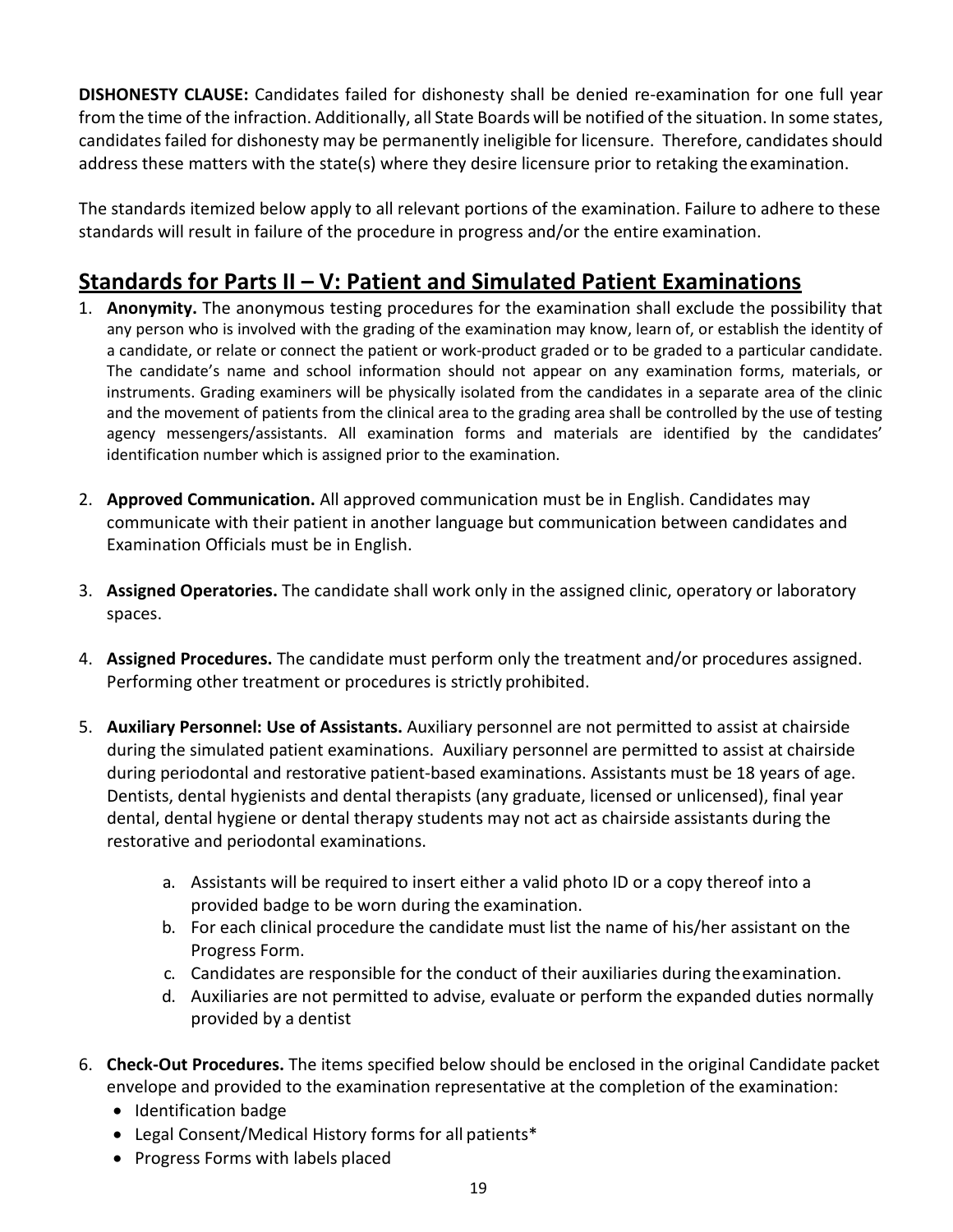- Radiographs (attached or on a disk from school) for patient procedures\*
- 7. **Clinic Attire.** Clinic attire that meets CDC and OSHA standards must be worn in clinic areas. No bare arms or legs, or open-toed shoes are allowed in the clinic areas. Lab coats, lab jackets, and/or longsleeved protective garments are all acceptable. Color and style are not restricted. There must be no personal or school identification on clinic attire other than the candidate identification badge.
- 8. **Electronic Equipment.** The use of cellular telephones, pagers, CD's, radios (with or without earphones) and other electronic equipment by candidates, patients and assistants is prohibited within the clinic and scoring areas. All cellular telephones must be off and stored with personal belongings. In addition, the use of electronic recording devices by the candidate, an auxiliary, or a patient during any part of the examination; or the taking of photographs during the evaluation or treatment procedures is prohibited.
- 9. **Equipment Failure.** In case of equipment failure, the Chief Examiner must be notified immediately so the malfunction may be corrected.
- 10. **Equipment: Use/Misappropriation/Damage.** No equipment, instruments, or materials shall be removed from the examination site without written permission of the owner. Nonpayment of fees for rental of space or equipment will be treated as misappropriation of equipment. Willful or careless damage of typodonts, manikins or shrouds may result in failure and any repair or replacement costs must be paid by the candidate before examination results will be released.
- 11. **Evaluation Procedures.** Candidate performance will be evaluated by three independent examiners. Candidates are not assigned specificexaminers.
- 12. **Examination Completion and Start/Finish Times.** All procedures of the examination shall be completed within the specified time frame in order for the examination to be considered complete. Any examination procedures performed outside the assigned time schedule will be cause for the examination to be considered incomplete and will result in failure. Treatment procedures may not be initiated prior to the established starting time(s) and must be completed by the established finish time(s). Violation of this Standard will result in failure of the examination.
- 13. **Examination Guidelines.** Violation of the published standards, guidelines and requirements for the examination will result infailure.
- 14. **Examination Materials.** CRDTS examination materials distributed by the testing agency may NOT be removed from the examining area, nor may the forms be reviewed by unauthorized personnel.
- 15. **Extraneous materials.** Only those materials distributed or authorized byCRDTS may be brought to the examining area. Authorized materials include *only* your Candidate's Manual which may include handwritten notes on the pages provided; additional pages, texts or documents are prohibited. Impressions, registrations, overlays, stents, or clear plastic shells of any kind as well as models or prepreparations are not permitted to be brought to the examination site. Use of unauthorized materials will result in failure of the entire examination.
- 16. **Failure to Follow Directions.** Failure to follow directions and instructions from examiners will be considered unprofessional conduct. Unprofessional conduct and improper behavior are cause for dismissal from the examination and will result in failure of the examination. Additionally, the candidate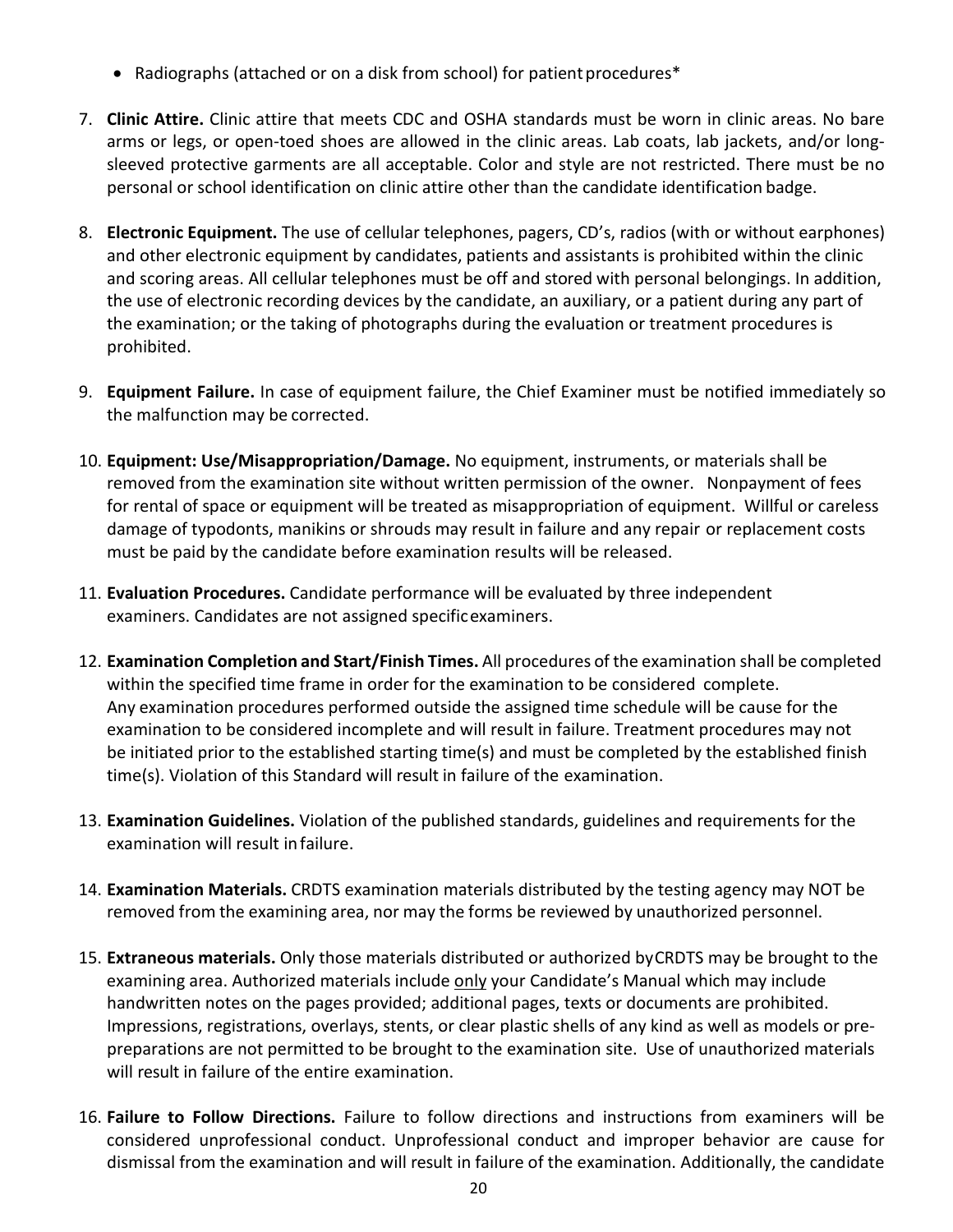shall be denied re-examination by CRDTS for one full year from the time of the infraction.

- 17. **Feedback Forms: Patient\*/Candidate.** Candidates and their patients have an opportunity to provide input about the examination. In an effort to continually improve our examination, feedback from the perspective of both the candidates and patients is one of the best ways to gather this information. The Feedback Forms for candidates and patients will be included in the candidate's packet. They are not required but will be collected separately from the candidate's packet to ensure that the candidate's examination results will in no way be affected by any feedback the candidate or the candidate's patients might have. Candidates and patients are encouraged to complete the forms honestly and thoughtfully before checking out.
- 18. **Identification Badges.** During the examinations, candidate ID badges must be worn at alltimes.
- 19. **Infection Control Standards.** During all patient treatment procedures and during simulated patient clinical procedures, the candidate, as well as the assisting auxiliary, must follow the most current recommended infection control procedures as published by the CDC. The operatory and/or operating field must remain clean and sanitary in appearance. [\(www.cdc.gov/oralhealth/infectioncontrol/guidelines\)](http://www.cdc.gov/oralhealth/infectioncontrol/guidelines)
- 20. **Instruments and Equipment.** All necessary materials and instruments for the clinical procedures, other than the operating chair, light and dental unit must be provided by the candidate. All equipment must be compatible with the testing site attachments. Arrangements for rental handpieces and/or other equipment may be made through the testing site. Sonic/ultrasonic instruments are permissible, but they must be furnished by the candidate along with the appropriate connection mechanisms. Air- abrasive polishers are NOT permissible. It is the responsibility of the candidate to arrange for his/her own handpiece, sonic/ultrasonic and all other equipment necessary to complete the clinical examination. It is suggested that all candidates check well in advance with the Site Coordinator of the school selected for the equipment requirements at the testing site.
- 21. The following instruments and equipment are specifically **required** and must be provided by the candidate for this examination:
	- a. Unscratched, clear, front-surface, non-disposable, #4 or #5 mouth mirror
	- b. Metal periodontal probe 1mm marks
	- c. #11/12 explorer for the Periodontal Examination
	- d. A sharp #23 explorer OR other similar Shepherd's Hook-type explorer
	- e. Acadental ModuPRO™ Typodonts or modules for simulated patient procedures
	- f. Patient eye protection (personal eyewear is acceptable)\*
	- g. Patient napkin holder (chain, self-adhesives, clips, etc.)\*
	- h. Blood pressure measuring device\*
	- i. Instrument tray for transporting instruments\*

Candidates are expected to provide the required instruments, in good condition. A penalty (10 points) may be applied for any instruments submitted in poor condition after 1 request by examiners to provide adequate instrument(s) i.e., clouded, scratched mirrors, excessively dull or bent explorers, etc. Clinic Floor Examiners will approve any instrument submissions thereafter, no further penalty will apply, only loss of time.\*

22. **Interpreters\*.** For patient-based procedures candidates can employ the services of an interpreter when their patient does not speak English or is hearing impaired and their hearing loss cannot be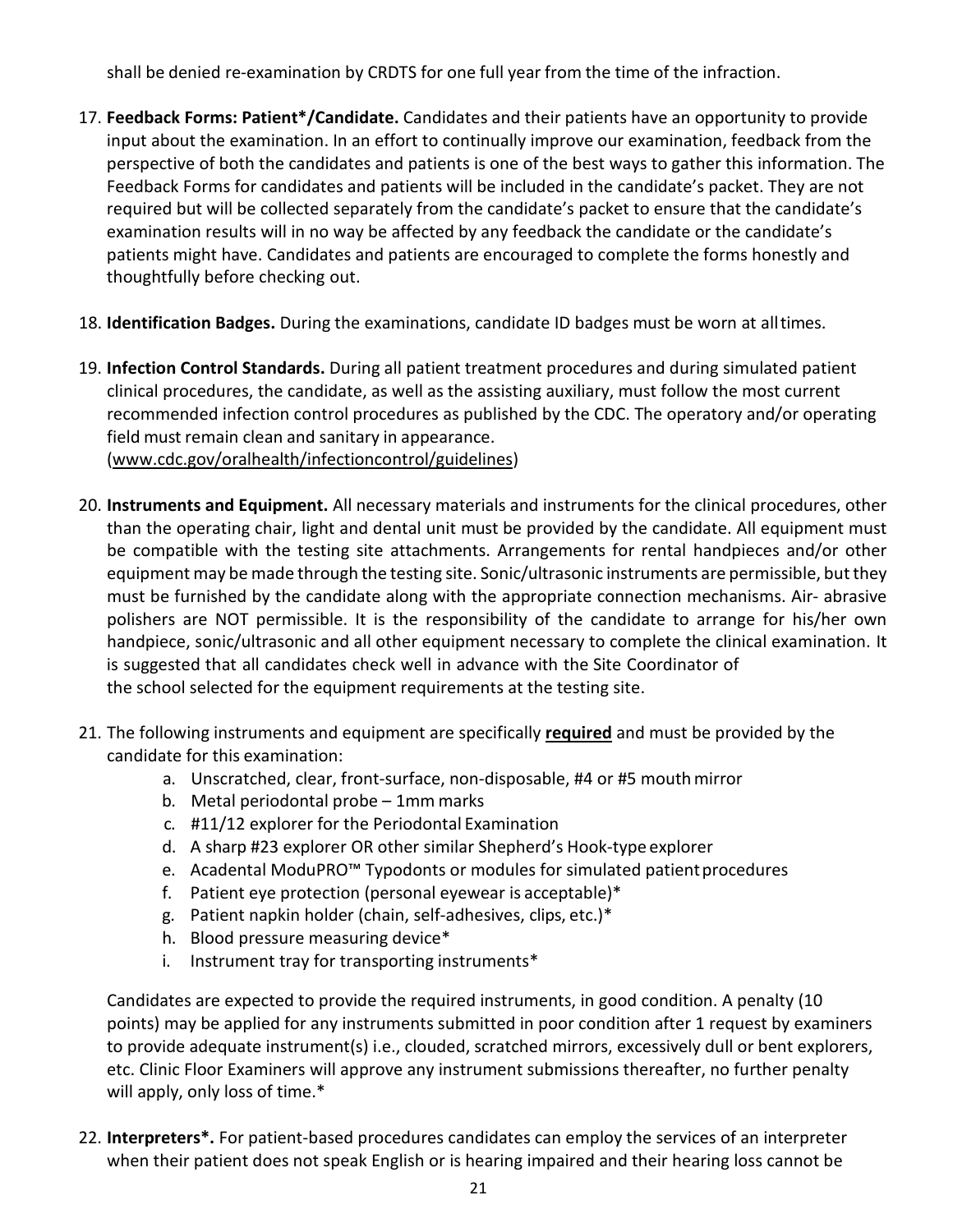corrected. (This is particularly important when the patient has a history of medical problems or is on medications.) Faculty members, dentists and dental hygienists (licensed or unlicensed), third or fourth year dental students, and final year dental hygiene students may not act as interpreters during the periodontal and restorative examinations. Candidates are responsible for the conduct and remuneration of their interpreter during the examination.

- 23. **Local Anesthesia\*.** For patient-based procedures, injectable local anesthetics may be administered to patients for the Periodontal and Restorative Examinations. Candidates must request and receive approval for the administration of local anesthetics prior to each separate administration. Inhalation, Kovanase (applied nasally) or intravenous analgesia/anesthetics are not permitted for the examinations.
- 24. **New Technology.** New and innovative technologies are constantly being developed and marketed in dentistry. However, until such time as these innovations become the standard of care and are readily available to all candidates at all testing sites, the use of such innovative technologies will not be allowed in this examination unless expressly written as allowed elsewhere in thismanual.
- 25. **Radiographs\*.** Appropriate radiographs must meet the requirements as published in the examination guidelines for patient-based procedures. Any alteration of radiographs will result in failure of the examination.
- 26. **Submission of Examination Records.** All required records must be turned in at the Examiner Desk before the examination is considered complete.
- 27. **Test Site Fees.** Schools may charge a rental fee for use of instruments, clinic facilities, supplies and disposables. This fee is independent of the examination fee and is not collected by the testing agency. Testing site fees vary from school to school. If not paid in advance, candidates should have cash or a check, as may be required by the respective testing site, for materials and equipment used during the examination. Specific information regarding site fees will be included in the candidate's Confirmation email.
- 28. **Tissue Management.** There shall be no unwarranted damage to either hard or soft tissue during patient-based procedures or to simulated hard or soft tissues during simulated patient procedures. Incompetent or carelessmanagement of tissue will result in a score reduction.
- 29. **Tooth Identification.** The tooth numbering system 1-32 will be used throughout the examination. In this system, the maxillary right third molar is number 1 and mandibular left third molar is number 17.
- 30. **Treatment Consent\*.** In orderfor a patient to be acceptable forthe clinical portions of the examination, the candidate must complete a "Treatment Consent Form" for each patient. The forms are included in the candidate's application packet and may be completed prior to the examination date; however, they must be presented to the examiners at the time of patient check-in. Patients under the age of legal consent for the state in which the examination is being given must have the Consent Form signed by the parent or guardian. This form must be completed for each clinical patient.
- 31. **Treatment Selection\*.** For any patient-based procedures, candidates must make treatment selection decisions independently (without the help of faculty and/or colleagues). The candidate must provide a treatment selection that fulfills examination requirements for each procedure. Treatment selections must be presented during the time allotted in the examination schedule, with sufficient time available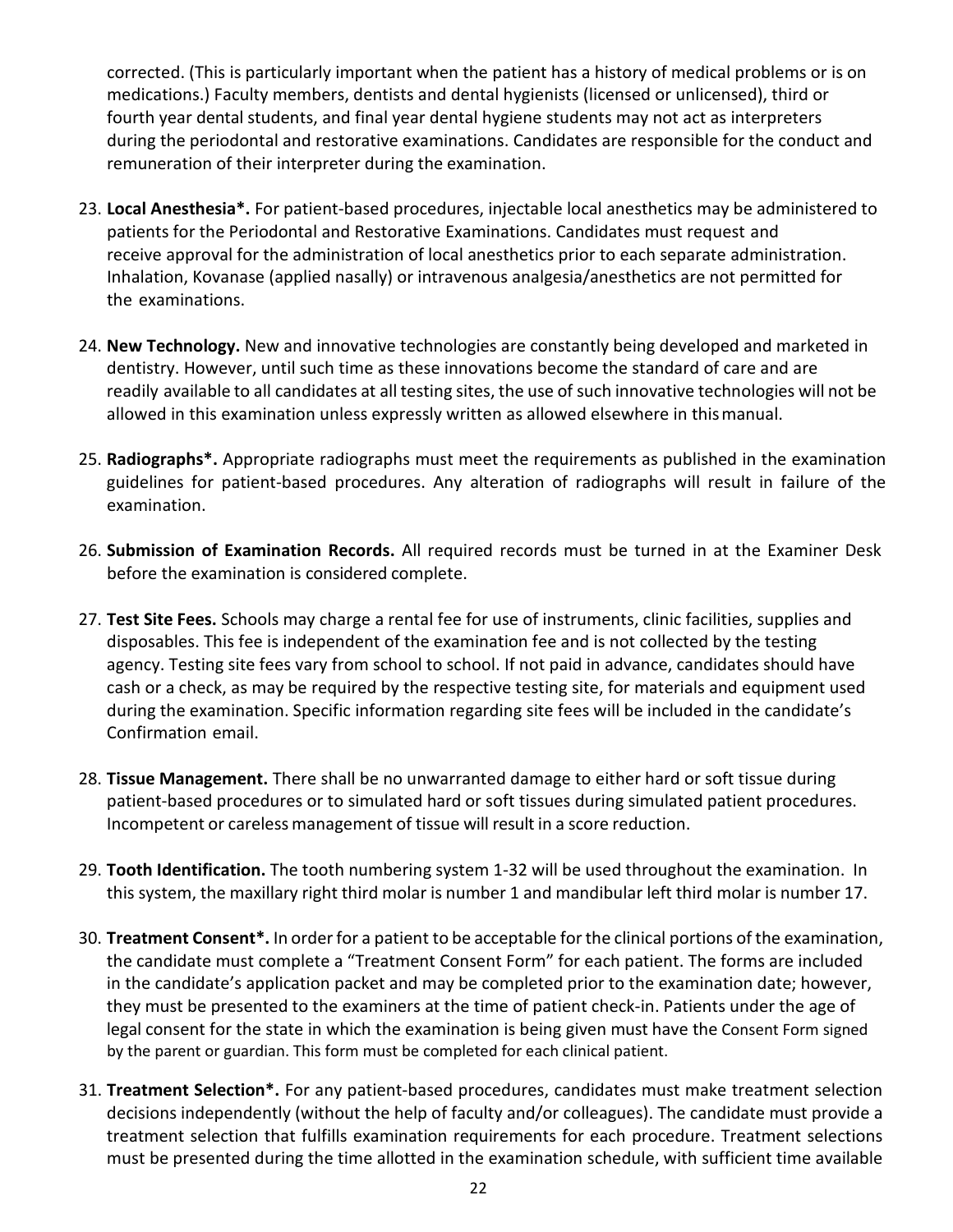to complete the treatment by the examination deadlines.

**\* - Patient-based examinations only**

*Standards that are specific to each examination (Parts II – V) are listed under each of the appropriate examination sections listed below.*

## **GENERAL GUIDELINES FOR CLINICAL EXERCISES**

- <span id="page-25-0"></span>1. **Progress Forms:** At the examination, color-coded Progress Forms will be issued which will contain a record of the treatment, examiner signatures for all completed portions of the examination, and progress notes from the candidate to examiner as appropriate to the course of treatment. A black ballpoint pen shall be used for all notations on the Progress Forms. Pre-operative radiographs must also be available for viewing for the patient-based Anterior and Posterior procedures.
- 2. **Unauthorized Personnel\*:** Only authorized personnel will be allowed in the examining and clinic areas. Only the patient, the candidate, the chairside assistant and the interpreter (if necessary) are allowed in the operatory during patient treatment sections. No visitors are allowed.
- 3. **Performance Standards:** The candidate's clinical performance on allsections will be rated according to specific criteria. The performance criteria and the standards by which the examination is conducted are provided to the candidate within this manual.
- 4. **Penalty Deductions:** Throughout the examination, the candidate's professional conduct and clinical performance will be evaluated. A number of considerations will weigh in determining the candidate's final grades and penalties may be assessed for violation of examination standards and/or for certain procedural errors, as defined and described within this manual.
- 5. **Reasons for Dismissal**: In addition to the standards of conduct expectations, the following list is provided as a quick reference guide for candidates. While the following is not an all-inclusive listing, it does provide examples of behaviors that may result in dismissal/failure of the examination:
	- Using unauthorized equipment at any time during the examination process.
	- Altering patient records or radiographs.\*
	- Performing required examination procedures outside the allotted examinationtime.
	- Failure to follow the published time limits and/or complete the examination within the allotted time.
	- Receiving assistance from another practitioner including but not limited to; another candidate, dentist, University/School representative(s), etc.
	- Exhibiting dishonesty.
	- Failure to recognize or respond to systemic conditions that potentially jeopardize the health of the patient and/or total disregard for patient welfare, comfort and safety.\*
	- Unprofessional, rude, abusive, uncooperative, or disruptive behavior to other candidates, patients and/or exam personnel.
	- Misappropriation or thievery during the examination.
	- Noncompliance with anonymity requirements.
	- Noncompliance with established guidelines for asepsis and/or infection control.
	- For the purpose of the board licensure examination, candidates found charging patients for services performed.\*
	- Use of unauthorized documents or materials in patient care or evaluationareas.
	- Use of cellular telephones, pagers or other electronic equipment in patient careareas.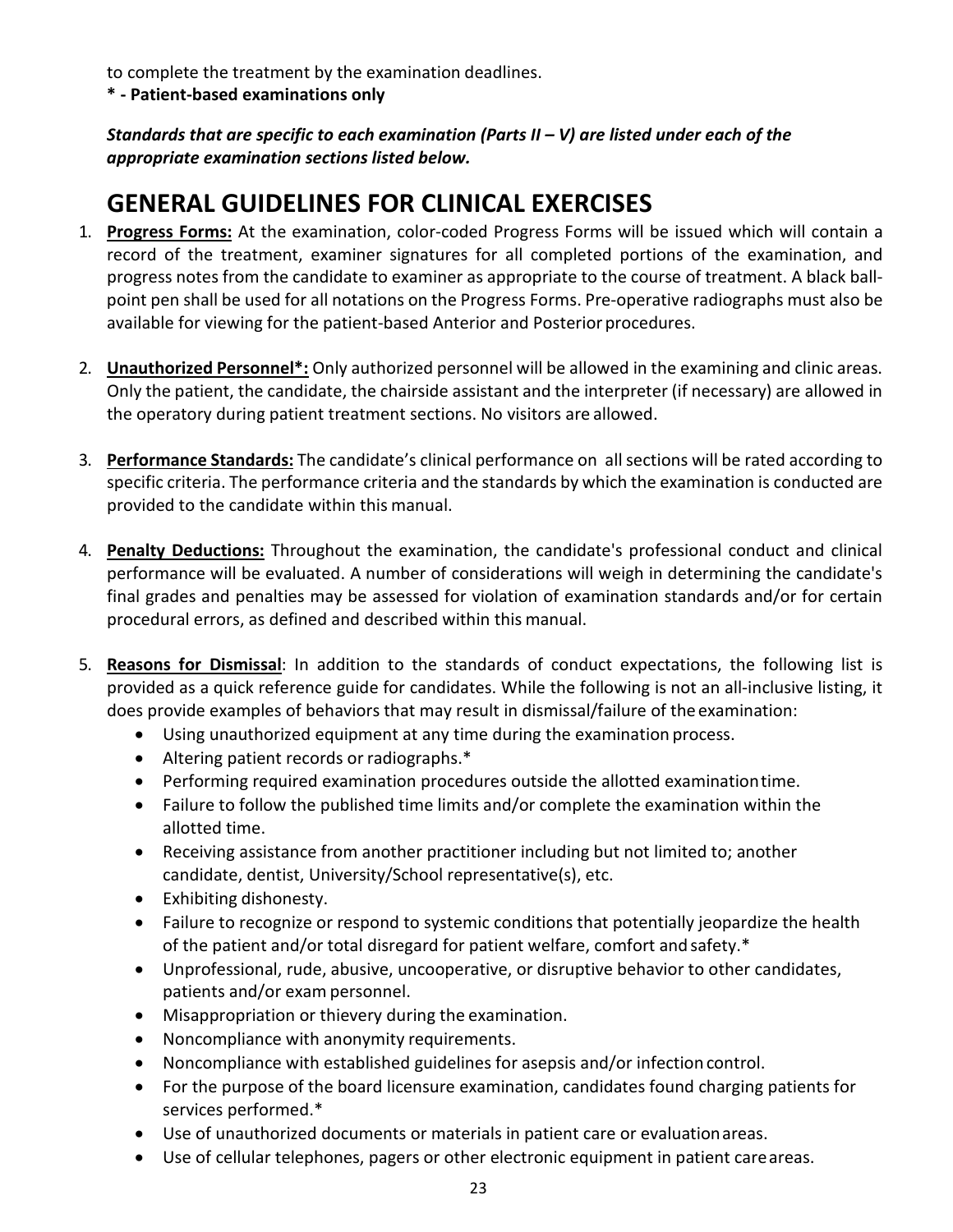- Use of electronic recording devices by the candidate, an auxiliary, or a patient during any part of the examination; or the taking of photographs during the evaluation or treatment procedures.
- 6. **Patient's Agreement to Partial Treatment Plan\*:** It must be recognized that in many instances the treatment that is provided during a clinical examination represents only a portion of the care that is appropriate for the patient within a comprehensive treatment plan. The patient must be advised that only a portion of theirindividual treatment plan can be completed during the clinical Board examination and that further restorative and periodontal care will likely be required either before or after the examination is completed. Periodontal patients should be informed that subgingival treatment will occur on selected teeth, therefore, timely completion of their periodontal treatment is recommended. The patient will also be apprised of incomplete treatment in the Treatment Consent Form they are asked to sign prior to the examination.
- 7. **Follow-Up Care\*:** If treatment provided during the patient-based examination cannot be satisfactorily completed, (such as an exposure requiring endodontic treatment), arrangements must be made for the patient to receive follow-up care. A Follow-Up Form will be provided so a record is maintained of the patient's needs. **The candidate should give prior consideration to what arrangements might need to be made for his/her patients to receive follow-up care. Such arrangements would include who will provide the treatment and who will be financially responsible.**
- 8. **Authorized Photography:** At some selected test sites, oral photographs may be taken randomly during the examination by an authorized photographer retained by CRDTS. The purpose is to capture a broad representation of actual procedures which can be used for examiner calibration exercises. The photographs will include no identification of either the patients or candidates. An announcement will be made or a notice will be distributed to inform patients and candidates when photographs are authorized at a site. **\* - Patient-based examinations only**

## **EXAMINATION CHECK-OUT**

### **Patient/Candidate Feedback Forms**

Candidates and their patients have an opportunity to provide input to CRDTS about the examination. CRDTS wishes to continually improve its examination program, and feedback from the perspective of both candidates and patients is one of the best ways for CRDTS to gather ideas on how to do this. The Feedback Forms for candidates and patients have been included in the candidate's packets. They are not required, and will be collected separately from the candidate's packet to ensure that the candidate's examination results will in no way be affected by any feedback the candidate or the candidate's patients might have. Therefore, CRDTS encourages candidates and patients to complete the forms honestly and thoughtfully before checking out.

### **Check-Out Procedure – Patient Based Exam**

When the candidates are ready to check out, they must go to the Clinic Floor Examiners' desk and get a clearance check that all procedures are completed or accounted for. The packets may be collected at the desk. The following items must be enclosed in the candidate's packet envelope**:**

- 1. Pre-operative and post-operative radiographs
	- a. (If any were requested and returned to the candidate) of teeth restored during the examination must be submitted, clearly marked for identification either separately or on a disk from the school; the complete mouth series for the periodontal patient need not be submitted. (If the testing site requires that radiographs be returned with board patient records, the candidates must submit duplicates of the required radiographs)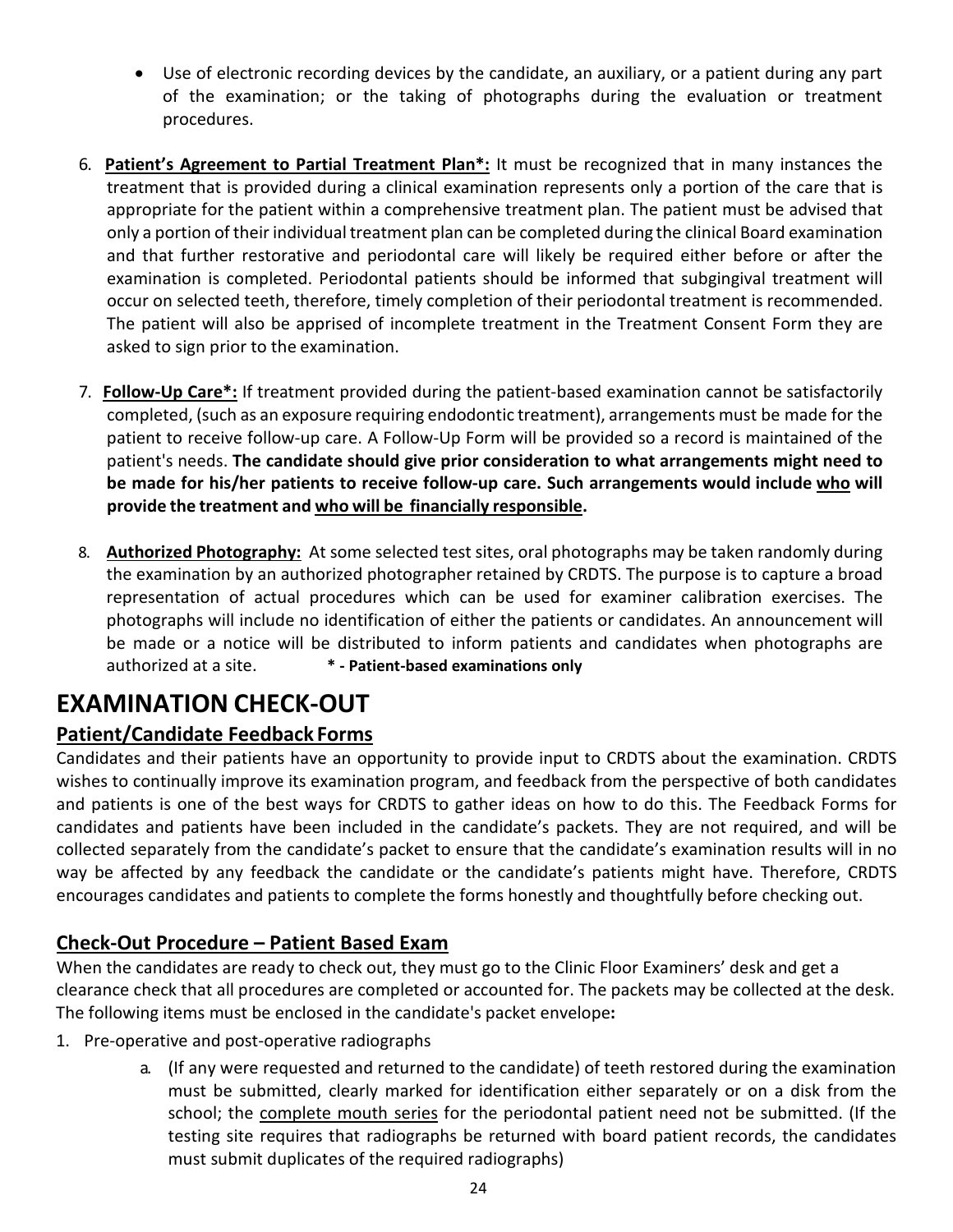- 2. Completed Progress Forms (with any conventional or printed digital pre-op radiographsattached)
- 3. Identification badge
- 4. Consent Forms for each clinical patient
- 5. Medical History forms for each clinical patient
- 6. Testing Site Fee Receipt

### **Check-Out Procedure – Simulated Patient Exam**

When the candidates are ready to check out, they must go to the Clinic Floor Examiners' desk and get a clearance check that all procedures are completed or accounted for. The packets may be collected at the desk. The following items must be enclosed **in the candidate's packet envelope:**

- 1. Completed Progress Forms (with any conventional or printed digital pre-op radiographsattached)
- 2. Identification badge
- 3. Testing Site Fee Receipt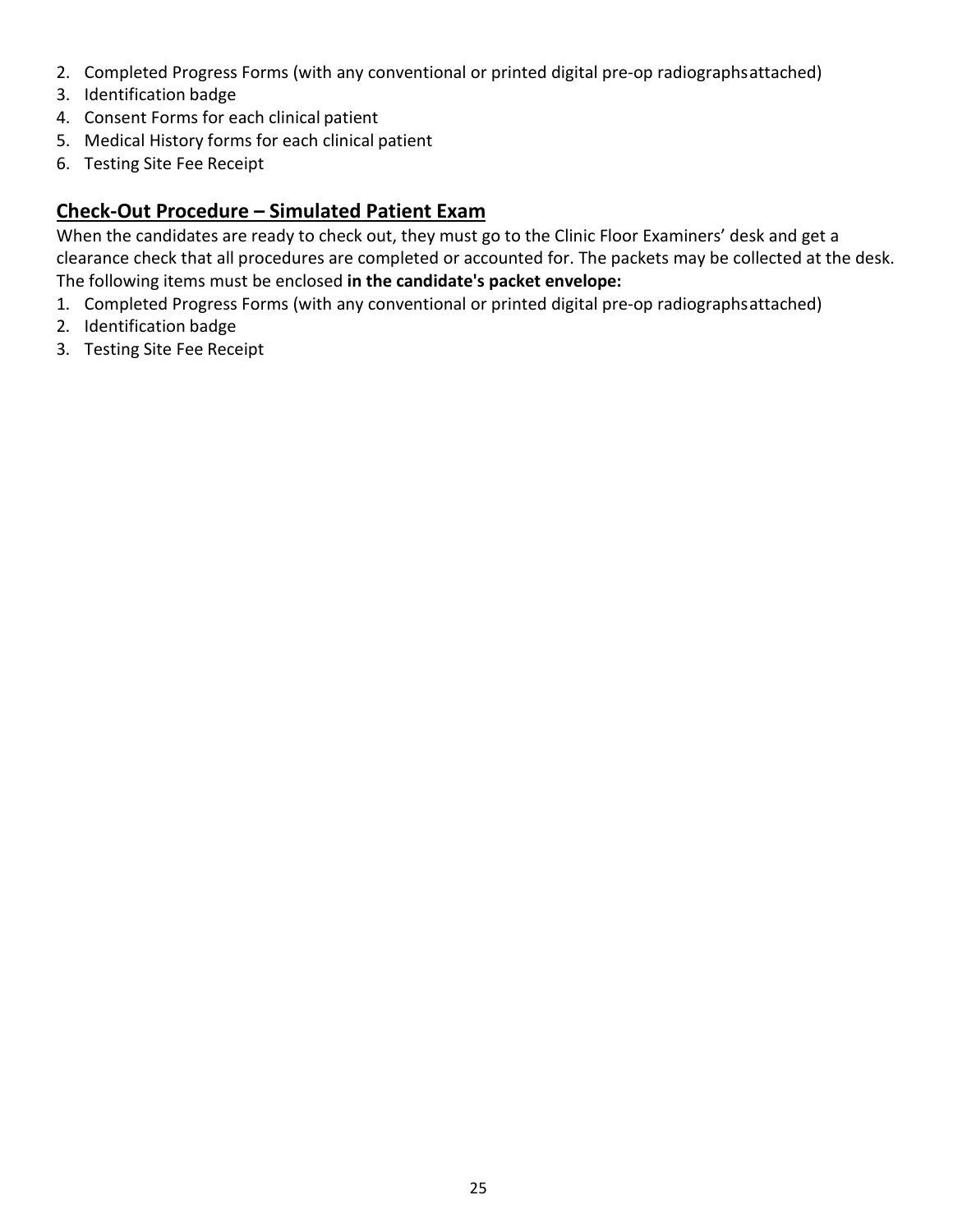## **EXAMINATION APPLICATION POLICIES**

Qualified candidates may apply to take the examination by submitting an application *online* at [www.crdts.org.](http://www.crdts.org/) Once an application is completed online, it is considered a contract with CRDTS. If a candidate fails to fulfill all requirements of the application, or is unable to take the exam, the policies below will apply. Additional portions of the application must be submitted by mail. Detailed information regarding required documents/fees, test sites and examination dates/deadlines are outlined on the CRDTS website and in this Manual. A fully executed application complete with the appropriate documentation and fee is required to take the examination.

#### **Read the entire application form before submitting any information. Be accurate and complete. If directions are not followed, the application may not be accepted.**

- 1. **Application Deadline:** The application deadline is approximately 40 days before the date of the examination. Applications and all documentation/fees must be received on or before the published application deadline date. (See [www.crdts.org](http://www.crdts.org/) or inside cover of Manual for exam/deadlinedates.)
- 2. **Social Security Number:** Candidates must enter their US government-issued social security number when applying online. Candidates without a social security number must contact CRDTS Central Office. The social security number will remain a part of the candidate's secure record. A 10-digit CRDTS ID number will be assigned, appear on all the candidate's examination forms and become the Username for login to CRDTS website. When logged-in, candidates will be able manage their information and view application documents, examination results. This 10-digit CRDTS ID number will connect the results back to the candidate's permanent record.
- 3. **Photographs:** Candidates must submit a digital photograph. The photograph MUST BE RECENT, passport quality, it may be in black & white or color, JPG/JPEG, FIG, or PNG formats, square and have minimal resolution of 200x200 and max resolution of 500x500.
- 4. **Signature of Candidate:** The candidate will sign the online application electronically. The electronic signature is legally binding and has the full validity and meaning as the applicant's handwritten signature. With the signature the applicant acknowledges that he/she has read and understood the application and the CRDTS Dental Candidate Manual and agrees to abide by all terms and conditions contained therein.
- 5. **Initial Examination/Application Fee**: The appropriate examination fee must be paid at the time of application. **Payment submitted must be for the exact amount and can be paid online via credit card or by cashier's check or money order with the applicant's CRDTS ID number written in the lower left- hand corner. No personal checks will be accepted.**

The examination fee is \$2350 and includes application for one attempt at Parts II through V of the examination. Specifically, the initial offering of the simulated patient examinations- Part II Endodontic & Part III Prosthodontics, and the initial offering of patient-based or simulated patient examinations Part IV –Periodontal & Part V -Restorative.

The examination fee for D3 dental students taking the simulated patient procedures during their Junior year is \$1175 and includes application for one attempt at the initial offering of the simulated patient examinations-Part II Endodontic & Part III Prosthodontics.

The D4 dental students taking Part IV – Periodontal & Part V - Restorative procedures during their Senior year must have previously attempted the simulated patient procedures (Parts II & III) and the examination fee is \$1175. This fee includes application for one attempt at the initial offering of the examinations Part IV –Periodontal & Part V - Restorative.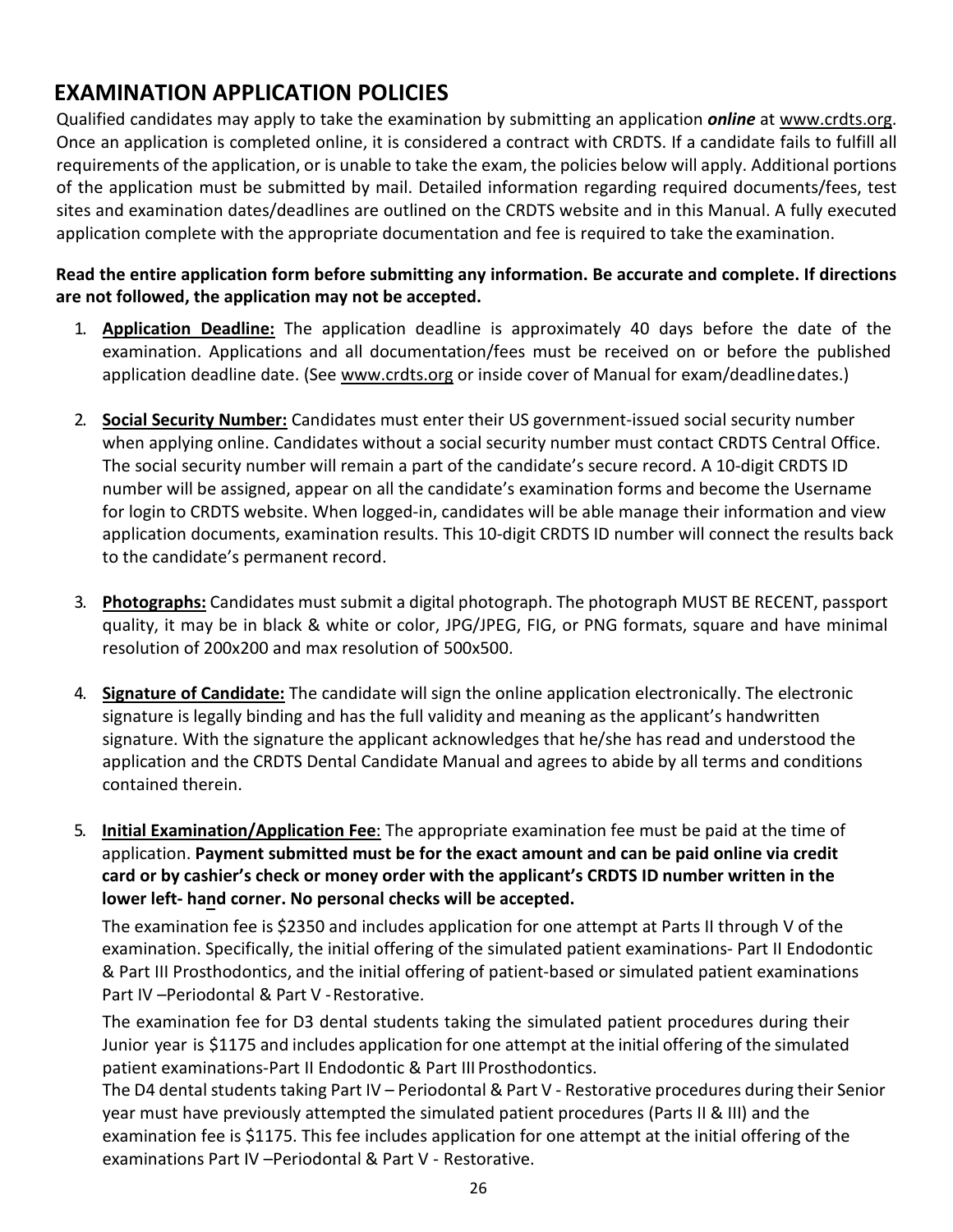For candidates applying for only 1 Dental Examination Part or 1 Restorative Procedure, the fee is \$1175.

- 6. **Administrative Fee:** An administration fee of \$200 is included in all examination fees described herein. This administrative fee is non-refundable and deducted from all returned application fees. Under certain circumstances, an additional administrative fee may be imposed. In such cases the candidate will be notified accordingly.
- 7. **Site Fee:** The school may charge a site fee/rental fee for use of instruments, clinic facilities, manikin heads, supplies, and disposables. Some sites require that all instruments be supplied by the school. A rental charge or deposit imposed by the testing site must be remitted directly to the school. **Candidates taking the examination at a dental school other than their own are encouraged to visit the site prior to the time of the examination to become familiar with the school**. It is the responsibility of the candidate to make arrangements with the school for the provision of instruments, radiographic equipment and to ascertain whether the Acadental ModuPRO™ Typodont will be mounted in a lab or at the operatory chair so that the appropriate equipment for mounting can be available.
- 8. **Retest Examination Fee**: **A new application (on-site retakes will not need to fill out a new application) and the appropriate fee** must be filed for any retest of a failed or incomplete part or procedure. Candidates are permitted to apply for only one examination at a time and may not submit another application until after the results of the prior examination have been distributed. The retake fees are outlined below:

On-Site Retakes: The first retake is complimentary. If a candidate is unsuccessful for more than one module, i.e. (endodontics/ prosthodontics/periodontics /restorative) the fee will be \$250 for each part after the first complimentary retake.

Off-Site Retakes: Taken at a subsequent testing site will be \$587.50 per part.

Maximum **initial retest** fee, regardless of the number of Parts/procedures candidate is retaking: \$2,350. Simulated Patient Exams – 1 or

both Part II – Endodontics Part III - Prosthodontics Patient-based or Simulated Patient Exam – 1 or both Part IV – Periodontics Part V – Restorative

#### <span id="page-29-0"></span>**REQUIRED DOCUMENTATION**

#### **After fully executing the online application, the following items must be received in CRDTS Central Office prior to the Application Deadline:**

#### **1. Proof of Graduation:**

a. **Accredited Graduates:** If candidates are taking the examination for the first time, they must present proof of enrollment in or graduation from an accredited dental school. Candidates applying for the Curriculum Integrated Format must be currently enrolled in a participating program, as a rising junior or senior, in an educational program that leads to the successful completion of a DDS/DMD degree from an educational program accredited by the ADA Commission on Dental Accreditation, or have graduated from such a program and are currently enrolled in a post-graduate program or residency and must furnish proof of the above enrollment as a student of record. Candidates applying for the Traditional Format must furnish proof of graduation from an accredited dental school or provide a Letter of Certification (a form provided by CRDTS). The Letter of Certification must be completed by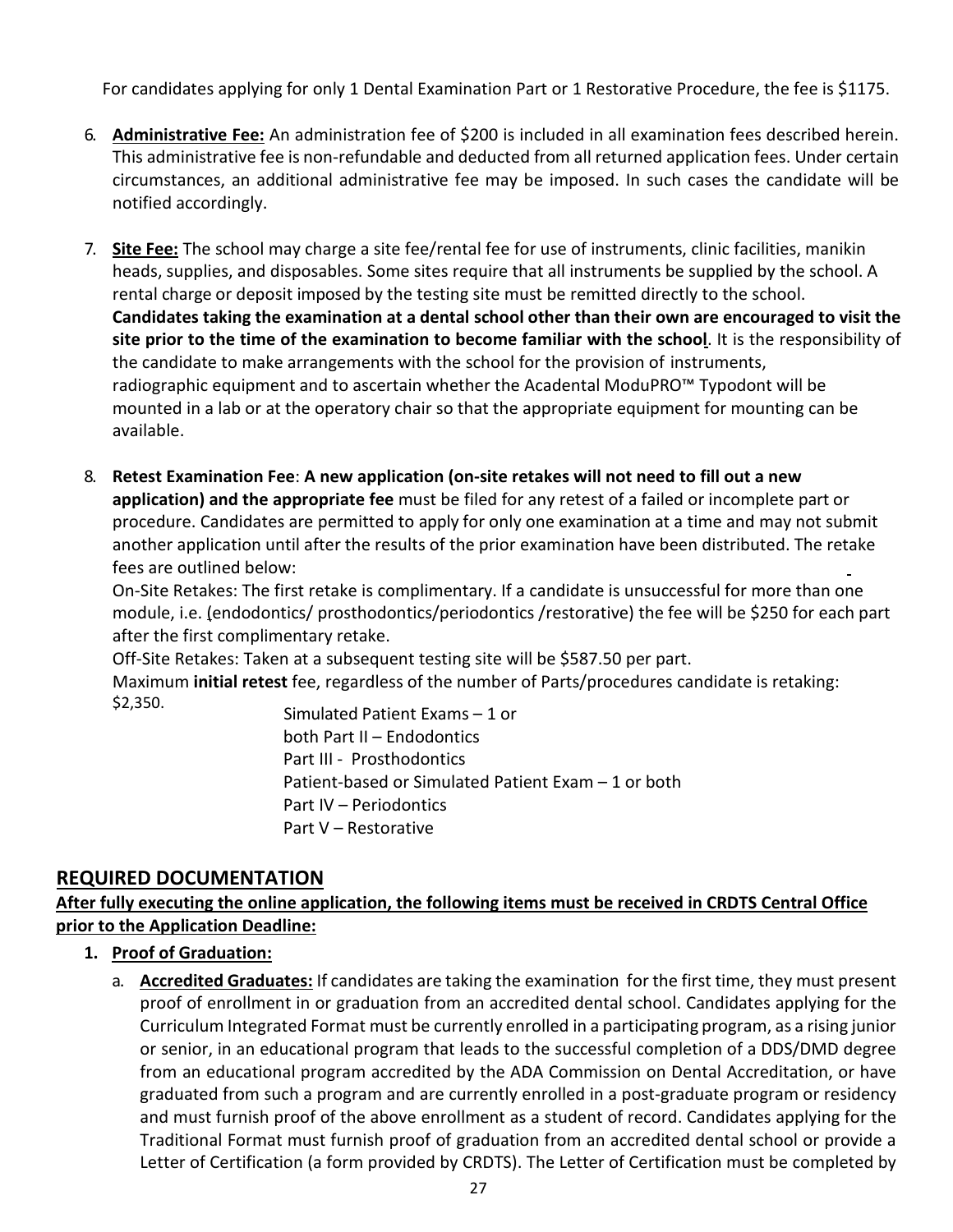the Dean of the school to verify that the candidate has demonstrated sufficient clinical competence, is in good standing, and it is anticipated that all school requirements are current and up to date and the student will be recommended for graduation based on their current standing. Alterations to this letter or misrepresentation of any application requirements may result in elimination of the candidate's application.

- b. **Non-accredited graduates:** The results of the CRDTS examination for graduates of non-accredited dental schools are recognized only by states which allow licensure of such non-accredited graduates. Candidates with a degree from an educational program not accredited by the ADA Commission on Dental Accreditation applying for examination must be authorized to take the examination by at least one state which accepts the results of the CRDTS' examination and are only eligible for the Traditional Examination Format.
	- i. Non-accredited graduates must furnish a letter indicating that they are eligible for licensure in that state upon successful completion of the CRDTS examination
	- ii. Equivalency/ECE certificates may not be substituted for thisletter
	- iii. A copy of the candidate's dental diploma with an English translation must be provided
	- iv. Non-accredited graduates are not eligible for CRDTS Status and Dental Examination results will only be reported to the State providing the letter
- **2. Professional Liability Insurance**: Insurance in the amount of \$1,000,000 / \$3,000,000 is required. The Medical Protective Company of Fort Wayne, IN, in cooperation with CRDTS, will provide complementary professional liability coverage, in the required amount, for all candidates and their dental assistants taking the patient-based portions of this examination during the current academic school year. Candidates must submit the Student Dental Board Coverage Application with their initial application for patient-based portions of the examination. This application for coverage will apply to all CRDTS licensing exams a candidate may have to take for a period of 12 months.

## <span id="page-30-0"></span>**ADMINISTRATIVE POLICIES**

Once an application has been received or accepted for examination, the policies described in this section become effective.

- **1. Curriculum Integrated Format**
	- a. **Site Selection:** The initial offering of the Parts II and III simulated patient examinations will be at the dental school at which the applicant is enrolled as a dental student. One of the objectives of the Curriculum Integrated Format is for candidates to take the initial offerings of the Parts II and III simulated patient examinations and the Parts IV and V patient-based or simulated patient examinations at their own school.
	- b. **Examination Completion:** All parts of the examination must be successfully completed by June 30th of the graduation year. If the parts to this examination are not successfully completed accordingly, regardless of the reason, all parts to this examination must be taken following the graduation from dental school, utilizing the Traditional Format or in a subsequent academic year in which the candidate is recertified by the Dean as a student of record. A new application must be filed together with appropriate documentation, including a diploma or updated letter of certification, and applicable fees. This constitutes a new examination series and the rules for the respective format of that series shall apply.
	- c. **Clinical Exam Schedule/Sequence:** The initial offering of the **Parts II and III simulated patient**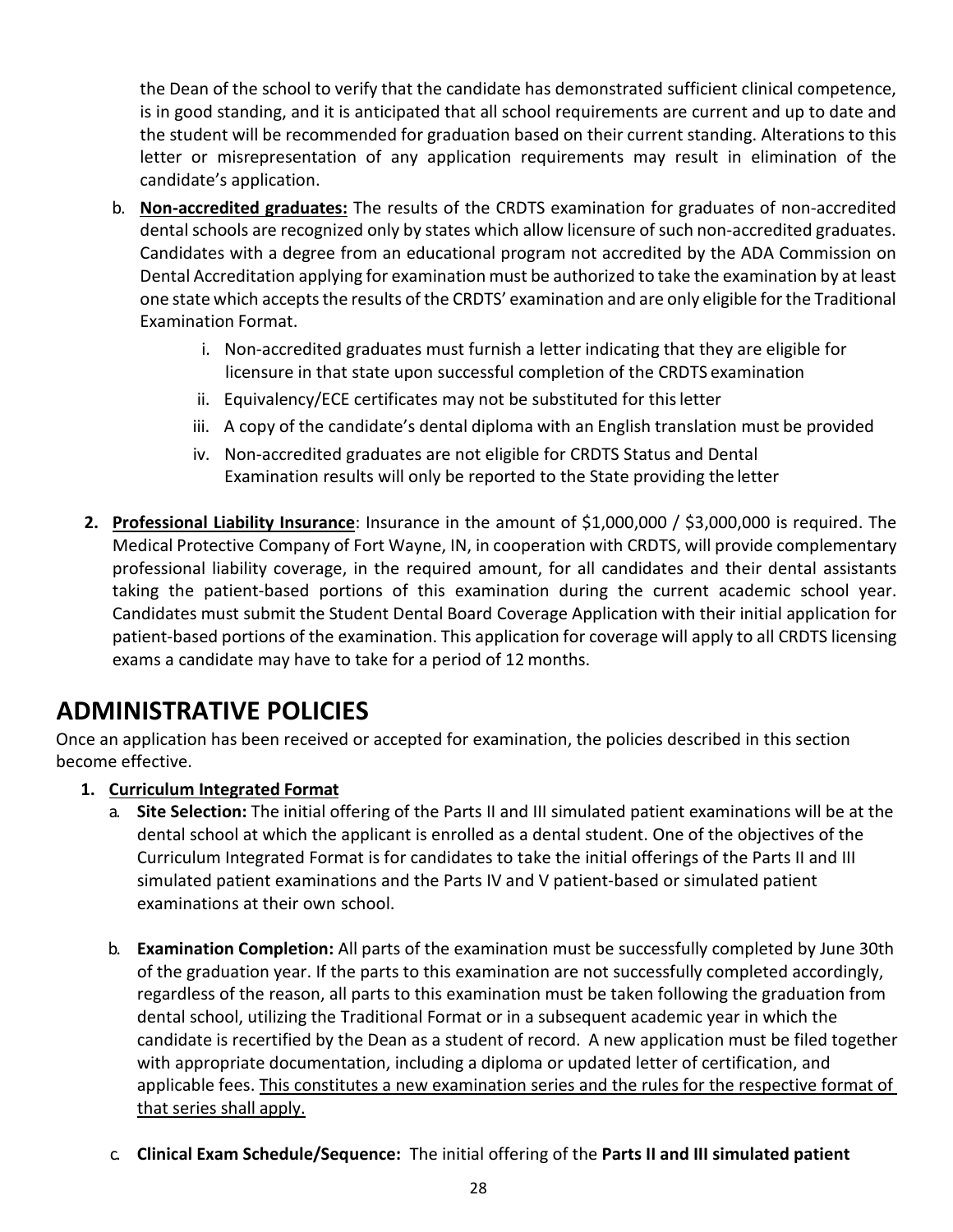examinations for endodontic and fixed prosthodontic procedures will take place at the candidate's school of attendance on a specified date(s) in the Fall. Retake opportunities will be available, the first on-site, and the second on a specified date(s) December – April. Future retest opportunities will be administered at select dental schools that may or may not be the candidate's school of attendance. The initial offering of the **Parts IV and V patient-based or simulated patient**  examinations for restorative and periodontal procedures will take place at the candidate's school of attendance on a specified date(s) in February – early April.

The first retest opportunity will be on-site. Future retests will be administered at select dental schools that may or may not be the candidate's school of attendance. The schedule for these examinations may vary, please check the exam schedule online and your confirmation letter.

#### **2. Traditional Format**

- a. **Site Selection:** The initial offering of these examinations, Parts II, III, IV & V (Patient-Based and Simulated Patient Examinations) is administered during the Spring testing period will be at select dental schools. Any exam having an insufficient number of candidates by the Application Deadline may be cancelled. If this happens, a candidate will receive a full refund of their examinationfee(s).
- b. **Examination Completion:** Candidates who are taking the Traditional Format must successfully complete all Parts of the Examination within 12 months of the date of their initial clinical examination. Candidates who do not successfully complete the examination within these time limits must retake the entire examination in the Traditional Format.
- **3. Retests Parts II, III, IV & V:** A score is reported for each of the conjunctive Parts of the CRDTS dental examination. If one or more Parts are failed, all procedures in that Part must be retaken, **not** just the procedures with deficient performance with the exception of the Part V – Restorative Patient Based Procedures. If the 2nd procedure is not completed successfully, candidates will only need to retake that particular procedure upon retest. Should the candidate be unsuccessful on the first Restorative Procedure, both procedures will need to be retaken at a later date.

For the Part V – Restorative Simulated Patient Procedures, if the candidate is unsuccessful on the Class III procedures, both the preparation and restoration will need to be retaken. If the candidate is unsuccessful on the Class II procedures, all 4 procedures will need to be retaken.

Traditional candidates applying for re-examination must provide documentation that all school requirements have been completed and the candidate has graduated. Retest opportunities for the Patient-Based and Simulated Patient Examinations will be administered at select dental schools that may or may not be the candidate's school of attendance. Applicants from the school where the examination is administered receive priority for assignment to that site. Candidates retaking Parts IV and V will adhere to the open schedule previously outlined. Candidates retaking Part IV or Part V **only** will have 3 hours to complete Part IV-Periodontal Examination and 6 hours to complete both procedures within the Part V-Restorative Examination; candidates retaking only 1 Restorative Procedure will have 3 hours to complete that procedure; appropriate end-of-examination deadlines apply, regardless of start time for the Parts IV and V patient-basedexamination:

Initial Treatment Selection Approval 1.5 hours prior to End of Exam Periodontal Resubmissions/Restorative Preparations1.0 hour prior to End of Exam Periodontal Final Eval/Restorative Restorations By End of Exam Deadline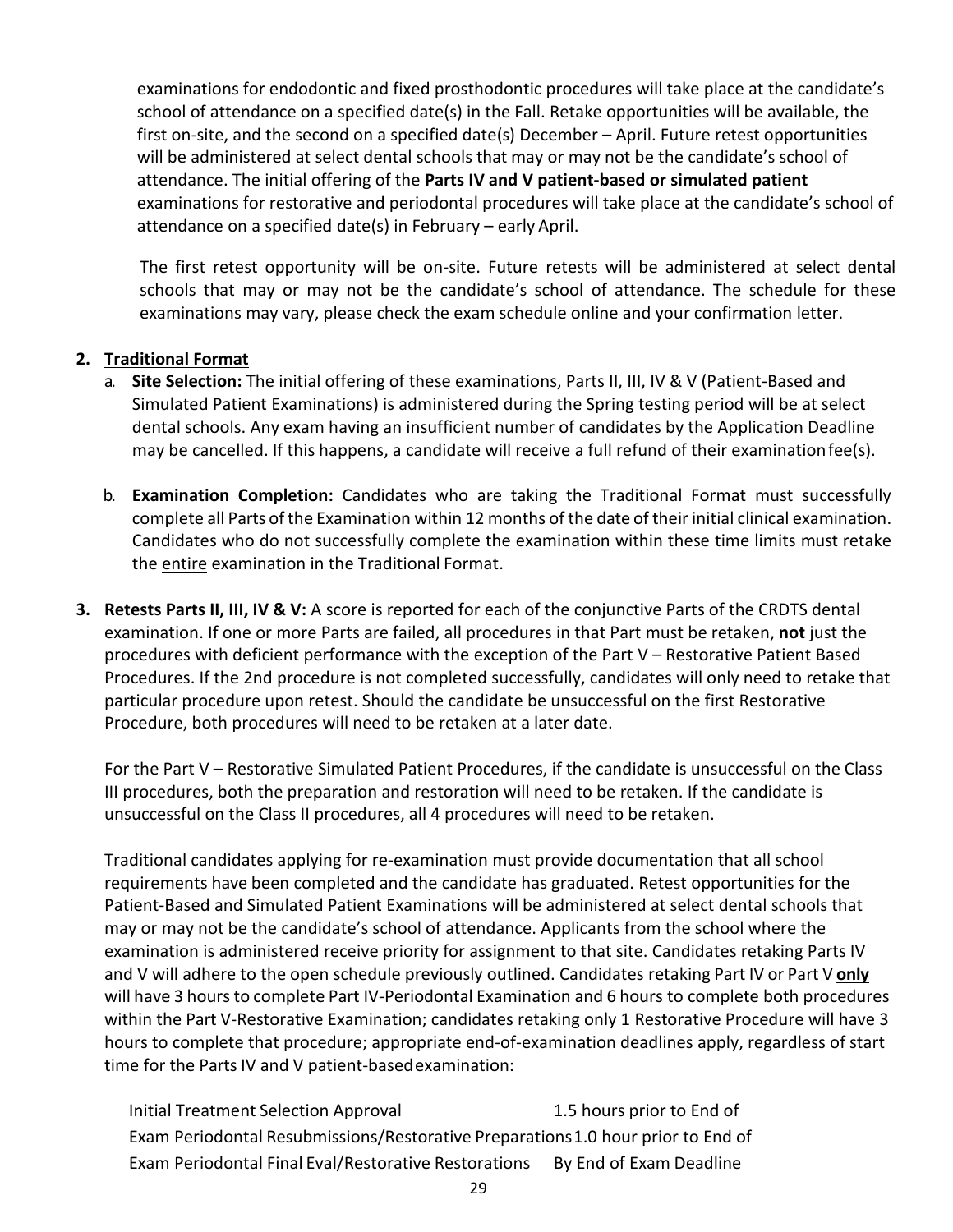Example: Restorative only exam, 2 procedures, scheduled from 8 AM until 2 PM would require initial treatment selection approval on  $2^{nd}$  procedure no later than 12:30 PM; the  $2^{nd}$  preparation submitted for final evaluation by 1 PM and  $2<sup>nd</sup>/final$  restoration submitted by 2 PM.

Candidates who are retaking the Part IV – Periodontal Simulated Patient Procedures will have 3 hours to complete the procedures. Candidates who are retaking the Part V – Restorative Simulated Patient Procedures will have 6 hours to complete all 4 procedures and if they are retaking only 1 set of the preparations/restorations, they will have 3 hours to complete either the 2 Class III procedures or the 2 Class II procedures.

Candidates who are **retaking** the examination must fulfill **current examination requirements** since the examination format is periodically redesigned. In every instance of re-examination, the candidate must complete a new application and remit the current examination fee.

**4. Remediation requirements:** It is the responsibility of each state or licensing jurisdiction to enforce its own remediation policy. There is no state which requires remediation after only one failure; some states may require remediation aftertwo failures. Any candidate intending to seek licensure in one of the states that accepts the results of the CRDTS examination should check with the appropriate State Board regarding its remediation and re-examination requirements.

It is the responsibility of the candidate to obtain and complete all requirements for remedial education in accordance with the requirements of the licensing jurisdictions in which they seek to obtain licensure. CRDTS does not assume any responsibility in providing this information or in monitoring the completion of such requirements prior to examination.

**5. Incomplete Applications:** It is the candidate's responsibility to ensure that all application requirements are met and that all required items are received in CRDTS Central Office **prior** to the Application Deadline. All applications with incorrect or missing information, documentation or fees will be assessed a \$200 fee and held until the missing item(s) and/or fees are received in Central Office. Once an exam site has closed, no additional applications will be processed and forfeiture of fees may apply.

It should be noted that for applications, fees **and** required documentation, the testing agency uses the **date of receipt** and assumes no responsibility for insufficient postage or delays caused by the post office or other delivery agencies. Applications will be processed on a first-come, first serve basis for candidates who are not students at the testing site.

It is suggested that the application process be completed well in advance of the deadline date to assure adequate time to submit a returned application or submit incomplete documentation by the deadline date. The following items must be mailed in to CRDTS in order to complete the application:

- Examination Fee payable to CRDTS (credit card online, Cashier's Check or Money Order) Retake Fee: See Retake Examination Fee
- Notarized copy of diploma or Certification letter for  $1<sup>st</sup>$  time applicants
- Non-accredited Graduates Photocopy of diploma and letter from Stateboard
- Student Dental Board Coverage Application required for patient-based examinations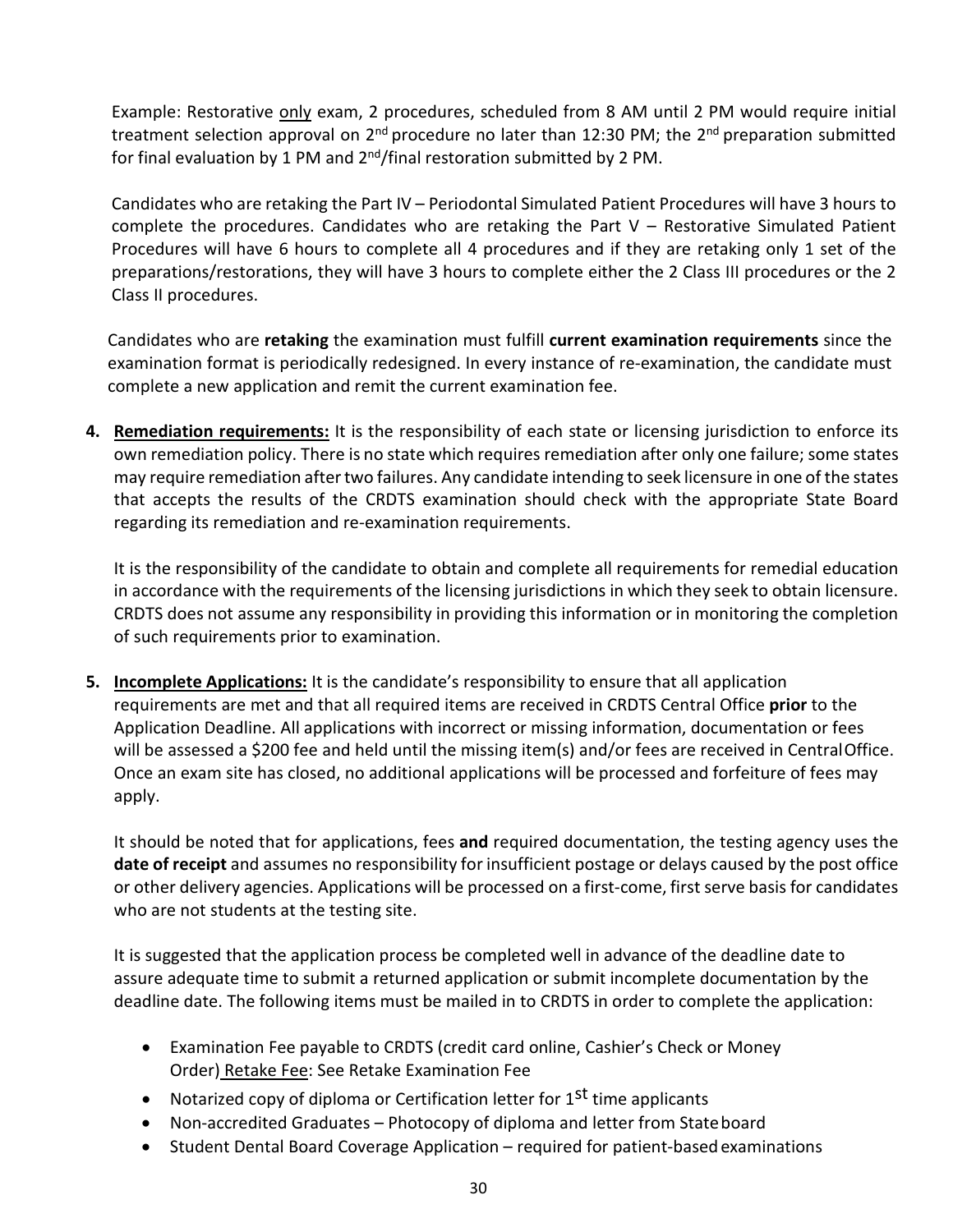**Disqualification:** A candidate may be disqualified by the Dean of the dental school that the candidate attends at any time after application is made in the event the candidate ceases to be a senior student of record or for any other reason within the discretion of the Dean after acceptance of application. Notification of disqualification by the Dean (or designated school official) must be received by the testing agency, in writing or by facsimile **in advance of the start date of a scheduled examination**. Notification by any other source or in any other manner is not recognized or accepted. Facsimiles must be immediately followed by a letter to the testing agency with the required signature of the Dean (or designated school official). Acceptance of disqualification is considered final. Once disqualified, a candidate will not be reinstated for the Traditional Format examination during that academic year. Candidates who are disqualified shall receive a refund of the exam fee minus an administrative fee of \$200. Candidates who are disqualified during the Curriculum Integrated Format examination schedule shall have access to the Traditional Format of the examination upon graduation and presentation of a diploma or in a subsequent academic year in which the candidate has been appropriately certified by the Dean (or designated school official) as a senior student of record. A new application must be submitted together with all required documentation and appropriate fee. All applicants will be notified by the testing agency when official notification of disqualification has been received and recorded.

- **6. Schedule Changes:** The examination assignment schedule (Day 1 and Day 2 assignments) is considered final when issued and emailed to the candidate. Request for change will not be considered or made once the schedule has been distributed. School personnel do not have the authority to accept a candidate for examination at their site or to make assignment changes within an examination series. Such arrangements concluded between school personnel and candidate may preclude the candidate from being admitted to the examination as well as forfeiture of fee. The CRDTS Chief Examiner is the only authorized individual who may consider a request for schedule change. If unusual circumstances warrant such change and space is available, it is the decision of the CRDTS Chief Examiner to approve such a request. This decision is made on site, on the day of examination. Prior requests are not accepted or considered.
- **7. Fee Deferral:** Under extenuating circumstances a request for the examination fee to be deferred to a later examination will be considered on an individual basis when **received before the scheduled examination date**. Requests **must** be made in writing to the testing agency and **must** include original documentation in support of the request. Should a fee deferral be granted, the candidate will be informed of the terms and conditions for future examinations. Requests for fee deferral on or after the date of the scheduled examination will not be honored and the fee will be forfeited. A non- refundable administrative processing fee of \$200 is applicable at all times and underall circumstances.
- **8. Fee Refunds:** Refunds will be made, minus a \$200 administrative fee, if notification of cancellation is received in the CRDTS Central Office 30 days prior to the **first** day of the examination. A 50% refund will be made if notification is made at least 6 business days prior to the first day of the examination. After that time, any cancellations will result in forfeiture of the entire examination fee. Once a candidate has paid the entire examination fee and has taken any Part of the examination, there will be no refund of fees for the Parts that have not yet been taken, should the candidate decide to cancel or withdraw from other Parts of the examination. In addition, failure to appear for the exam will result in a forfeiture of the entire examination fee. This policy applies to all cancellations, regardless of reason.
- **9. Confirmation Notification:** Candidates will receive a notice confirming their examination schedule; this notice may be distributed or posted by the school. Candidates will receive an email approximately 30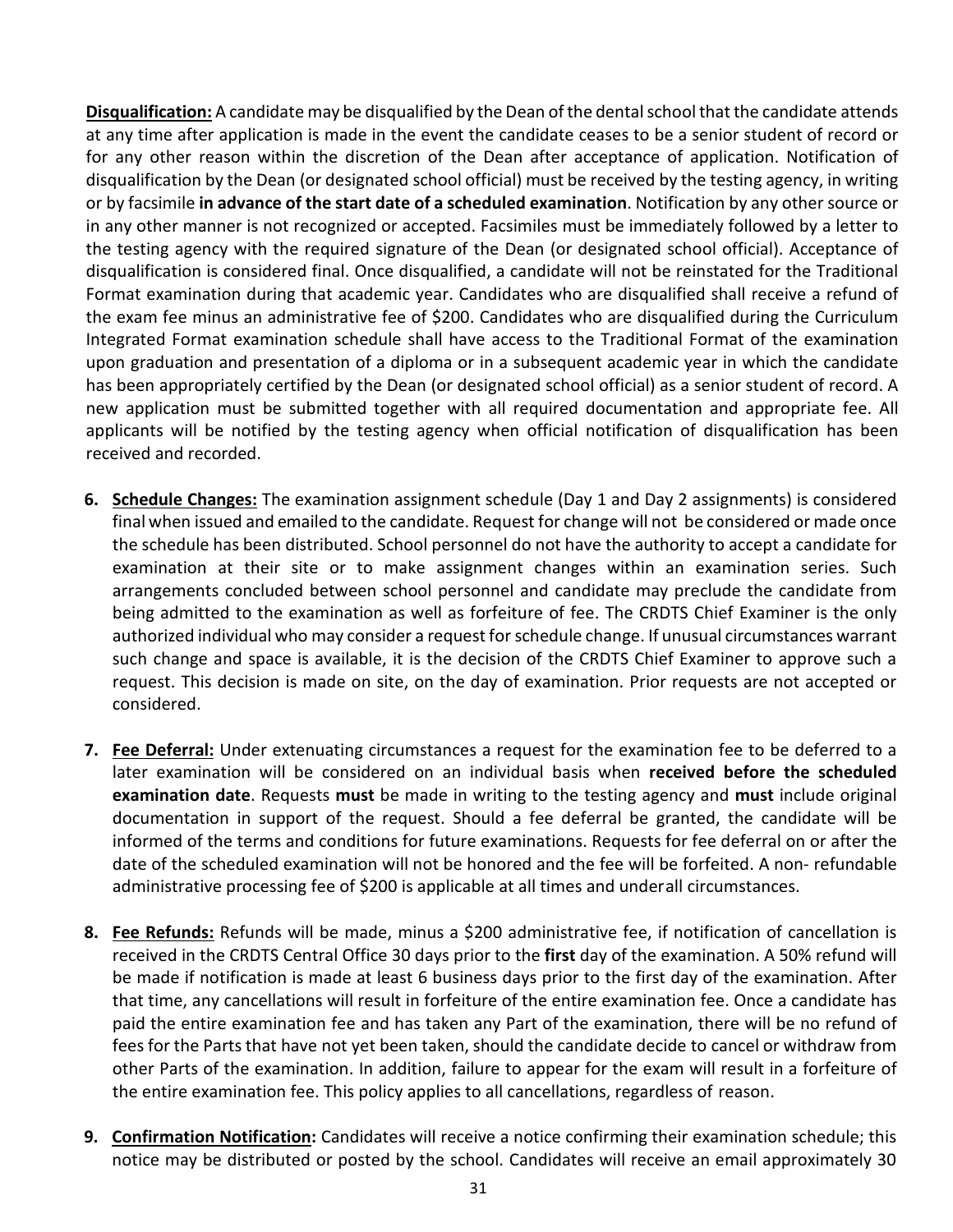days prior to the examination. This email will contain:

- 1. A letter confirming the exam site to which you have been assigned, the date and the exam schedule.
- 2. A letter from the clinical facility serving as a testing site providing general information about the site, its facilities, policies and usage fees. This letter may also contain information related to nearby hotels. (Candidates that are current students at the exam site will not receive the site information letter).
- 3. Other information and/or forms which may be needed to take theexamination.

For candidates who are *not* attending the dental school where the examination is being administered, it will be necessary to make arrangements with the school for the provision of instruments, type of manikins, etc. Most schools charge a fee for the use of the clinic facilities, manikin heads, supplies and disposables. Any deposit or fee for the use of the testing site must be remitted to the school, NOT to the testing agency. No candidate should come to the examination unless confirmation containing the above information has been received.

**10. Release of Scores:** Scores are not released at any time other than to the candidate, the candidate's dental school and all CRDTS' member states. Any address changes since the time of original application should be provided to the CRDTS' Administrative Office immediately.

**No scores will be released by telephone** and calling the Administrative Office will only delay the release of scores.

a. Candidates: Scores will be reported to candidates online; upon successful completion of all parts, a results letter will be sent via mail to the candidate's permanent address. For online access to scores, candidates may Log-In at [www.crdts.org](http://www.crdts.org/) using their assigned CRDTS ID and password. The 'Candidates' tab will allow access to scores. Scores will also be reported to the dental school of graduation if the candidate is a current graduate. For Parts  $II - V$ , candidates whose total score on any part is less than 75 can review their scores online, including an itemization of their deficiencies. The patient-based and the simulated patient examinations are reported by 8 P.M. day of examination. Fees for retakes must be paid by 11 P.M. of the night preceding retake date. Simulated patient exams evaluated off-site will be reported 1-2 days after grading. No actual examination papers or clinical evaluation forms will be released in order to maintain security of the examination.

Current year graduates will receive a mailing containing a history of scores as well as a certified copy of the final results in a separate, sealed envelope to be mailed directly to the licensing state

of their choice. DO NOT OPEN the 2<sup>nd</sup> sealed envelope.

Member States: A Master Grade Sheet listing all scores will be automatically reported to all CRDTS member states AFTER candidates have attempted all parts in either format of the examination. Individual score reports are not automatically sent to member states/ recognizing jurisdictions.

**It is the candidates' responsibility to provide a copy of their examination score report to any state in which they are seeking licensure so that State Board can verify the candidates' scores against their master grade sheet received from CRDTS. Candidates are responsible for checking with State Boards to determine all requirements forlicensure.**

b. Duplicate Scores/Score Report Request: For non-member states and for duplicate scores: Scores will be reported upon receipt of a request made online, [www.crdts.org](http://www.crdts.org/) (Score Report Request). Such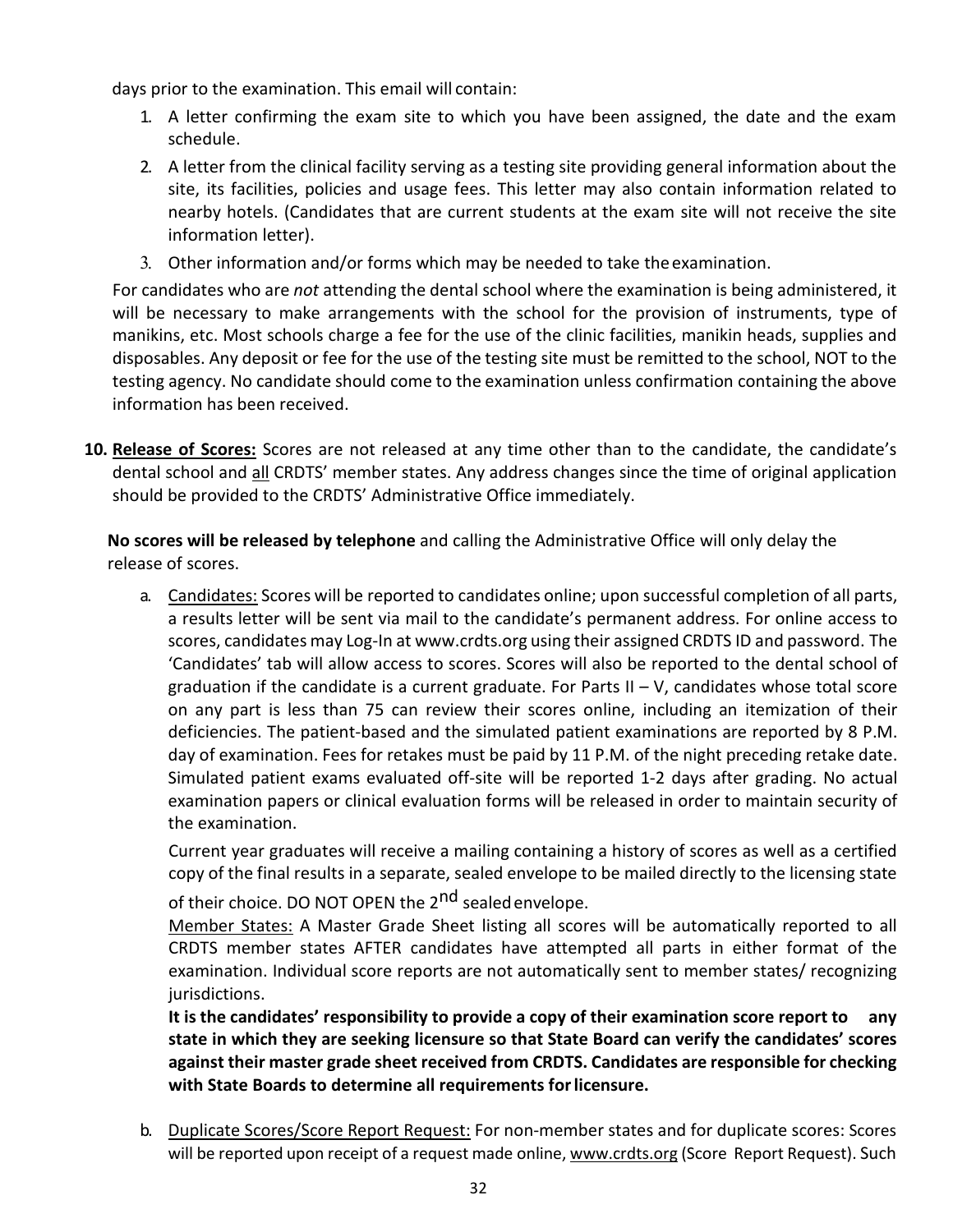requests must include the following:

- i. Candidate's name, mailing address and telephone number
- ii. Candidate's name at time of examination
- iii. Year in which the CRDTS clinical examination was completed
- iv. Address to which the results are to be sent
- v. \$50 per each address to where the scores are to beforwarded

If the candidate wishes to have the Candidate's Manual sent along with the scores to provide an explanation of scores, the fee is an additional \$25. An additional fee of \$4 is charged to have the scores notarized. **A credit card must be used when requesting a duplicate score report online.** No personal checks will be accepted. Please access the CRDTS' website [\(www.crdts.org\)](http://www.crdts.org/) or contact the CRDTS Administrative Office for more information.

## <span id="page-35-0"></span>**COMPLAINT REVIEW PROCESS**

CRDTS maintains a complaint review process whereby a candidate may submit a request for a review of documentation, concerns or protocols affecting his/her individual examination results. This is a formalized process conducted by a special committee whose charge is to review the facts to determine if the examiners' findings substantiate the results. Any request for such a review MUST BE FILED and received at CRDTS Central Office **no later than 14 days** following the official date on which the scores were provided to the candidate or the candidate's dental school. The Committee is required to complete its review within 60 days from the time of receiving a formal request; during that time, the candidate may apply for re-examination. If the candidate files a formal complaint, then retests and passes the examination before the complaint has been fully processed, the complaint review will be terminated. Forms may be obtained from CRDTS' Administrative Office or from the CRDTS website; documentation for the complaint must be typed or written on this form.

In determining whether to file a request to initiate the complaint review process, the candidate should be advised that all reviews are based on a reassessment of documentation of the candidate's performance on the examination. The review **does not include a regrading** of that performance; it is limited to a determination of whether or not there exists substantial evidence to support the judgment of the three calibrated examiners conducting independent evaluations at the time of the examination. The review will not take into consideration other documentation that is not part of the examination process, such as post-treatment photographs, radiographs, models, character references or testimonials, dental school grades, faculty recommendations or the opinions of other "experts" solicited by the candidate. In addition, the review will be limited to consideration of the results of only one examination at a specific testsite. If a candidate has completed more than one CRDTS' examination, the results of two or more examinations may **not** be selectively combined to achieve an acceptable final score.

Candidates who contact the Administrative Office regarding their examination results must clearly indicate whether they simply wish to express a concern relating to the examination or are interested in initiating a formal petition for review. A \$250 filing fee will be charged by CRDTS to file and process a formal complaint review request.

## <span id="page-35-1"></span>**POLICY FOR TESTING OF DISABLED CANDIDATES**

Any candidate with a documented physical and/or learning disability that impairs sensory, manual or speaking skills which require a reasonable deviation from the normal administration of the examination may be accommodated. All reasonable efforts will be used to administer the examination in a place and manner accessible to persons with disabilities or an attempt will be made to offer alternative accessible arrangements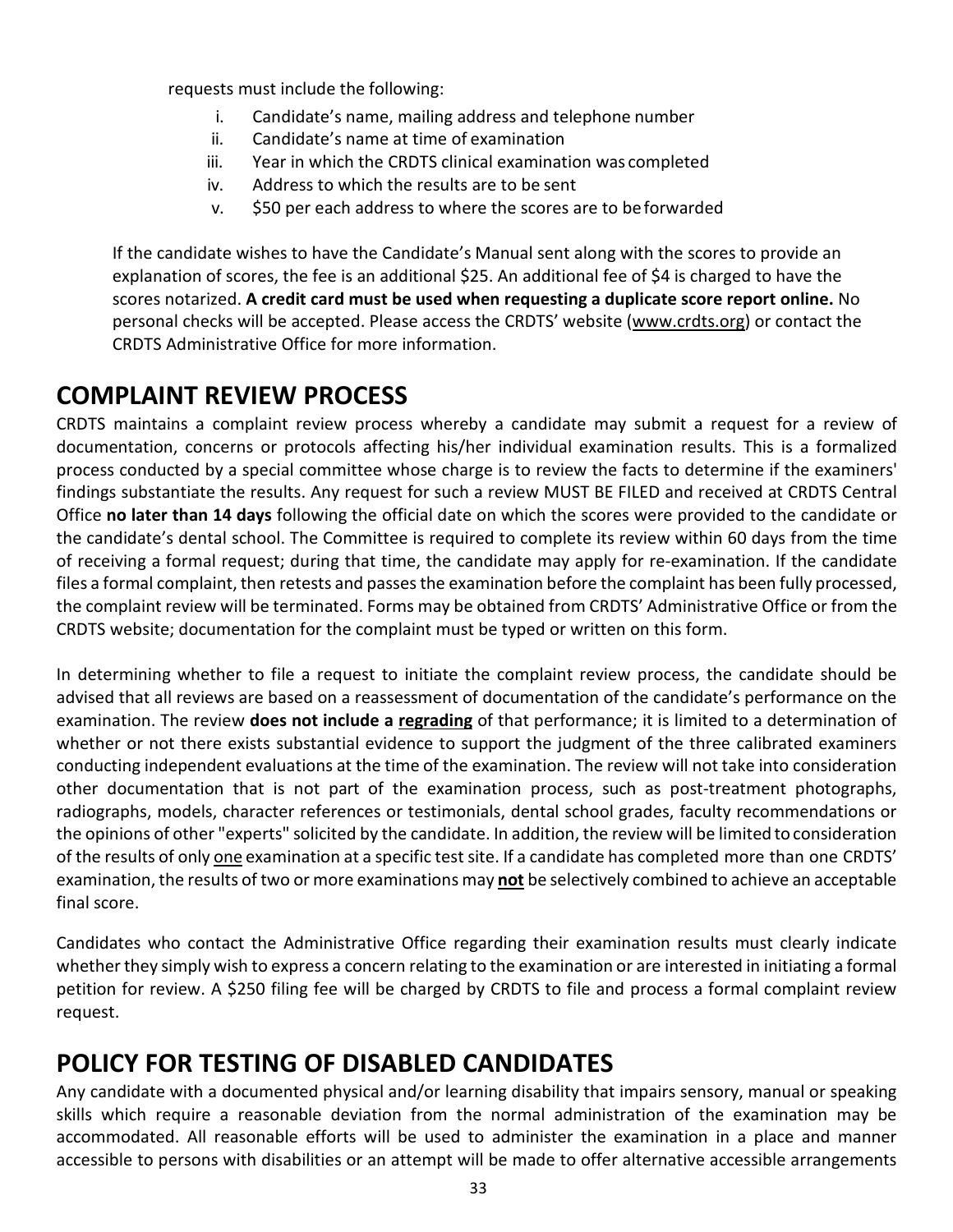for such individuals. Efforts will be made to ensure that the examination results accurately reflect the individual's impaired sensory, manual or speaking skills, except where those skills are factors the examination purports to measure. Also, attempts will be made to provide appropriate auxiliary aids for such persons with impaired sensory, manual or speaking skills unless providing such auxiliary aids would fundamentally alter the measurement of the skills or knowledge the examination is intended to test or would result in an undue burden. To ensure that an auxiliary aid or other requested modification exists and can be provided, it is a requirement that any candidate with a disability requesting such modification or auxiliary aidmust:

- 1. Timing of request: Submit, in writing together with the application, a request and all documentation for the auxiliary aid or modification. Requests received after the application date or retroactive requests will not be considered.
- 2. Documentation verifying disability: Provide documentation of the need for the auxiliary aid or modification. If the candidate is a student in an accredited school, a letter from a school official fulfills this requirement. Otherwise, a letter from the appropriate health care professional isrequired.
- 3. Modification(s) needed: Request in writing the exact auxiliary aids or modifications needed and indicate the exact portion(s) of the examination for which such auxiliary aid or modification will be needed.

In providing such auxiliary aids or modifications, the testing agency reserves the ultimate discretion to choose between effective auxiliary aids or modifications and reserves the right to maintain the security of the examination. All information obtained regarding any physical and/or learning disability of a candidate will be kept confidential with the following exceptions:

- 1. Authorized individuals administering the examination may be informed regarding any auxiliary aid or modification; and
- 2. First aid and safety personnel at the test site may be informed if the disability might require emergency treatment.

### **LOCATION OF TESTING SITES & LICENSURE INFORMATION**

Contact information for the above can be found online at [www.crdts.org](http://www.crdts.org/) > Contacts tab Questions can be emailed t[o info@crdts.org](mailto:info@crdts.org) or by calling 785-273-0380

A list of state board websites can be found on the American Association of Dental Boards website at [https://www.dentalboards.org/stat](http://www.dentalboards.org/state-dental-board-list)e-d[ental-](http://www.dentalboards.org/state-dental-board-list)b[oard-list](http://www.dentalboards.org/state-dental-board-list)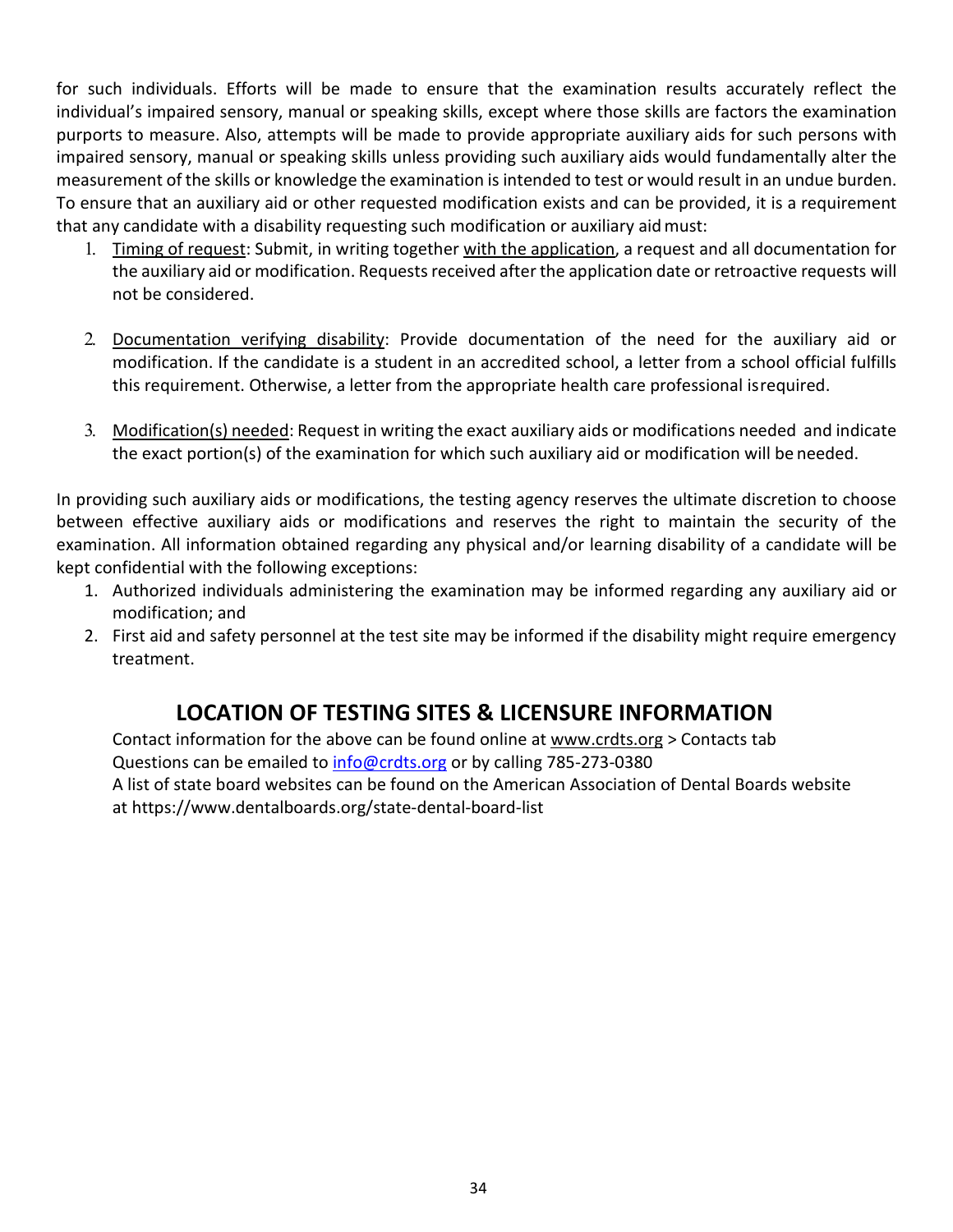## **CHECKLIST OF REQUIRED MATERIALS AND INSTRUMENTS**

### **ORIENTATION:**

- $\Box$  Picture ID for admission to orientation
- This Candidate Manual

### **CLINICAL EXAMINATION:**

| This Candidate Manual                                                                             |
|---------------------------------------------------------------------------------------------------|
| Sphygmomanometer*                                                                                 |
| Pre-op Restorative Radiographs and Periodontal Radiographic Survey*                               |
| Completed Medical Histories and Consent Forms*                                                    |
| Progress forms with anesthesia record* completed, if applicable                                   |
| Completed Periodontal Treatment Selection Screening Worksheet*                                    |
| #11/12 explorer                                                                                   |
| Metal periodontal probe with 1 mm markings                                                        |
| Sonic/ultrasonic scaler (optional)                                                                |
| 2 x 2 Gauze                                                                                       |
| Sharp traditional explorer for caries detection (such as a Shepherd's Hook)                       |
| Dental mirror, clean unscratched                                                                  |
| <b>Cotton Pliers</b>                                                                              |
| Articulating paper and holder                                                                     |
| Handpiece compatible with testing site attachments                                                |
| Acadental ModuPRO <sup>™</sup> Typodonts and/or modules – Part II -V Simulated Patient procedures |
| <b>Operating instruments</b>                                                                      |

**Instrument Tray** 

\*Patient-based procedures only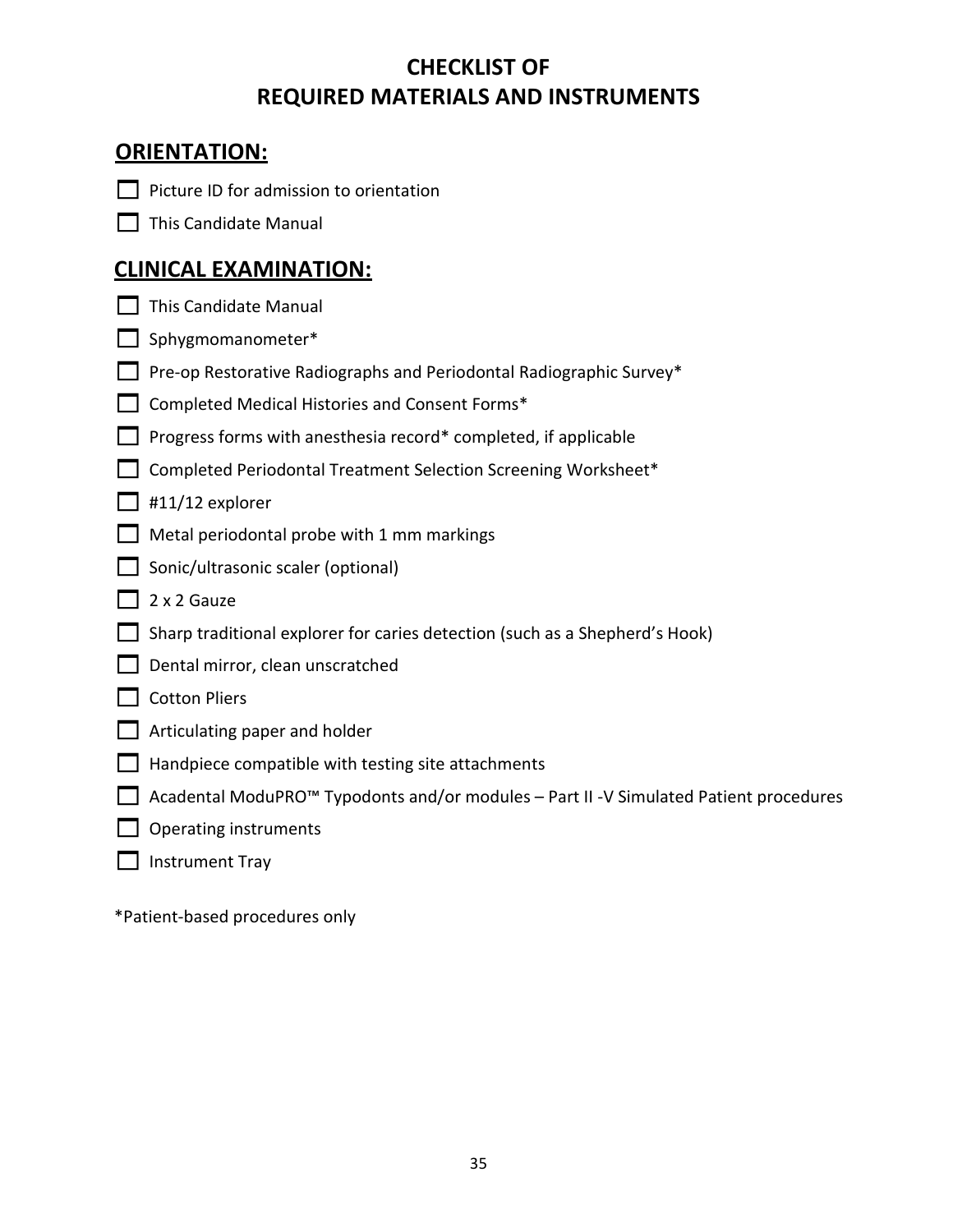### **GLOSSARY**

# **Glossary of Words, Terms and Phrases**

<span id="page-38-0"></span>

| <b>Abfraction</b>       | The deep V-shaped groove usually noted at the CEJ which is caused by<br>bruxism. This may be visible or apical to the gingival margin.                                             |
|-------------------------|------------------------------------------------------------------------------------------------------------------------------------------------------------------------------------|
| <b>Abrasion</b>         | Abnormal wearing of tooth substance or restoration by mechanical<br>factors other than tooth contact.                                                                              |
| <b>Abutment</b>         | A tooth used to provide support or anchorage for a fixed or removable<br>prosthesis.                                                                                               |
| <b>Acrylic Resin</b>    | Synthetic resin derived from acrylic acid used to manufacture<br>dentures/denture teeth and provisional restorations.                                                              |
| Adjustment              | Selective grinding of teeth or restorations to alter shape, contour, and<br>establish stable occlusion.                                                                            |
| Angle                   | A corner; cavosurface angle: angle formed between the cavity wall and<br>surface of the tooth; line angle: angle formed between two cavity walls or<br>tooth surfaces.             |
| <b>Apical</b>           | the tip, or apex, of a root of a tooth and its immediate surroundings.                                                                                                             |
| <b>Attached Gingiva</b> | The portion of the gingiva that extends apically from the base of the<br>sulcus to the mucogingival junction.                                                                      |
| <b>Attrition</b>        | loss of tooth substance or restoration caused by mastication or tooth<br>contact.                                                                                                  |
| <b>Axial wall</b>       | An internal cavity surface parallel to the long axis of the tooth.                                                                                                                 |
| <b>Base</b>             | A replacement material for missing dentinal tooth structure, used forbulk<br>buildup and/or for blocking out undercuts. Examples include ZOIB&T, IRM<br>and zinc-phosphate cement. |
| <b>Bevel</b>            | A plane sloping from the horizontal or vertical that creates a cavosurface<br>angle which is greater than 90°.                                                                     |
| <b>Bonding Agent</b>    | See Sealers.                                                                                                                                                                       |
| <b>Bridge</b>           | Permanently fixed restoration that replaces one or more missing natural<br>teeth.                                                                                                  |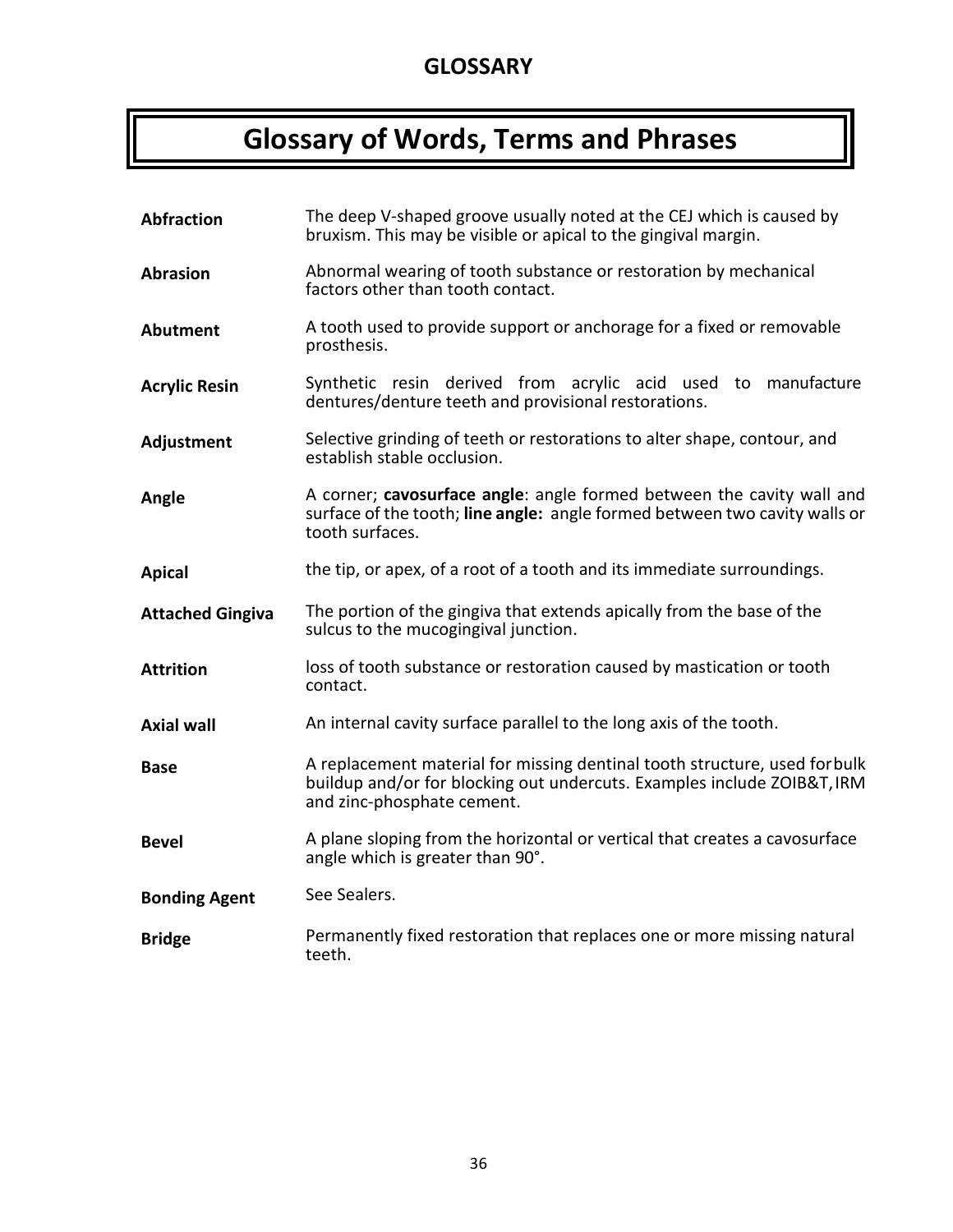| <b>Build Up</b>                  | A restoration associated with a cast restoration, which replaces some, but<br>not all, of the missing tooth structure coronal to the cementoenamel<br>junction. The buildup provides resistance and retention form for the<br>subsequent cast restoration. Also called Pin Amalgam Build Up (PABU) or<br>Foundation.                                                                |
|----------------------------------|-------------------------------------------------------------------------------------------------------------------------------------------------------------------------------------------------------------------------------------------------------------------------------------------------------------------------------------------------------------------------------------|
| <b>Calculus</b>                  | A hard deposit attached to the teeth, usually consisting of mineralized<br>bacterial plaque.                                                                                                                                                                                                                                                                                        |
| <b>Caries</b>                    | An infectious microbiological disease that results in localized dissolution<br>and destruction of the calcified tissues of the teeth. The diagnosis of<br>dentinal caries is made by tactile sensation with light pressure on an<br>explorer, described as (1) a defect with a soft, sticky base, or (2) a defect<br>that can be penetrated or altered by the tine of the explorer. |
| Cavity<br>Preparation            | Removal and shaping of diseased or weakened tooth tissue to allow<br>placement of a restoration.                                                                                                                                                                                                                                                                                    |
| Cavosurface<br><b>Margin</b>     | The line angle formed by the prepared cavity wall with the unprepared<br>tooth surface. The margin is a continuous entity enclosing the entire<br>external outline of the prepared cavity. Also called the cavosurface line<br>angle.                                                                                                                                               |
| Cementoenamel<br><b>Junction</b> | Line formed by the junction of the enamel and cementum of a tooth.                                                                                                                                                                                                                                                                                                                  |
| <b>Centric occlusion</b>         | That vertical and horizontal position of the jaws in which the cusps of the<br>maxillary and mandibular teeth intercuspate maximally.                                                                                                                                                                                                                                               |
| <b>Centric relation</b>          | That operator guided position of the jaws in which the condyles are in a<br>rearmost and uppermost position in the fossae of the temporomandibular<br>joint.                                                                                                                                                                                                                        |
| <b>Contact Area</b>              | The area where two adjacent teeth approximate.                                                                                                                                                                                                                                                                                                                                      |
| Convenience<br>Form              | The shape or form of a cavity preparation that allows adequate<br>observation, accessibility, and ease of operation in preparing and restoring<br>the cavity.                                                                                                                                                                                                                       |
| Convergence                      | The angle of opposing cavity walls which, when projected in a gingival to<br>occlusal direction, would meet at a point some distance occlusal to the<br>occlusal or incisal surface.                                                                                                                                                                                                |
| Core                             | A restoration associated with a cast restoration which replaces all coronal<br>tooth structure and is usually associated with a post of one type or another.<br>The core provides resistance and retention form for the subsequent cast<br>restoration.                                                                                                                             |
| Crown                            | Cast-metal restoration or porcelain restoration covering most of the<br>surfaces of an anatomical crown.                                                                                                                                                                                                                                                                            |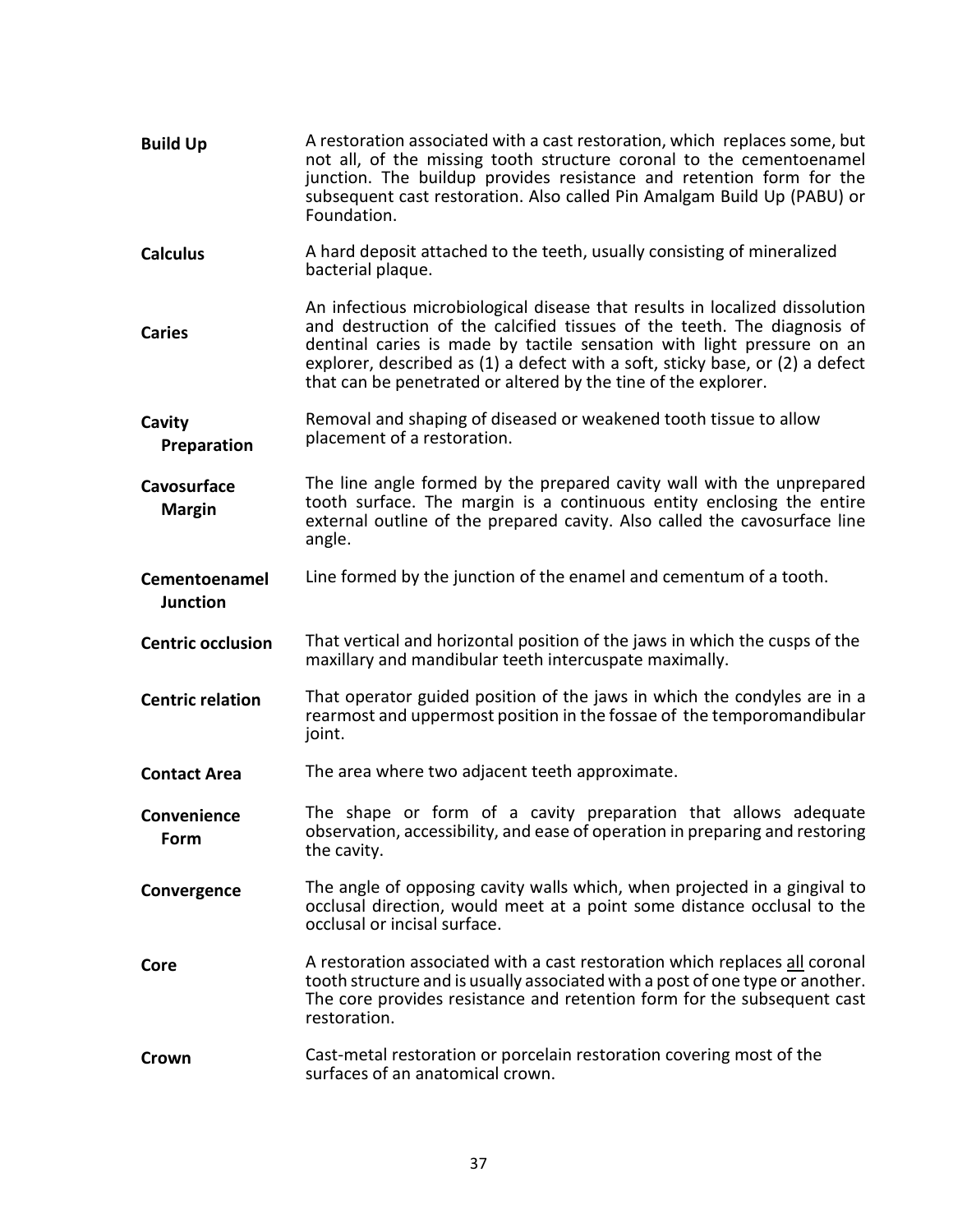**Cusp (functional)** Those cusps of teeth which by their present occlusion, provide a centric stop which intercuspates with a fossa or marginal ridge of an opposing tooth/teeth. **Cusp (nonfunctional)** Those cusps of teeth which by their present occlusion, do not provide a centric stop which intercuspates with a fossa or marginal ridge of an opposing tooth/teeth. **Debris** Scattered or fragmented remains of the cavity preparation procedure. All debris should be thoroughly removed from the preparation before the restoration is placed. **Decalcification** Demineralized area of enamel that may appear white and chalky or may be discolored. It is considered unsound tooth structure if it can be penetrated by an explorer or is more than ½ the thickness of the enamel. **Defective Restoration** Any dental restoration which is judged to be causing or is likely to cause damage to the remaining tooth structure if not modified or replaced. **Dentin** Calcified tissue surrounding the pulp and forming the bulk of the tooth. **Deposits subgingival** Deposits which are apical to the gingival margin. **Deposits supragingival** Deposits which are coronal to the gingival margin. **Divergence** The angle of opposing cavity walls which, when projected in an occlusal to gingival direction, would meet at a point some distance gingival to the crown of the tooth. **Embrasure** A "V" shaped space continuous with an interproximal space formed by the point of contact and the subsequent divergence of these contacting surfaces in an occlusal (incisal), gingival, facial or lingual direction. **Enameloplasty** The selected reshaping of the convolutions of the enamel surface (fissures and ridges) to form a more rounded or "saucer" shape to make these areas more cleanable, finish able, and allow more conservative cavity preparation external outline forms. **Erosion** Abnormal dissolution of tooth substance by chemical substances. Typically involves exposed cementum at the CEJ. **Exposure** *See "Pulp Exposure"* **Finish Line** The terminal portion of the prepared tooth **Fissure** A developmental linear fault in the occlusal, buccal or lingual surface of a tooth, commonly the result of the imperfect fusion of adjoining enamel lobes.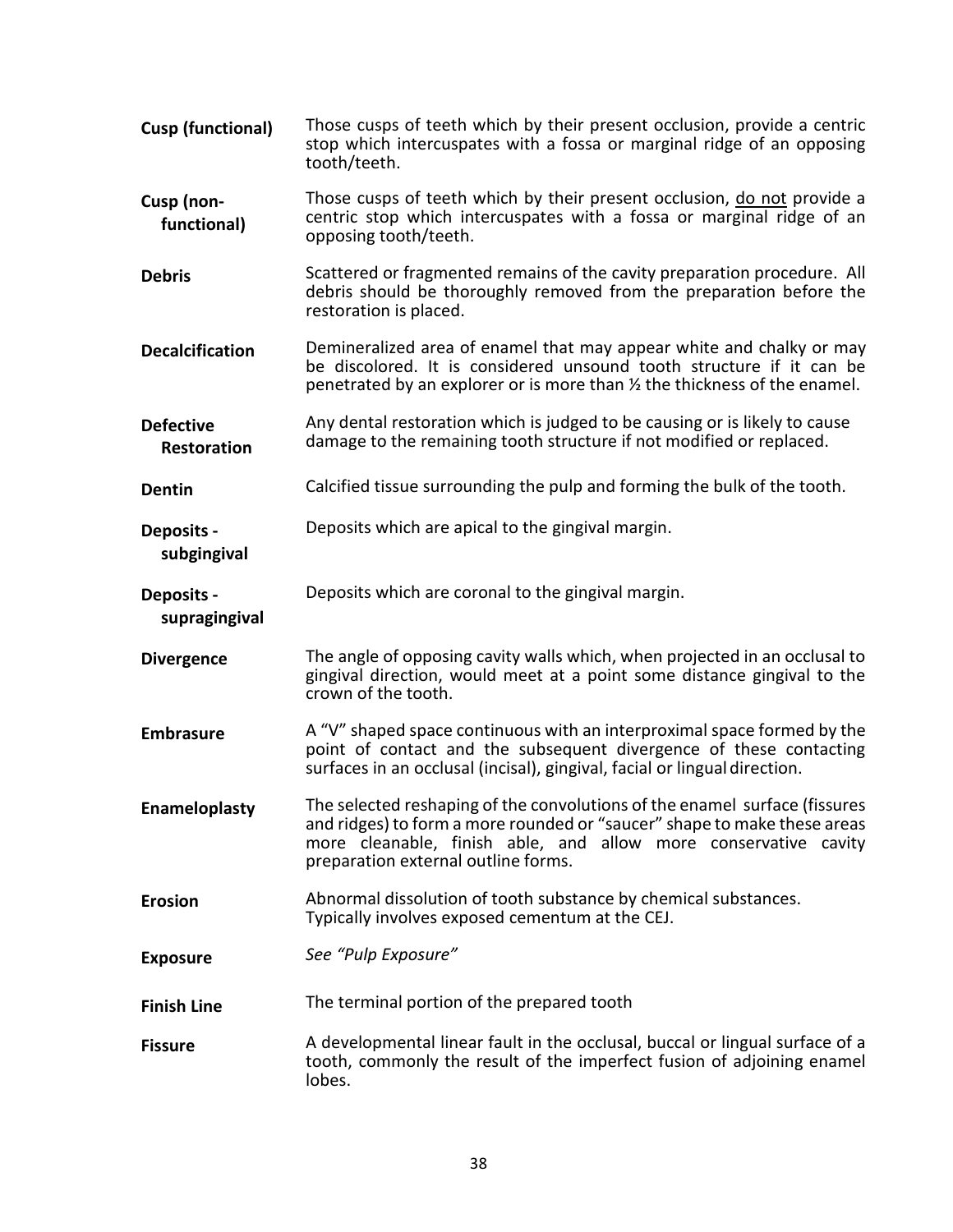| <b>Flash</b>                        | Excess restorative material extruded from the cavity preparation<br>extending onto the unprepared surface of the tooth.                                                                                                                                                                                                                                             |
|-------------------------------------|---------------------------------------------------------------------------------------------------------------------------------------------------------------------------------------------------------------------------------------------------------------------------------------------------------------------------------------------------------------------|
| <b>Foundation</b>                   | See Build Up                                                                                                                                                                                                                                                                                                                                                        |
| <b>Gingival</b><br><b>Recession</b> | The visible apical migration of the gingival margin, which exposes the CE<br>junction and root surface.                                                                                                                                                                                                                                                             |
| <b>Gingival wall</b>                | An internal cavity surface perpendicular to the long axis of the tooth near<br>the apical or cervical end of the crown of the tooth or cavity preparation.                                                                                                                                                                                                          |
| <b>Gingivitis</b>                   | Inflammation of the gingiva                                                                                                                                                                                                                                                                                                                                         |
| <b>Glass lonomer</b>                | Material containing polyacrylic acid and aluminosilicate glass that can be<br>used as restorative, lining or luting material.                                                                                                                                                                                                                                       |
| Grainy                              | The rough, perhaps porous, poorly detailed surface of a material.                                                                                                                                                                                                                                                                                                   |
| Ill-defined                         | A cavity preparation which, while demonstrating the fundamentals of<br>proper design, lacks detail and refinement in that design.                                                                                                                                                                                                                                   |
| Infra-occlusion                     | A tooth or restoration which lacks opposing tooth contact in centric<br>when such contact should be present.                                                                                                                                                                                                                                                        |
| <b>Interproximal</b><br>contact     | The area of contact between two adjacent teeth; also called proximal<br>contact.                                                                                                                                                                                                                                                                                    |
| <b>Isthmus</b>                      | A narrow connection between two areas or parts of a cavity preparation.                                                                                                                                                                                                                                                                                             |
| <b>Keratinized</b><br>Gingiva       | In healthy mouths, this includes both the free marginal and attached<br>gingiva which are covered with a protective layer of keratin. It is the<br>masticatory oral mucosa which withstands the frictional stresses of<br>mastication and toothbrushing; and provides a solid base for themovable<br>alveolar mucosa for the action of the cheeks, lips and tongue. |
| Line angle                          | The angle formed by the junction of two surfaces. In cavity preparations<br>there can be internal and external line angles which are formed at the<br>junction of two cavity walls.                                                                                                                                                                                 |
| Line of draw                        | The path or direction of withdrawal or seating of a removable or cast<br>restoration.                                                                                                                                                                                                                                                                               |
| Liner                               | Resin or cement coating of minimal thickness (usually less than 0.5 mm) to<br>achieve a physical barrier and/or therapeutic effect (a chemical effect that<br>in some way benefits the health of the tooth pulp). Examples include Dycal,<br>Life, Cavitec, Hydroxyline, Vitrebond, and Fuji Lining LC.                                                             |
| Liner - treatment                   | An appropriate dental material placed in deep portions of a cavity<br>preparation to produce desired effects on the pulp such as insulation,<br>sedation, stimulation of odontoblasts, bacterial reduction, etc. Also called<br>therapeutic liner.                                                                                                                  |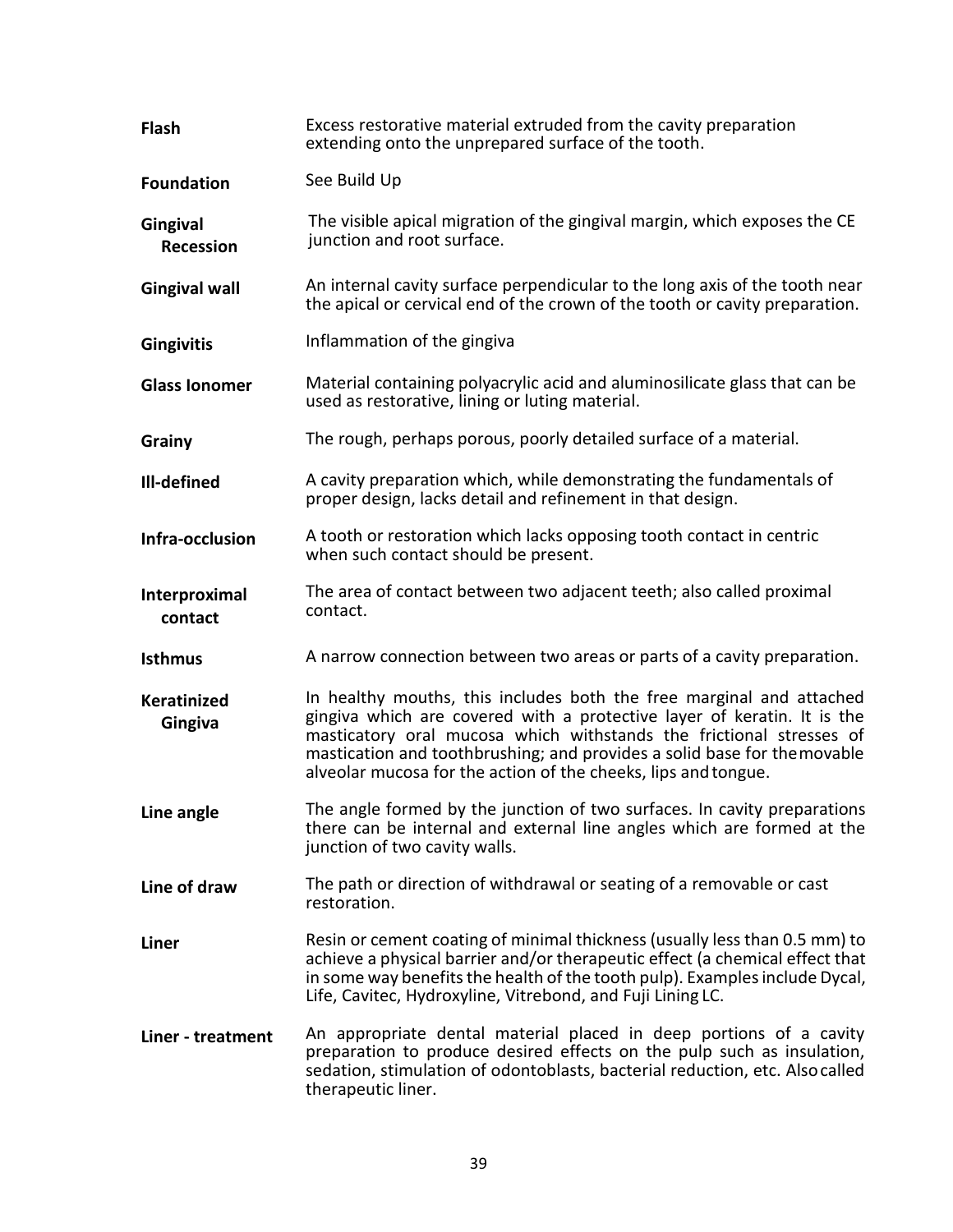**Long axis** An imaginary straight line passing through the center of the whole tooth occlusoapically. **Marginal deficiencies** Failure of the restorative material to properly and completely meet the cut surface of the cavity preparation; the marginal discrepancy does not exceed .5 mm, and the margin is sealed. May be either voids or under- contour. **Marginal excess** Restorative material which extends beyond the cavosurface margin of the cavity walls. Marginal excess may or may not extend onto the unprepared surface(s) of the tooth. See also: over-contoured, flash, over- extension. **Mobility** The degree of looseness of a tooth. **Occluso-axial line angle** In a casting preparation, the angle formed by the junction of the prepared occlusal and axial (lingual, facial, mesial, distal) surfaces. **Open margin** A cavity margin or section of margin at which the restorative material is not tightly adapted to the cavity preparation wall(s). Margins are generally determined to be open when they can be penetrated by the tine of a sharp dental explorer. **Outline Form (external)** The external boundary or perimeter of the area of the tooth surface to be included within the outline or enamel margins of the finished cavity preparation **Outline Form (internal)** The internal details and dimensions of the finished cavity preparation. **Over-contoured** Excessive shaping of the surface of a restoration so asto cause it to extend beyond the normal physiologic contours of the tooth when in health. **Over-extension (preparation)** The placement of final cavity preparation walls beyond the position required to properly restore the tooth as determined by the factors which necessitated the treatment. **Over-extension (restoration)** Restorative material which extends beyond the cavosurface margin of the cavity walls. Marginal excess may or may not extend onto the unprepared surface(s) of the tooth. See also; Over-contoured, Flash, Marginal excess. **Overhang (restoration)** The projection of restorative material beyond the cavosurface margin of the cavity preparation but which does not extend on to the unprepared surface of the tooth; also, the projection of a restoration outward from the nominal tooth surface. See also Flash. **Path of insertion** The path or direction of withdrawal or seating of a removable or cast restoration. See Line of Draw.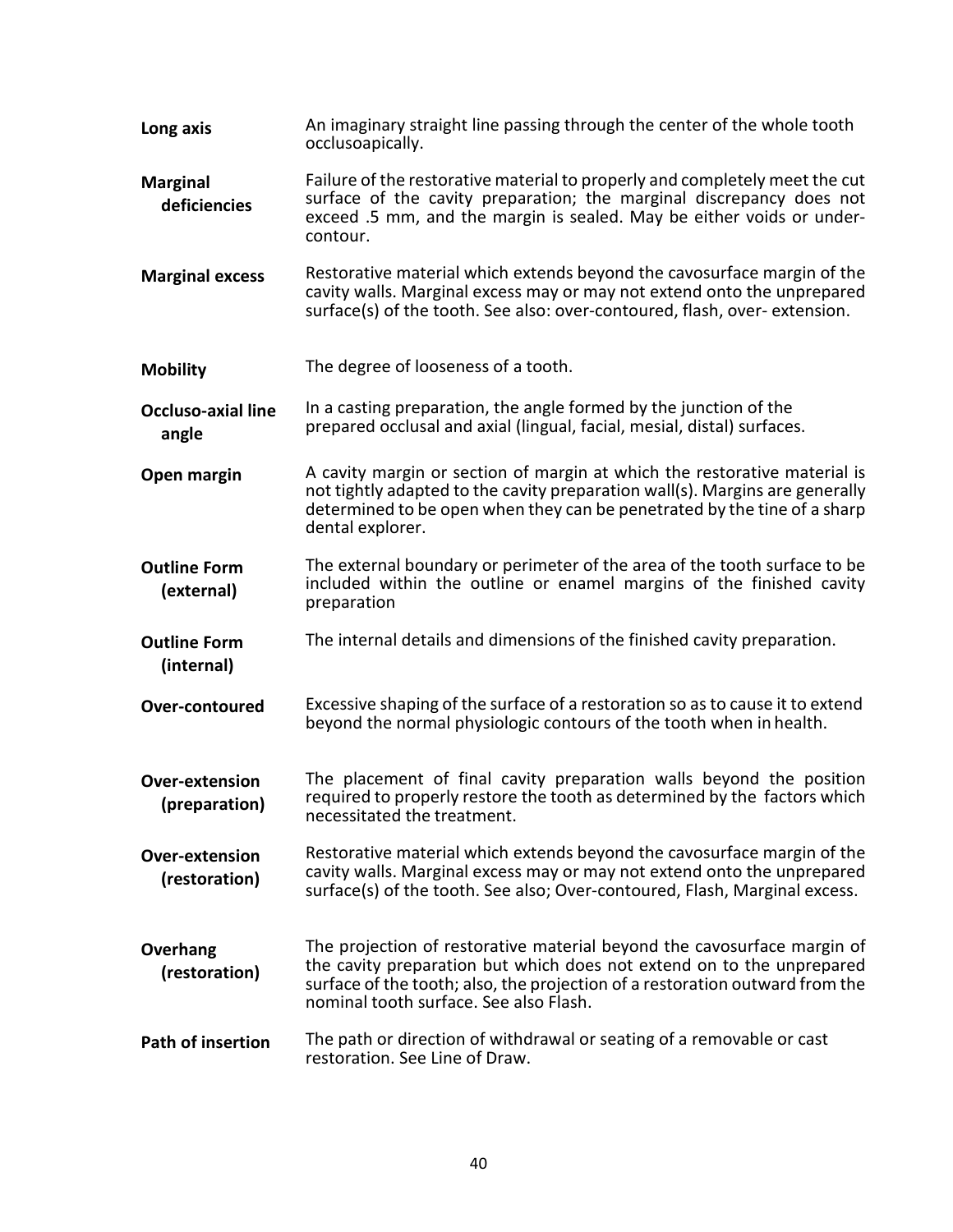- **Periapical** Area around the root end of a tooth.
- **Periodontitis** Inflammation of the supporting tissues of the teeth. Usually a progressively destructive change leading to loss of bone and periodontal ligament. An extension of inflammation from gingiva into the adjacent bone and ligament.
- **Pits (surface)** Small voids on the polished surface (but not at the margins) of a restoration.
- **Polishing (restoration)** The act or procedure of imparting a smooth, lustrous, and shiny character to the surface of the restoration
- **Pontic** The suspended portion of a fixed bridge that replaces the lost tooth or teeth.
- **Porous (restoration)** To have minute orifices or openings in the surface of a restoration which allows fluids or light to pass through.
- **Provisional restoration** Any restoration, which by its intent, is placed for a reduced period of time or until some event occurs. Any restorative material can be placed as a provisional restoration. It is only the intent of the restoration and not the material which determines the provisional status.
- **Pulp cap (direct)** The technique of placing a base over the exposed pulp to promote reparative dentin formation and the formation of a dentinal bridge across the exposure. The decision to perform a pulp cap or endodontics and the success of the procedure is determined by the conditions under which the pulp was exposed.
- **Pulp cap (indirect)** The technique of deliberate incomplete caries removal in deep excavation to prevent frank pulp exposure followed by basing of the area with an appropriate pulpal protection material to promote reparative dentin formation. The tooth may or may not be re-entered in 6-8 weeks to remove the remaining dentinal caries.
- **Pulp exposure**  The frank exposure of the pulp through clinically carious dentin.
- **(carious)**
- **Pulp exposure (general)** The exposure of the pulp chamber or former pulp chamber of a tooth with or without evidence of pulp hemorrhage.
- **Pulp exposure (irreparable)** Generally, a pulp exposure in which most or all of the following conditions apply: The exposure is greater than 0.5 mm; the tooth had been symptomatic; the hemorrhage is not easily controlled; the exposure occurred in a contaminated field; the exposure was relativelytraumatic.
- **Pulp exposure (mechanical) (unwarranted)** The frank exposure of the pulp through non-carious dentin caused by operator error, misjudgment, pulp chamber aberration, etc.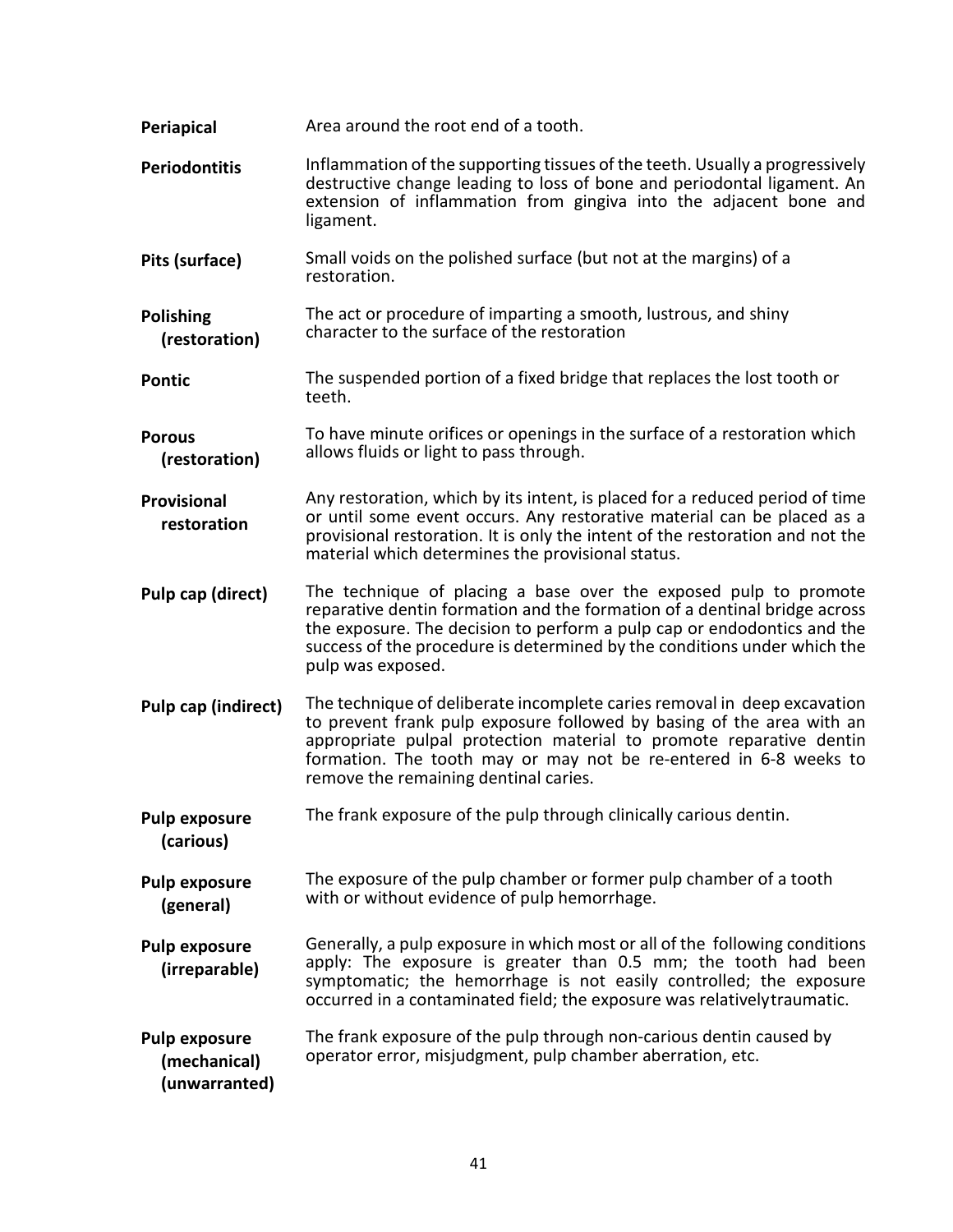| <b>Pulp exposure</b><br>(reparable)                                      | Generally, a pulp exposure in which most or all of the following conditions<br>apply: the exposure is less than 0.5 mm; the tooth had been asymptomatic;<br>the pulp hemorrhage is easily controlled; the exposure occurred in a clean,<br>uncontaminated field; the exposure was relatively atraumatic.                                                                                                                                                                                                                                      |
|--------------------------------------------------------------------------|-----------------------------------------------------------------------------------------------------------------------------------------------------------------------------------------------------------------------------------------------------------------------------------------------------------------------------------------------------------------------------------------------------------------------------------------------------------------------------------------------------------------------------------------------|
| <b>Pulpal wall</b>                                                       | An internal cavity surface perpendicular to the long axis of the tooth.<br>Also pulpal floor.                                                                                                                                                                                                                                                                                                                                                                                                                                                 |
| <b>Pulpoaxial line</b><br>angle                                          | The line angle formed by the junction of the pulpal wall and axial wall of<br>a prepared cavity.                                                                                                                                                                                                                                                                                                                                                                                                                                              |
| Pulpotomy                                                                | The surgical amputation of the vital dental pulp coronal to the<br>cementoenamel junction in an effort to retain the radicular pulp in a<br>healthy, vital state.                                                                                                                                                                                                                                                                                                                                                                             |
| <b>Resistance Form</b>                                                   | The features of a tooth preparation that enhance the stability of a<br>restoration and resist dislodgement along an axis other than the path of<br>placement.                                                                                                                                                                                                                                                                                                                                                                                 |
| <b>Retention Form</b>                                                    | The feature of a tooth preparation that resists dislodgment of a crown in<br>a vertical direction or along the path of placement.                                                                                                                                                                                                                                                                                                                                                                                                             |
| <b>Root planing</b>                                                      | A definitive treatment procedure designed to remove cementum or<br>surface dentin that is rough, impregnated with calculus, or contaminated<br>with toxins or microoganisms.                                                                                                                                                                                                                                                                                                                                                                  |
| <b>Scaling</b>                                                           | Instrumentation of the crown and root surfaces of the teeth to remove<br>plaque, calculus, and stains from these surfaces.                                                                                                                                                                                                                                                                                                                                                                                                                    |
| <b>Surface Sealant -</b><br>composite<br>resin<br>restoration<br>coating | After polishing, the application of the unfilled resin (bonding agent) of the<br>composite resin system to the surface of the restoration to fill porosities<br>or voids in the body of the restoration or at the margins or to provide a<br>smooth surface to the restoration followed by curing.                                                                                                                                                                                                                                            |
| <b>Sealers</b>                                                           | Cavity sealers provide a protective coating for freshly cut tooth structure<br>of the prepared cavity.<br>Varnish: A natural gum, such as copal rosin, or a synthetic resin<br>a.<br>dissolved in an organic solvent, such as acetone, chloroform, or ether.<br>Examples include Copalite, Plastodent, Varnish, and Barrier.<br>Resin Bonding Agents: Include the primers and adhesives of dentinal<br>$\mathbf{b}$ .<br>and all-purpose bonding agents. Examples include All-Bond 2,<br>Scotchbond MP+, Optibond, ProBond, Amalgambond, etc. |
| <b>Shade</b><br>(restoration)                                            | The color of a restoration as defined by hue, value, and chroma which is<br>selected to match as closely as possible the natural color of the tooth being<br>restored.                                                                                                                                                                                                                                                                                                                                                                        |
| <b>Shoulder</b><br>Preparation                                           | Finish line design for tooth preparation in which the gingival floor meets<br>the external axial surfaces at approximately a right angle.                                                                                                                                                                                                                                                                                                                                                                                                     |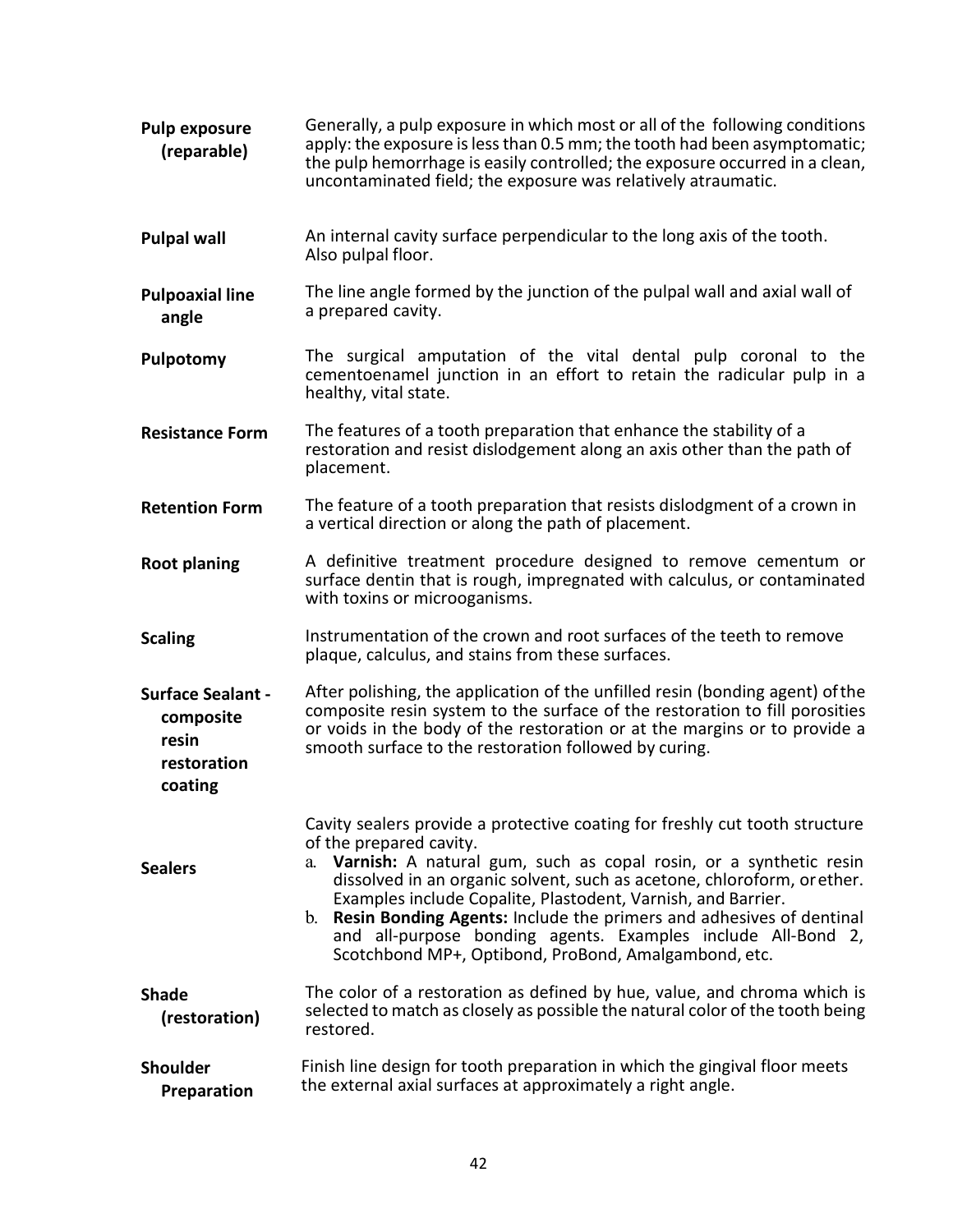- **Sonic scaler** An instrument tip attached to a transducer through which high frequency current causes sonic vibrations (approximately 6,000 cps). These vibrations, usually accompanied by the use of a stream of water, produce a turbulence which in turn removes adherent deposits from the teeth.
- **Sound Tooth Structure** Enamel that has not been demineralized or eroded; it may include proximal decalcification that does not exceed ½ the thickness of the enamel and cannot be penetrated by an explorer.
- **Stain Extrinsic** Stain which forms on and can become incorporated into the surface of a<br>**Stain Extrinsic** state to the star development and exurtion. These stains can be saveed by a tooth after development and eruption. These stains can be caused by a number of developmental and environmental factors.
- **Stain - Intrinsic** Stain which becomes incorporated into the internal surfaces of the developing tooth. These stains can be caused by a number of developmental and environmental factors.
- **Sterilization** A heat or chemical process to destroy microorganisms.
- **Straight-line Access** An access preparation that allows for an unimpeded path from the occlusal surface to the apex or to the first point of canal curvature.
- **Supra-occlusion** A tooth or restoration which has excessive or singular opposing tooth contact in centric or excursions when such contact should not be present and should be balanced with the other contacts in the quadrant or arch.
- **Taper** To gradually become narrower in one direction
- **Temporary restoration** See Provisional Restoration.
- **Tissue Trauma** Unwarranted iatrogenic damage to extra/intraoral tissues resulting in significant injury to the patient, such as lacerations greater than 3mm, burns, amputated papilla, or large tissue tags.
- **Transported Canal** The prepared root canal is over-instrumented, causing deviation from the natural pathway of the anatomical canal.
- **Ultrasonic scaler** An instrument tip attached to a transducer through which high frequency current causes ultrasonic vibrations (approximately 30,000 cps). These vibrations, usually accompanied by the use of a stream of water, produce a turbulence which in turn removes adherent deposits from the teeth.
- **Uncoalesced** The failure of surfaces to fuse or blend together such as the lobes of enamel resulting in a tooth fissure.
- **Under-contoured** Excessive removal of the surface of a restoration so as to cause it to be reduced beyond the normal physiologic contours of the tooth when in health.